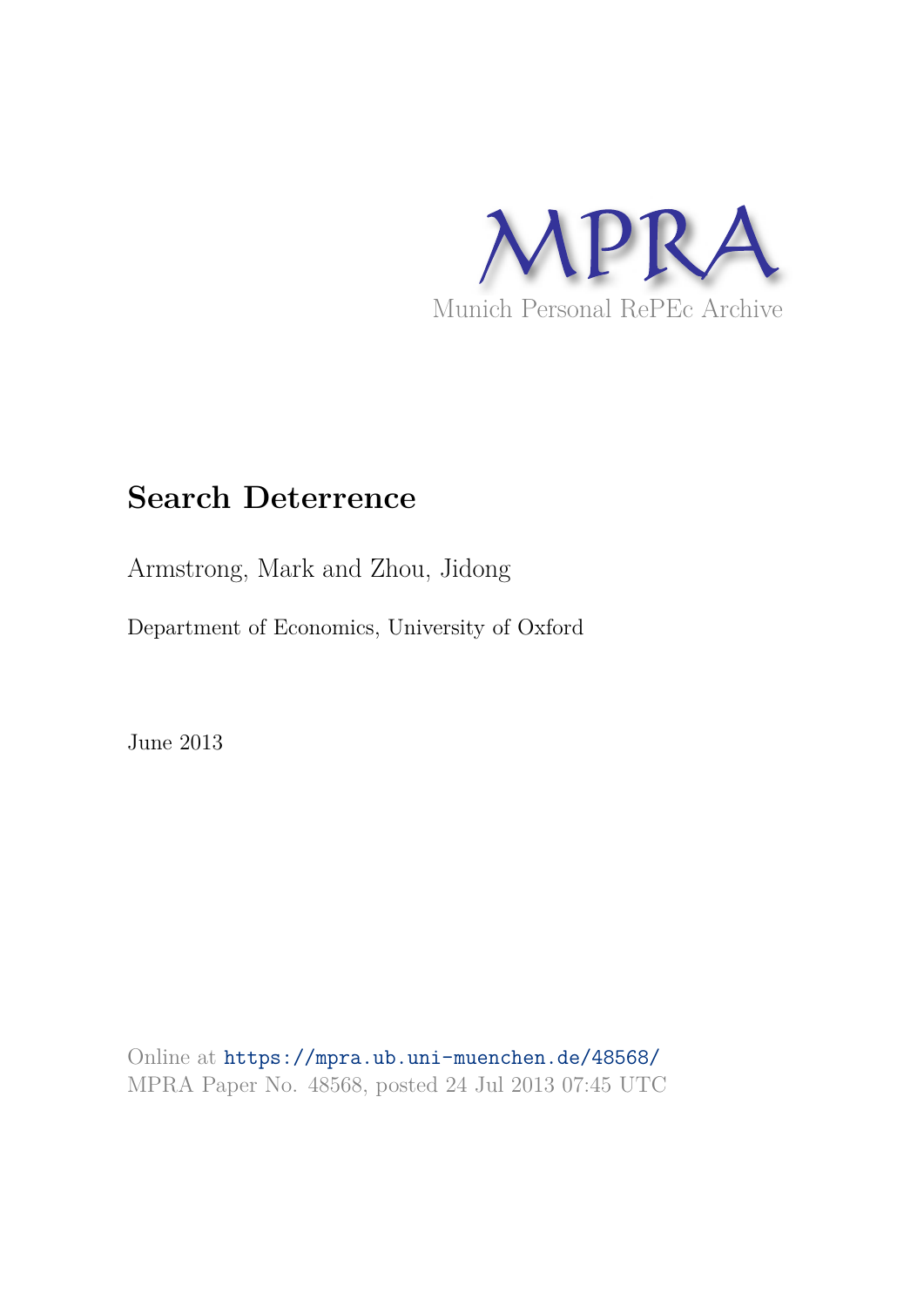# Search Deterrence

Mark Armstrong Department of Economics University of Oxford

Jidong Zhou Stern School of Business New York University

June 2013

#### Abstract

A seller wishes to prevent the discovery of rival offers by its prospective customers. We study sales techniques which serve this purpose by making it harder for a customer to return to buy later after a search for alternatives. These include making an exploding offer, offering a "buy-now" discount, or requiring payment of a deposit in order to buy later. It is unilaterally profitable for a seller to deter search under mild conditions, but sellers can suffer when all do so. In a monopoly setting where the buyer has an uncertain outside option, the optimal selling mechanism features both buy-now discounts and deposit contracts. When a seller cannot commit to its policy, it exploits the inference that those consumers who try to buy later have no good alternative. In many cases the outcome then involves exploding offers, so that no consumers return to buy after search.

Keywords: Consumer search, sales techniques, price discrimination, sequential screening.

### 1 Introduction

A seller would usually like to discourage the investigation of rival offers by its prospective customers, in case a better deal is discovered elsewhere. This paper examines one way a seller may be able to do this, which is to make it harder or more costly for a customer to return to buy later, after a search for alternative offers. When post-search purchase is made artificially difficult, this reduces a consumer's payoff from searching, and thereby

<sup>\*</sup>This paper replaces an earlier working paper titled "Exploding offers and buy-now discounts". We are grateful for helpful comments to Marco Haan, Hao Li, Alessandro Pavan, Andrew Rhodes, Roland Strausz, John Vickers, Glen Weyl, and Asher Wolinsky.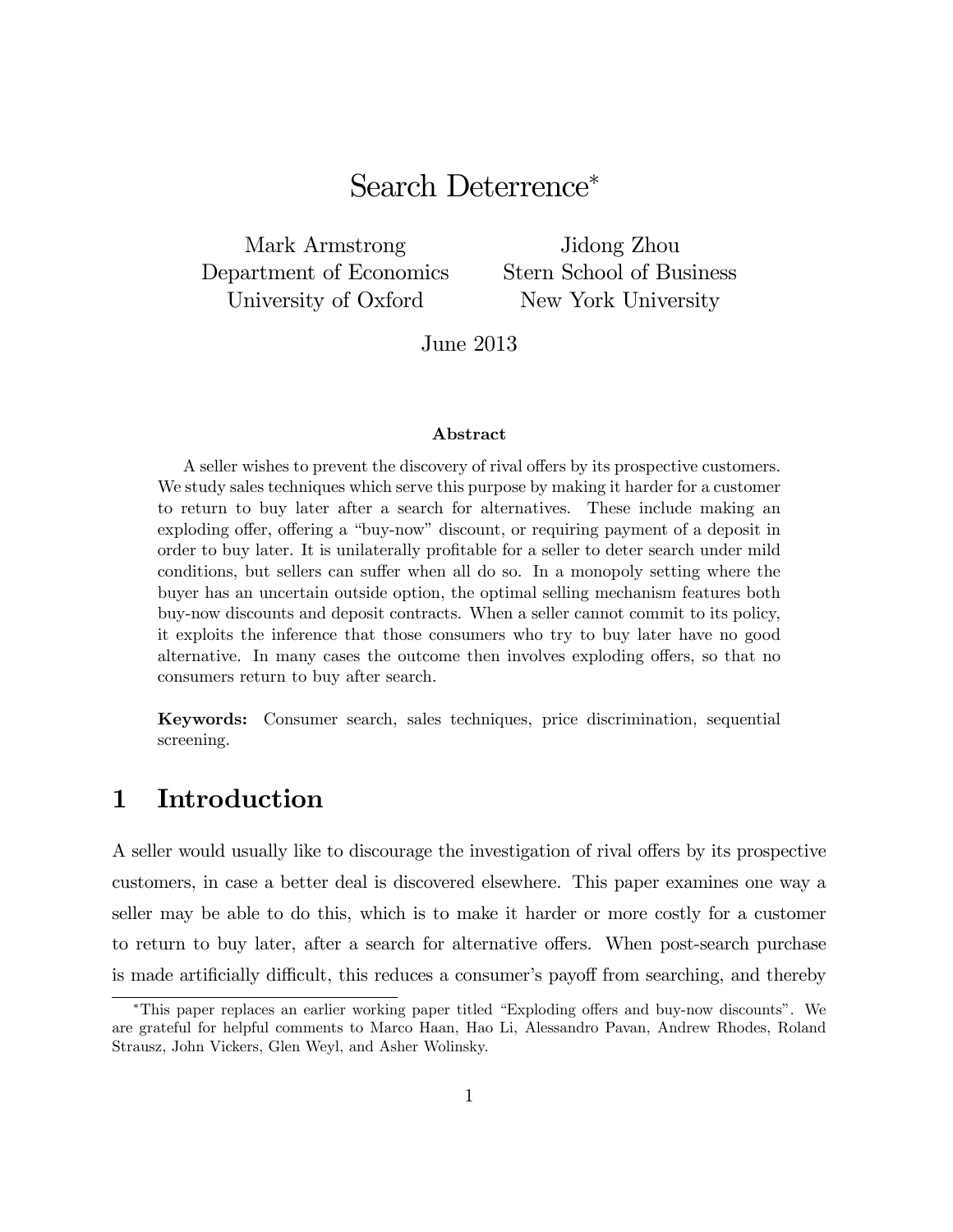encourages immediate purchase. A seller can make it harder for a customer to buy later by making an exploding offer, where a customer will not be served if she does not buy during the initial sales encounter, by offering a "buy-now" discount, where a customer is offered a discount only if she buys on her first encounter, or by requiring the customer to pay a deposit to be able to buy later.

**Anecdotes.** Because inducements for quick decisions may be offered casually during the course of a one-to-one sales encounter, it is hard to obtain empirical evidence about their use. In his account of sales practices, Cialdini (2001, page 208) provides examples of exploding offers: "A prospective health-club member or automobile buyer might learn that the deal offered by the salesperson is good for that one time only; should the customer leave the premises the deal is off.  $\lceil ... \rceil$  A door-to-door magazine solicitor might say that salespeople are in the customer's area for just a day; after that, they, and the customer's chance to buy their magazine package, will be long gone.<sup>1</sup> A home vacuum cleaner operation I infiltrated instructed its sales trainees to claim that,  $\dot{\mathbf{I}}$  have so many other people to see that I have the time to visit a family only once. It's company policy that even if you decide later that you want this machine, I can't come back and sell it to you'." In a labor market context, Roth and Xing (1994, page 1001) discuss high-pressure job offers. For instance, judges use exploding offers for clerkships which would be withdrawn if not accepted in some very short time, sometimes during the telephone call itself.

The sociologist John Bone inÖltrated two direct selling organizations and documents their sales tactics. Bone  $(2006, \text{ pages } 71-73)$  describes how a home improvement company offers its potential customers a regular price for the agreed service, together with a discounted price—termed a "first call discount"—if the customer signs the contract immediately. On page 89 he records how a kitchen installation company asks for a £50 deposit ìto hold the priceî if the consumer does not sign the contract immediately but wishes to keep the option open.

Robinson (1995) discusses other examples of buy-now discounts, such as a prospective tenant who is offered an apartment for \$900 per month but to whom the landlord offers \$850 if she agrees immediately, or a car dealer trying to close a deal who offers a further

<sup>&</sup>lt;sup>1</sup>This tactic is echoed in David Mamet's 1983 play, *Glengarry Glen Ross*, where the salesmen frequently claim to be in the area only for that day. (Mamet once worked in a real estate office in Chicago.)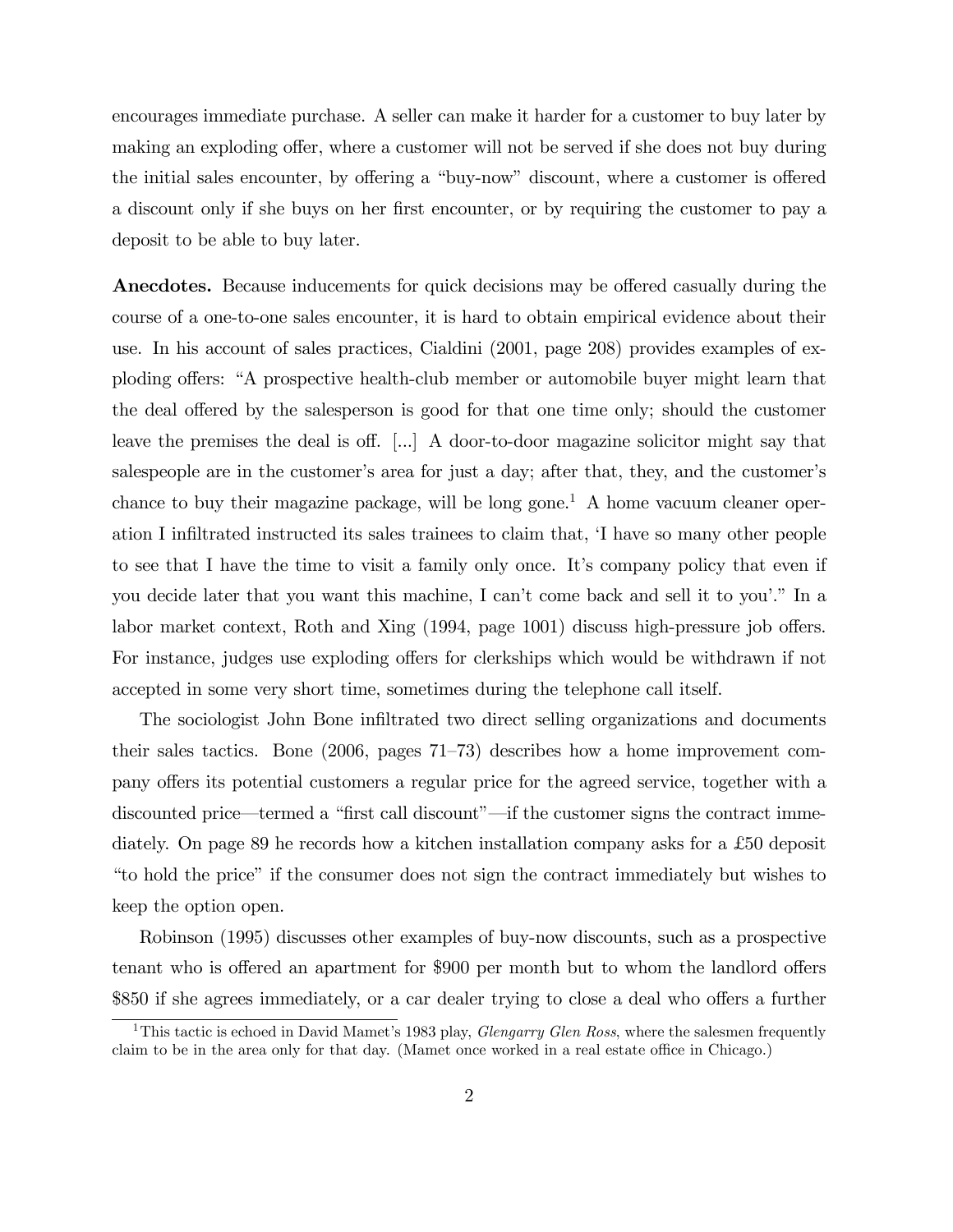\$500 off the price if the buyer accepts now, so (as he claims) he can then make his sales quota for that month. A recent report on the UK cosmetic surgery market "was concerned about reports of patients being offered discounts for surgery if they sign a binding contract at the end of the first consultation".<sup>2</sup>

To implement these search deterrence strategies a seller needs to be able to recognize customers, in the sense that it can distinguish potential customers it meets for the Örst time from those who have returned after a previous encounter. In most markets this is simply not possible. (A supermarket, for instance, keeps no track of a consumer's entry and exit from the store.) Nevertheless, in many markets—especially those that depend on personal interaction between buyers and sellers—customer recognition is feasible. A sales assistant might discern from a potential customer's questions or demeanor that this is her first visit to the store for the relevant product. A telephone or doorstep seller can be confident when the first encounter with a prospective customer occurs. Sometimes—as with job offers, automobile sales, housing rentals, tailored consumer Önancial products, medical or life insurance, cosmetic surgery, or home improvements—a consumer needs to interact with a seller to discuss specific requirements, and this process reveals the consumer's identity. In online markets, a retailer using tracking software may be able to tell if a visitor using the same computer has visited the site before.<sup>3</sup>

Plan of the paper. Our basic model is presented in section 2. There, we assume there is a single seller attempting to sell to a rational customer who has an uncertain outside option (which might be an alternative offer from a non-strategic rival) which she can discover only after leaving the seller for the first time.<sup>4</sup> During her initial encounter with the seller, the buyer discovers her idiosyncratic valuation for the seller's product and decides between immediate purchase or investigation of the outside option. If her outside option is disappointing the buyer may return to purchase from the seller, although at potentially

<sup>&</sup>lt;sup>2</sup>See paragraph 5.8 of Review of the Regulation of Cosmetic Interventions (Final Report), Department of Health (UK), April 2013.

<sup>3</sup>De los Santos (2008) presents an empirical study of search behaviour using data from online book purchases, and finds that of those consumers who searched at least twice, approximately two-thirds buy from the final firm searched and one-third return to a firm searched earlier.

<sup>4</sup>There are many other methods to induce sales which rely on more psychological factors. Bone (page 90) describes the use of an extreme tactic: the sales woman "burst into tears" when the sale appeared to be in difficulty, claiming she would be in trouble with her boss if she didn't make the sale.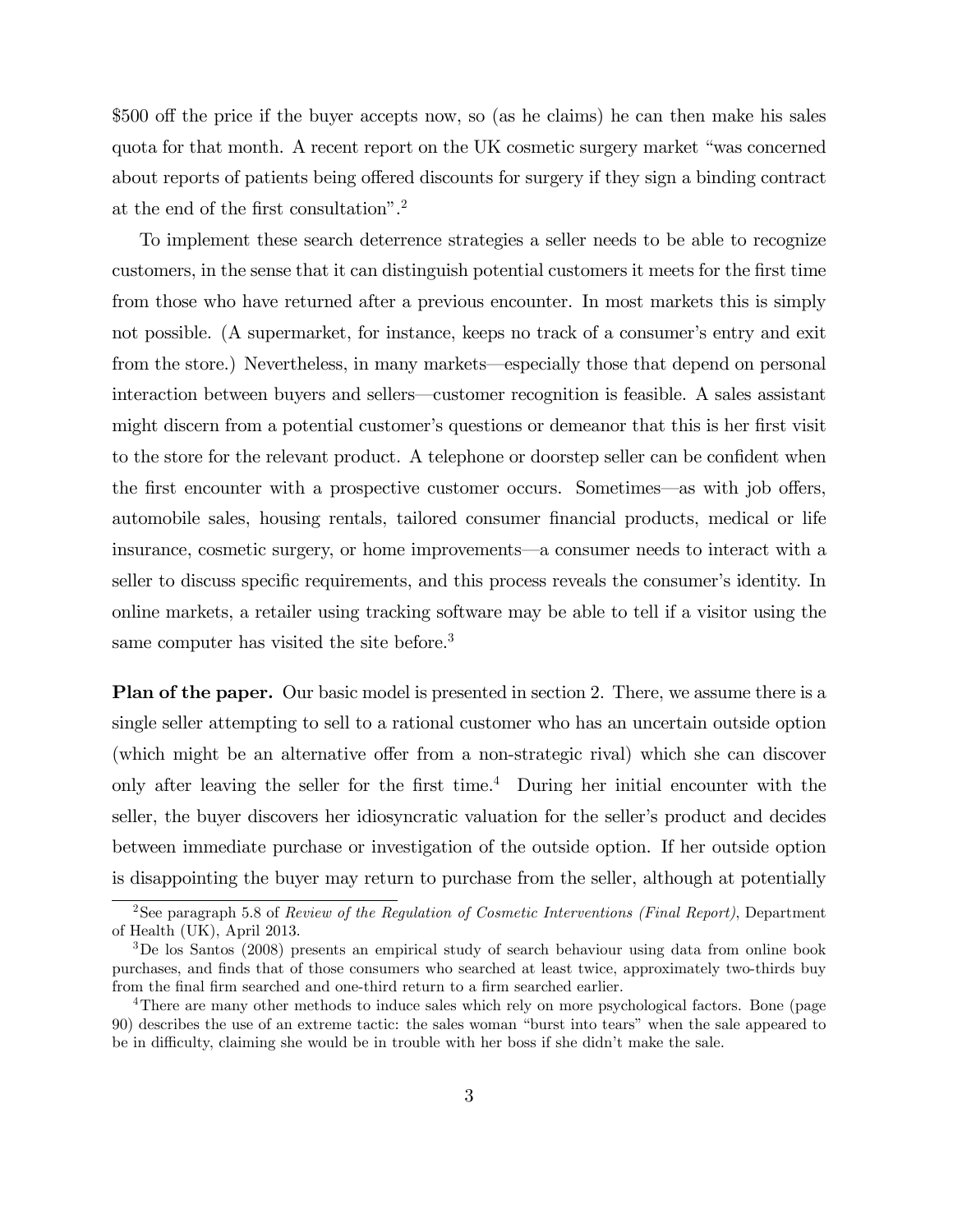disadvantageous terms. In the benchmark setting of free recall (section 2.1), the seller o§ers the same price regardless of when the purchase is made. Using this basic model, we go on to analyze the incentive to deter search, under the twin assumptions that the seller can recognize customers and can commit to its selling mechanism.

In section 2.2 we discuss the profitability of simple sales techniques—exploding offers, buy-now discounts and deposits—which are easy to communicate and rationalize to buyers.<sup>5</sup> Making it hard to buy the product later induces more consumers to buy immediately, but it also restricts their ability to buy later after discovering an unfavorable outside option. We show that when the relevant demand curve is log-concave, it is profitable to offer a buy-now discount to a first-time visitor or require her to pay a deposit if she wants to be able to buy later. Making an exploding offer is profitable in the more restrictive case where demand is concave. In section 2.3 we derive the optimal way to sell in this environment. This consists of allowing the buyer to buy immediately at a low price, to return later to buy at a high price, together with a menu of deposit contracts. This optimal sales mechanism involves search deterrence, in the sense that more buyers purchase without discovering the outside option than would be the case with free recall.

In section 3, we extend this framework in two directions. In section 3.1 we discuss the seller's equilibrium policy when it cannot commit to the price it offers consumers who wish to buy after search. In the basic model, the seller has two broad reasons to discriminate against consumers who buy later: a *strategic* reason, to commit to make it hard to buy later in order to discourage the investigation of rival offers by its prospective customers, and an *informational* reason, which reflects the fact that the demand from those consumers who buy after search is typically less elastic than the demand of those who buy without search. When the seller cannot commit to its offers to consumers who buy later, the strategic motive cannot operate, but the informational motive remains. A customer who returns to buy later reveals she has found no attractive alternative, and the seller therefore often has an incentive to inflict an unannounced price hike on this customer. When buyers incur no intrinsic costs when returning to the seller after search, we show

<sup>&</sup>lt;sup>5</sup>For example Bone (page 71) writes that to justify the company's "first call discount" customers were told "the company had so many appointments that it was difficult for our salespeople to cover them all ... if we went back to everyone twice we wouldn't see nearly as many people and would generate a lot less business."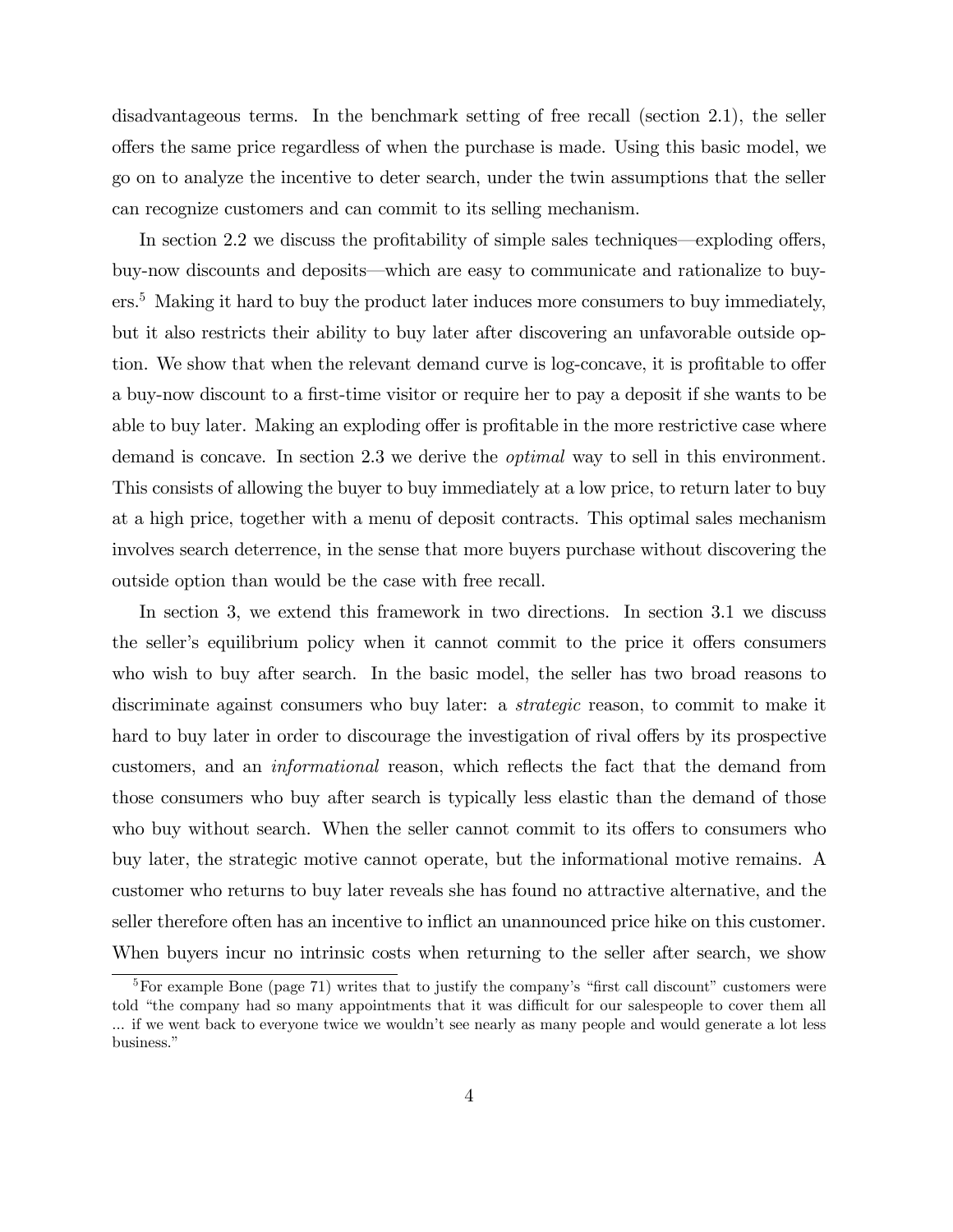that the seller may still offer a buy-now discount even if it cannot commit to its buy-later price. When buyers incur intrinsic costs of returning, however, an argument similar to Diamond's (1971) paradox shows that the only rational expectations equilibrium involves no consumer returning to the seller after search, and the outcome is as if an exploding offer is made.

Second, in section 3.2 we replace the exogenous outside option with a second strategic seller. As in the monopoly analysis, for strategic or informational reasons either seller has a unilateral incentive to engage in search deterrence. When both do this, however, industry profits may fall relative to the free-recall regime. We study the case with linear demand, where search deterrence not only leads to a less efficient match between buyers and products, but induces sellers to set higher prices. Market performance when these sales techniques are employed is poor: sellers are usually worse off relative to free recall, and buyers obtain a less suitable product for a higher price.

Related literature. The basic mechanism in our model, that a higher cost of returning to buy later makes agents less inclined to search, has been studied before. For instance, Karni and Schwartz (1977) and Janssen and Parakhonyak (2012) show that an agent will cease her search sooner than she would with free recall if returning to a previous option is uncertain or costly. The uncertainty or cost of recall is exogenous in these papers, rather than determined by a seller's choice of sales tactics.

Few previous papers relate directly to strategic search deterrence. One that does is Ellison and Wolitzky  $(2012)$ , who offer a model in which a seller deters search by making onward search more costly, rather than by making it more costly to buy later. They suppose that a consumer's incremental search cost increases with her cumulative search effort. If a firm increases its in-store search cost (say, by making its tariff harder to comprehend), this will make further search less attractive. They show that if the exogenous component of search costs falls, Örms unilaterally increase their endogenous element of search costs, with the result that equilibrium prices are unchanged. Though otherwise very different, our model and theirs both study how search frictions are determined endogenously: even if intrinsic search frictions are negligible, a market may suffer from substantial search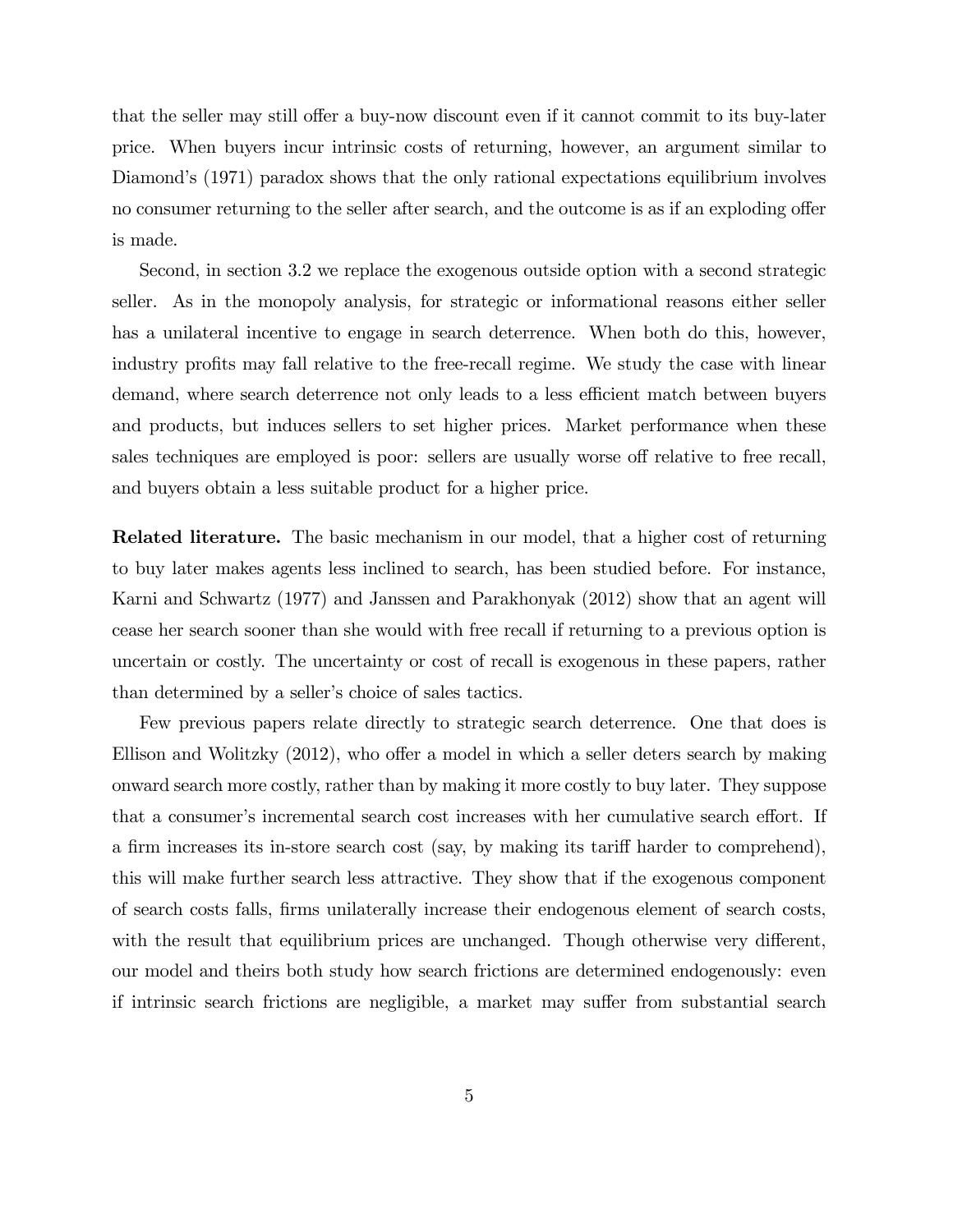frictions—and high prices—in equilibrium.<sup>6</sup>

In our model, a seller attempts to sell to a buyer before the buyer discovers her outside option, i.e., before she knows her net valuation for the product. Other papers examine similar issues in different settings. For instance, Lewis and Sappington (1994) discuss a situation where a buyer has an idiosyncratic valuation for the seller's product, and the seller can control how much the buyer knows about her valuation before purchase. One selling strategy allows the buyer to discover her valuation before agreeing to buy, in which case she purchases when the price is below the valuation. A second strategy, akin to an exploding offer in our framework, forces the buyer to buy without knowing anything about her valuation. The second strategy is more profitable when the production cost is small. In situations where the seller prefers to sell before consumers know their valuation, DeGraba (1995) shows how it can do this by artificially restricting supply: doing so can induce a buying "frenzy", where buyers buy early (before they know their value) so as to have a better chance of obtaining the item.

Aghion and Bolton (1986) investigate an entry deterrence scenario in which one seller considers selling to a buyer before a second seller enters the market. The two sellers offer a homogenous product, and the production cost of the potential entrant is uncertain. If the buyer waits for the entry decision to be made, she benefits from a lower price in the event that the entrant has a lower cost. In other words, the entrant provides an uncertain outside option for the buyer. For the buyer to agree to buy early, she must be offered a price low enough to compensate her for foregoing this option. The authors show that the incumbent has no incentive to induce the buyer to purchase early by means of a low price.<sup>7</sup> However, it does have an incentive to offer a *penalty* contract: before the entry decision is made the buyer agrees to buy from the incumbent at a specified price, but she is able to renege and buy from the entrant provided she pays a specified penalty to the incumbent.

 $6$ The model presented in section 3 of Armstrong and Chen (2013) describes a scenario where a seller attempts to deter search by revealing that its earlier price was high. The fact that a product with limited stock remains available after being offered for some time suggests to potential customers that few early consumers were willing to buy, for the reason that they found a better-value option elsewhere. This makes a consumer inclined to search elsewhere. However, this effect is dampened when the earlier price was high.

 $7\text{An attempt to secure early purchase with a low price is not an exploiting offer in our sense, since if}$ the buyer rejects the initial offer, she has the ability to return to buy from the incumbent once the entry decision is made.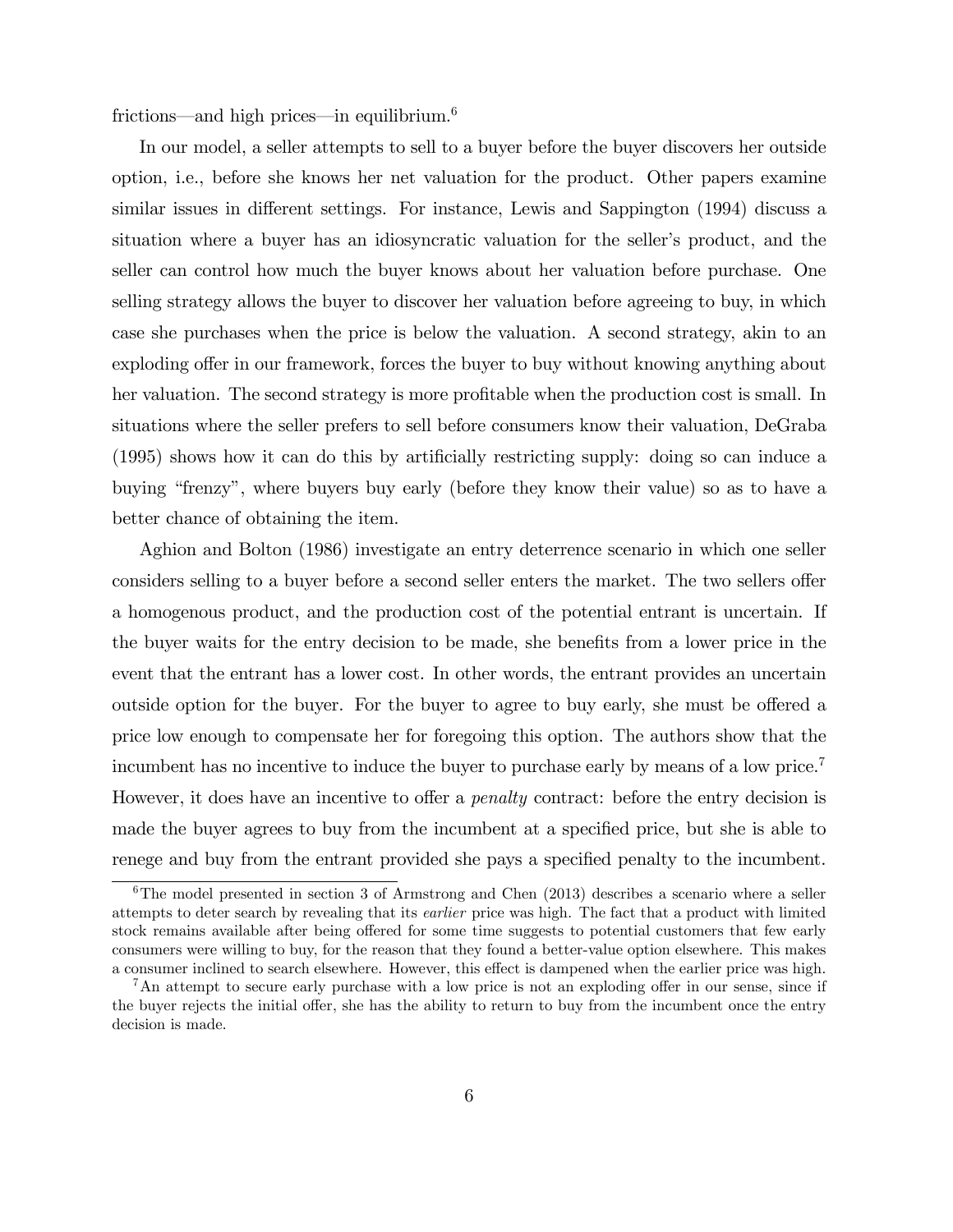This penalty contract is similar to the deposit contracts discussed in this paper.<sup>8</sup>

Our paper (especially the analysis of optimal selling in section 2.3) is related to the literature on sequential screening. An early contribution to the sequential screening literature which in some ways is close to our approach is Courty and Li (2000). They analyze a model with a single seller, where a buyer initially has private information about the distribution of her eventual valuation for the product (say, an air ticket), but only learns her actual valuation when she needs to fly. The airline can offer tickets for sale at the time of flying when travellers know their valuations. Alternatively, akin to an exploding offer, they might only sell advance tickets before buyers know their valuation. However, the airline can do better than either policy by offering a menu of "refund" contracts, where a more expensive ticket comes with a more generous refund if it turns out the buyer does not need the ticket.

Our model differs from Courty and Li (2000) in a number of ways. In the earlier paper, the buyer's information evolves exogenously over time, while in our model the buyer only discovers her net valuation if she chooses to search.<sup>9</sup> We analyze additional settings, such as when the seller cannot commit to buy-later prices or when the outside option is provided by a second strategic seller. We study the welfare effects of sequential screening tactics, which in our framework seem often to be negative, while Courty and Liís analysis is concerned with the seller's perspective. Our focus is more on casual sales encounters, where a salesman attempts to deter a buyer from investigating a rival seller, rather than the publicly announced tariff policies of airlines. Because of this last point, we discuss  $ad$ hoc but simple sales techniques alongside the optimal way to sell.

Finally, our analysis of search deterrence without commitment (section 3.1) relates to the literature on durable good pricing initiated by Coase (1972). In Coase's problem, when a consumer does not buy quickly, she reveals she has a relatively low valuation for

<sup>&</sup>lt;sup>8</sup>Diamond and Maskin (1979) study the impact of different types of penalty contracts in a two-sided search market with uncertain match quality. In their model, two parties form a relationship first and then consider whether to search for better partners. Search deterrence happens in their model because the compensation paid to the abandoned party makes search and breach less attractive.

<sup>&</sup>lt;sup>9</sup>In this respect our analysis is closer to Krahmer and Strausz (2011). They consider a procurement setting where the agent can choose to invest costly effort to discover the actual cost of implementing a project after signing the contract. As in our paper, they Önd that the optimal mechanism features a Öxed price and a menu of option contracts, and it not only aims to screen agents with different ex ante private information but also takes into account the incentive for agents to acquire information.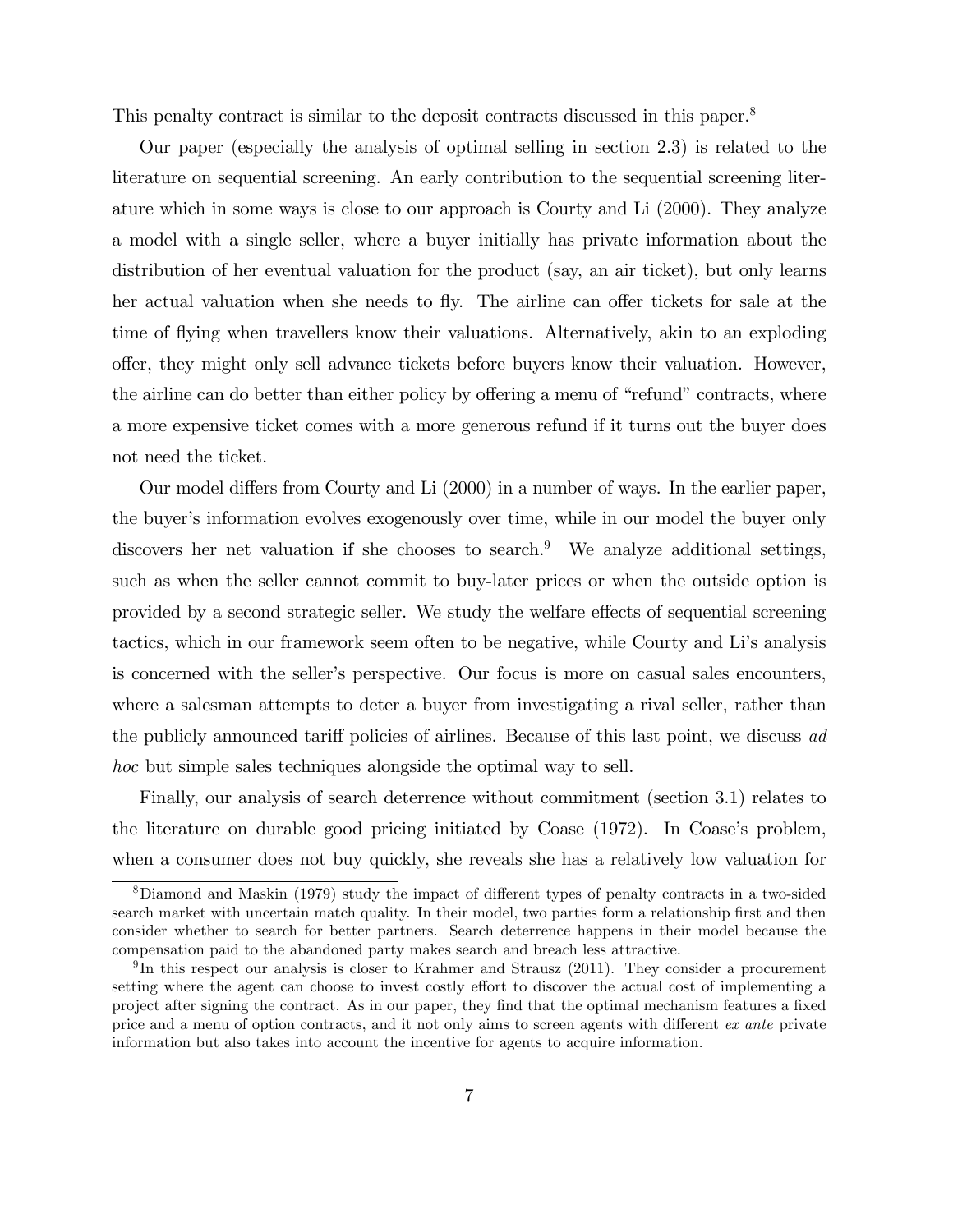the product. Because of this adverse selection, the seller has an incentive to reduce its price to consumers who buy later. In our model, by contrast, if a consumer tries to buy later, she reveals that she searched and found her outside option was disappointing. Due to this  $advantageous selection$ , our seller often wishes to set a higher price to these consumers.<sup>10</sup>

## 2 A Basic Model

This section studies a seller's incentive to deter consumer search in a setting with a single seller and an uncertain outside option. The seller offers a product with constant marginal cost which we normalize to zero. The product yields random utility  $u \geq 0$  to a risk-neutral buyer. This utility  $u$  is observed by the buyer when she first encounters the seller, and is unchanged over time, but is not observed by the seller. The distribution of  $u$  is continuous with support  $[0, u_{\text{max}}]$ , and has distribution function  $F(\cdot)$  and density function  $f(\cdot)$  which is continuous on its support. There is an outside option (e.g., an alternative offer from a non-strategic competitor), which yields uncertain net surplus  $v \geq 0$  to the buyer. For simplicity,  $v$  is assumed to be independently distributed from  $u$ .<sup>11</sup> The distribution of  $v$  has support  $[0, v_{\text{max}}]$ , and has distribution function  $G(\cdot)$  and has a continuous density function  $g(v)$  on  $(0, v_{\text{max}}]$ . (We allow the distribution for v to have an "atom" at  $v = 0$ , reflecting the possibility that the buyer has no useful outside option.) The buyer does not know the realization of  $v$  when she first encounters the seller, and she needs to incur a search cost  $s \geq 0$ —and to leave the seller—in order to reach the outside option and discover its value. The seller never observes the realization of  $v$ . For simplicity, we assume for now that the buyer incurs no further search costs if she comes back and buys from the seller after investigating the outside option.<sup>12</sup>

 $10$ Zhu (2012) presents a related model which examines equilibrium pricing in a market for over-thecounter financial securities. His model has a single seller who searches sequentially for a high price offer among a number of potential buyers. A buyer's price is valid only for the initial contact, and if the seller rejects the initial offer and contacts that buyer a second time, the buyer suggests a new price. Zhu shows that a buyer lowers the offered price if the seller makes a second approach, since the buyer infers the seller did not find an attractive price quote from other buyers.

<sup>&</sup>lt;sup>11</sup> Correlation between u and v might induce a complex non-monotonic stopping rule for the buyer. Uncertainty in v might be due to a rival's uncertain costs or capacities which induce an uncertain price, or as in section 3.2 a rival might supply a differentiated product with uncertain match utility.

 $12$  In most cases, consumers do face an intrinsic cost of returning to a previously visited firm. In most of our analysis, introducing a small intrinsic returning cost does not affect results qualitatively, but compli-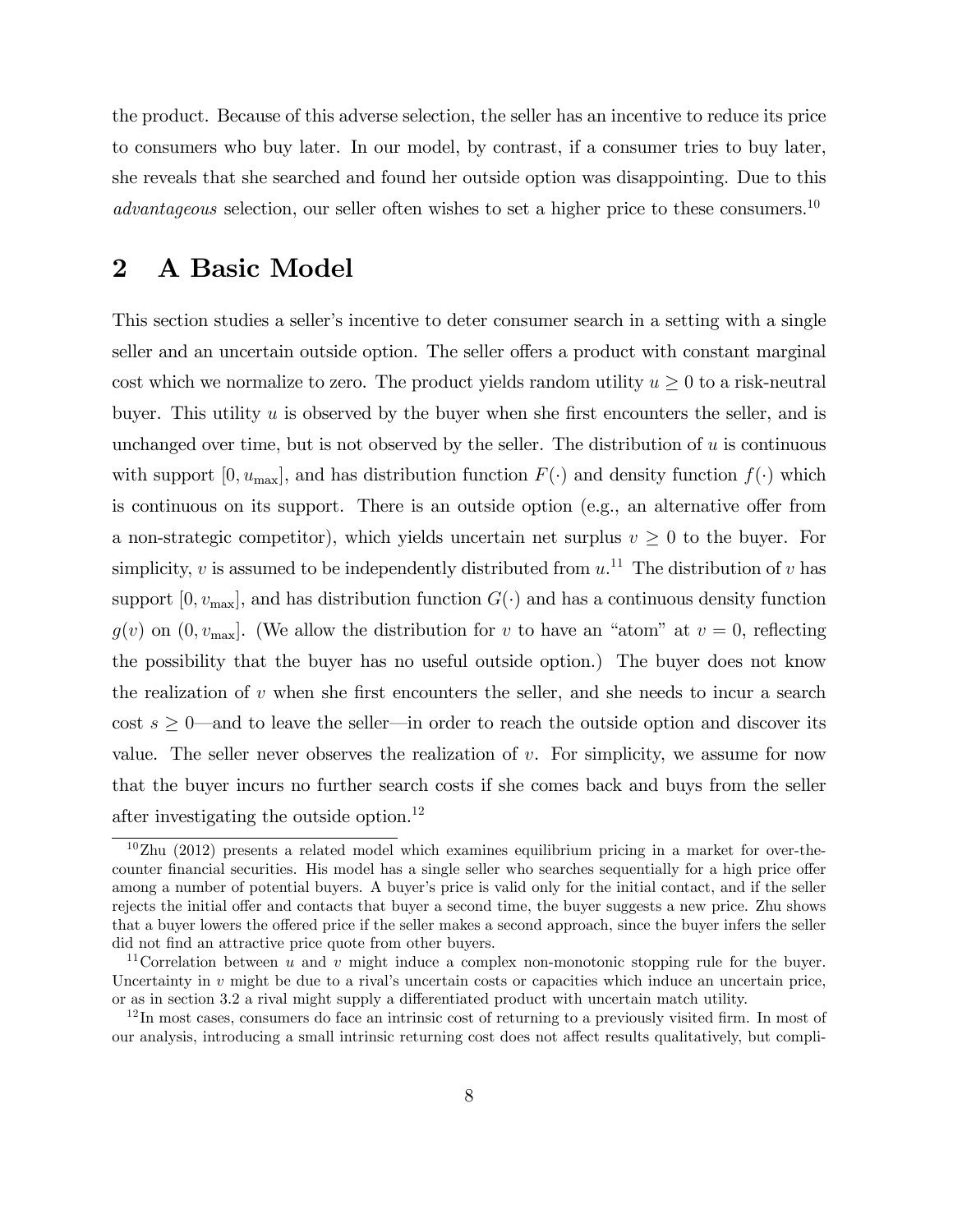If the consumer neither buys the firm's product nor the outside option, her payoff is zero. However, this is irrelevant if we assume that the search cost satisfies

$$
s < \bar{v} \tag{1}
$$

where  $\bar{v}$  is the expected value of the outside option v. Condition (1) ensures that the consumer prefers investigating the outside option to buying nothing. The buyer gains no extra utility if she consumes *both* the product and the outside option, i.e., her gross utility with both items is  $\max\{u, v\}.$ 

Let  $Q(p) \equiv 1 - F(p)$  denote the demand curve faced by the firm in the hypothetical case when the outside option is zero (i.e.,  $v \equiv 0$ ). We make the following assumption:

$$
\log Q(p) \text{ is strictly concave when } Q(p) > 0. \tag{2}
$$

This assumption implies that a profit function of the form  $pQ(p + k)$  is single-peaked in price p, and this optimal price strictly decreases with  $k$ . That is to say, if a buyer needs to achieve net surplus  $k$  in order to buy the product, the firm optimally chooses a lower price when this required surplus is higher.

#### 2.1 The free-recall benchmark

In most markets, a seller's price does not depend (in the short term) on when the buyer decides to purchase, so that the buyer has "free recall" of the seller's offer. In this section, we analyze this uniform pricing benchmark.

Suppose the firm offers price  $P$  to the buyer, regardless of when the buyer decides to purchase. Given  $P$ , when will the buyer choose to search? If she discovers utility  $u$  at the firm, her net surplus if she buys immediately is  $u - P$ , while her expected net surplus if she investigates the outside option is  $\mathbb{E}_v[\max\{u - P, v\}] - s$ . (Here,  $\mathbb{E}_v[.]$  denotes taking expectations with respect to v. If she investigates the outside option she incurs the search cost s, but then has the ability to consume the better of the two options.)

Write  $S(x) \equiv \mathbb{E}_{v}[\max\{v, x\}] - x$  for the expected benefit of search when the buyer has

cates the analysis, and we assume it away. However, when we discuss the situation without commitment in section 3.1, whether or not there is an intrinsic return cost will make an important difference.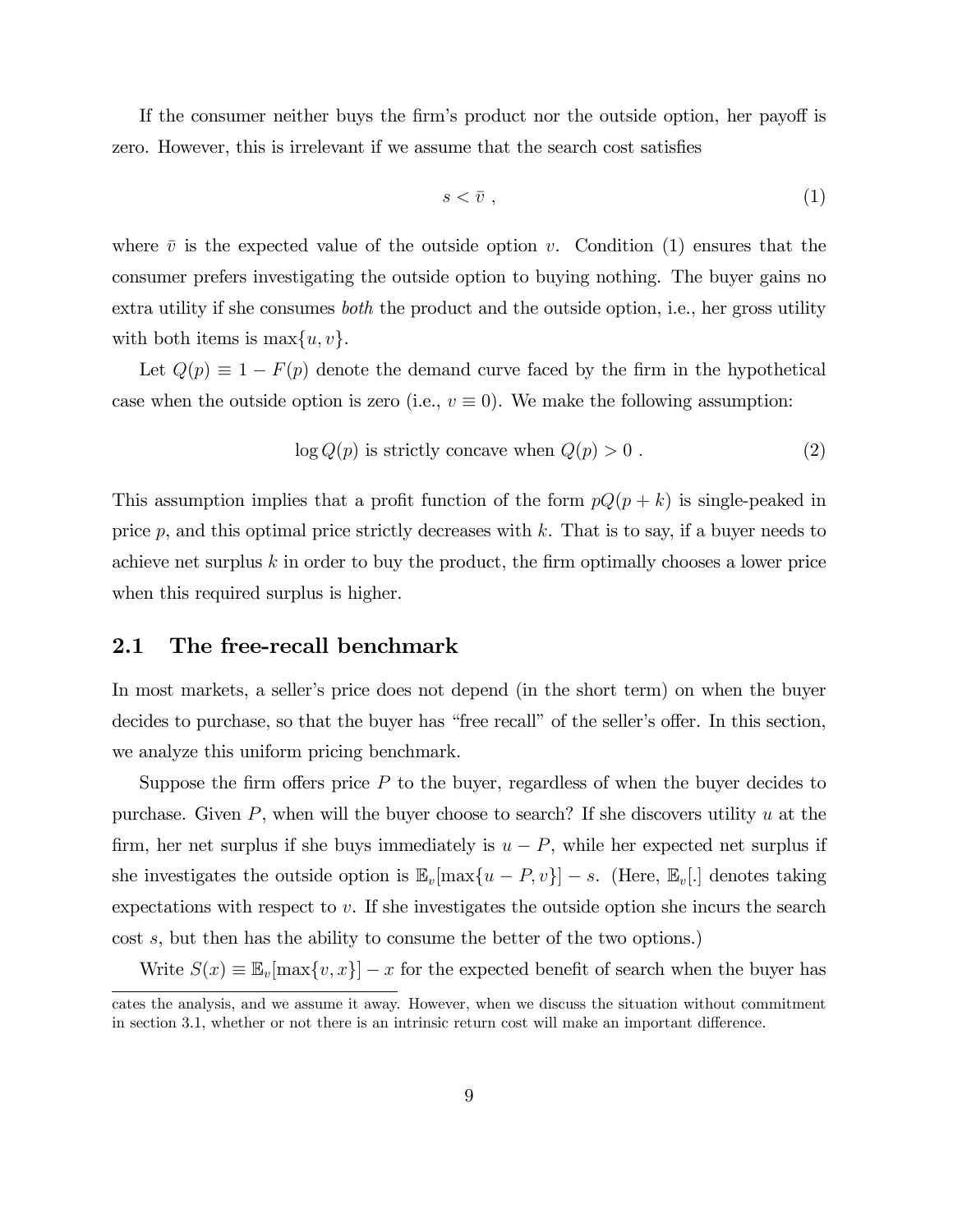free recall of payoff  $x$  at the seller. This can also be written as

$$
S(x) \equiv \mathbb{E}_v[\max\{v, x\}] - x = \int_x^{v_{\max}} (1 - G(v)) dv . \qquad (3)
$$

In words,  $S(x)$  measures how much the buyer would be willing to pay to be able to search when she has access to the sure payoff x from the seller. Note that  $S(x) = \bar{v} - x$  if  $x \leq 0$ , and  $S(\cdot)$  is decreasing and convex. Using this notation, with free recall the buyer will buy the seller's product without search whenever  $u - P \geq \mathbb{E}_v[\max\{u - P, v\}] - s =$  $u - P + S(u - P) - s$ , i.e., if  $u \ge P + S^{-1}(s)$ . For convenience in the following, write

$$
a = S^{-1}(s) .
$$

(From  $(1)$ , such an a exists, and it is unique and positive.) The parameter a, which depends only on the distribution of the outside option and the cost of its discovery, represents the net surplus the buyer needs to be offered by the seller in order to forgo search. Thus, the fraction of consumers who buy without search at price  $P$  is  $Q(P + a)$ .

A useful observation is that

$$
\mathbb{E}_{v}[\min\{v, a\}] = \mathbb{E}_{v}[v - \max\{0, v - a\}] = \bar{v} - S(a) = \bar{v} - s . \tag{4}
$$

Note that if the outside option is so attractive relative to the seller's product that  $a > u_{\text{max}}$ , then the buyer chooses to search even if she has the highest possible valuation  $u_{\text{max}}$  and the seller charges the lowest possible price of zero. To rule out this uninteresting case, we make the following assumption:

$$
u_{\max} \ge a \tag{5}
$$

If the buyer investigates the outside option, she will return to buy from the seller when  $v < u - P$ , i.e., when the outside option turns out to be worse than the seller's offer. The buyer's purchase decision for the various realizations of  $(u, v)$  is summarized in Figure 1. Given this pattern of consumption, the firm's total demand when it sets price  $P$  is

$$
q_F(P) = \mathbb{E}_v[Q(P + \min\{v, a\})]. \tag{6}
$$

For given  $P$  this demand increases with  $s$ , and the seller is better off in a market with greater search frictions.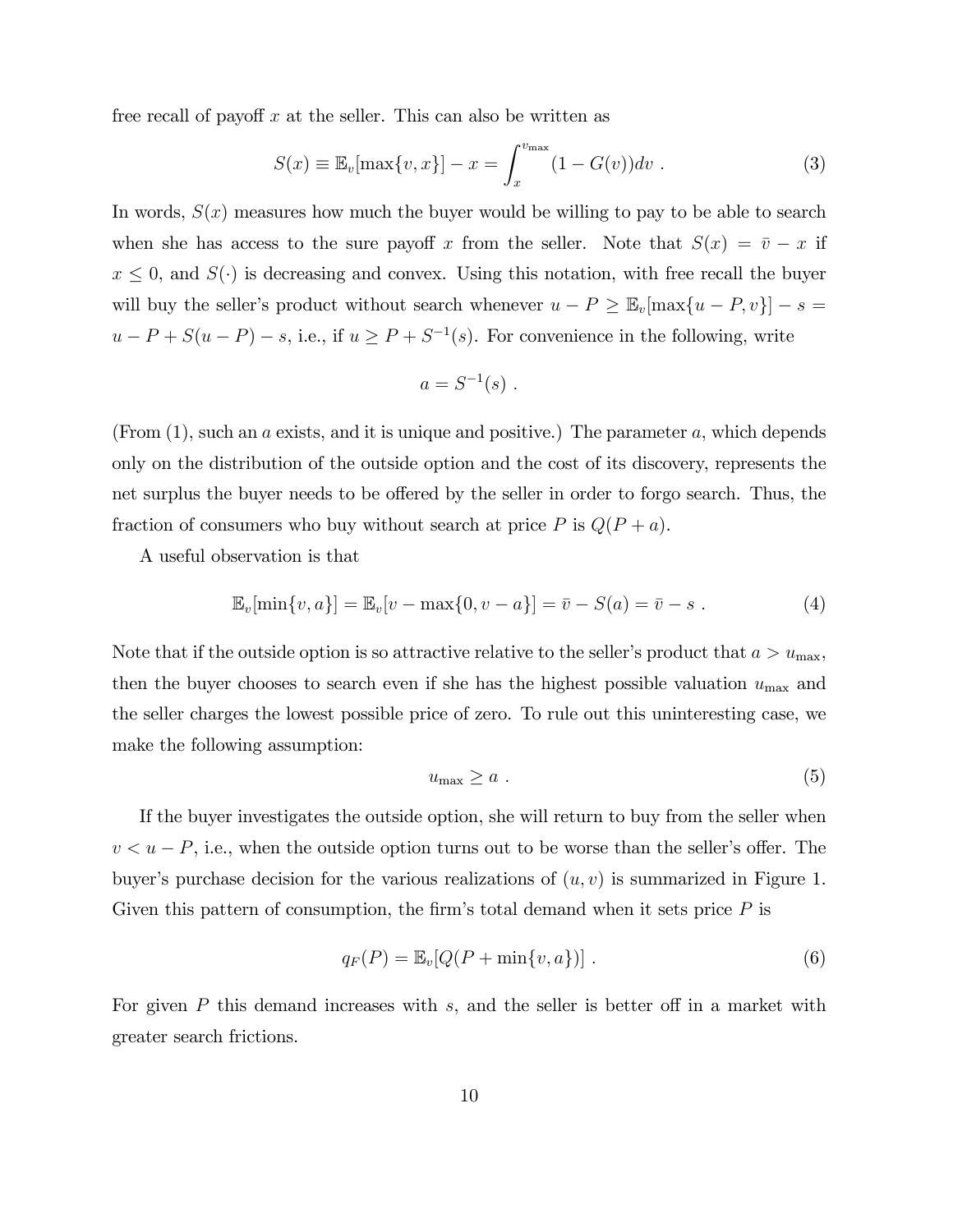

Figure 1: Demand with free recall

The seller's demand  $q_F$  can be divided into two components: the "buy-now" demand from those consumers who buy without search and which is equal to  $Q(P+a)$ , and the "buylater" demand from those consumers who return to buy after search and which is equal to the measure of the triangle on the figure. It is clear that  $Q(P + a) \leq q_F(P) \leq Q(P)$ , so that the firm's total demand is greater than its buy-now demand but lower than its hypothetical demand  $Q(P)$  if consumers had no outside option. As is proved in the next result, assumption (2) implies that the respective elasticities are inversely related to the scale of demand, so that the seller's demand  $q_F(P)$  is more elastic than  $Q(P)$  but less elastic than  $Q(P + a)$ . (Omitted proofs are found in the appendix.)

# **Lemma 1** Let  $P_F > 0$  be the optimal price in the free-recall regime. Then (i)  $P_F < p_M$ , where  $p_M$  maximizes  $pQ(p)$  and so is the monopoly price if there were no outside option;

(ii)  $P_F > \hat{p}$ , where  $\hat{p}$  maximizes  $pQ(p + a)$  and so is the monopoly price if there were a deterministic outside option a.

The observation that the seller's total demand is less elastic than its buy-now demand implies that buy-later demand is less elastic than buy-now demand. In fact, buy-later demand can increase with price in the free-recall regime: from Figure 1 an increase in P shifts the region of buy-later demand uniformly to the right, and so this demand increases with P whenever the density  $f(u)$  increases with u, i.e., when  $Q(\cdot)$  is concave. The fact that buy-later demand is less elastic than buy-now demand explains in part why the seller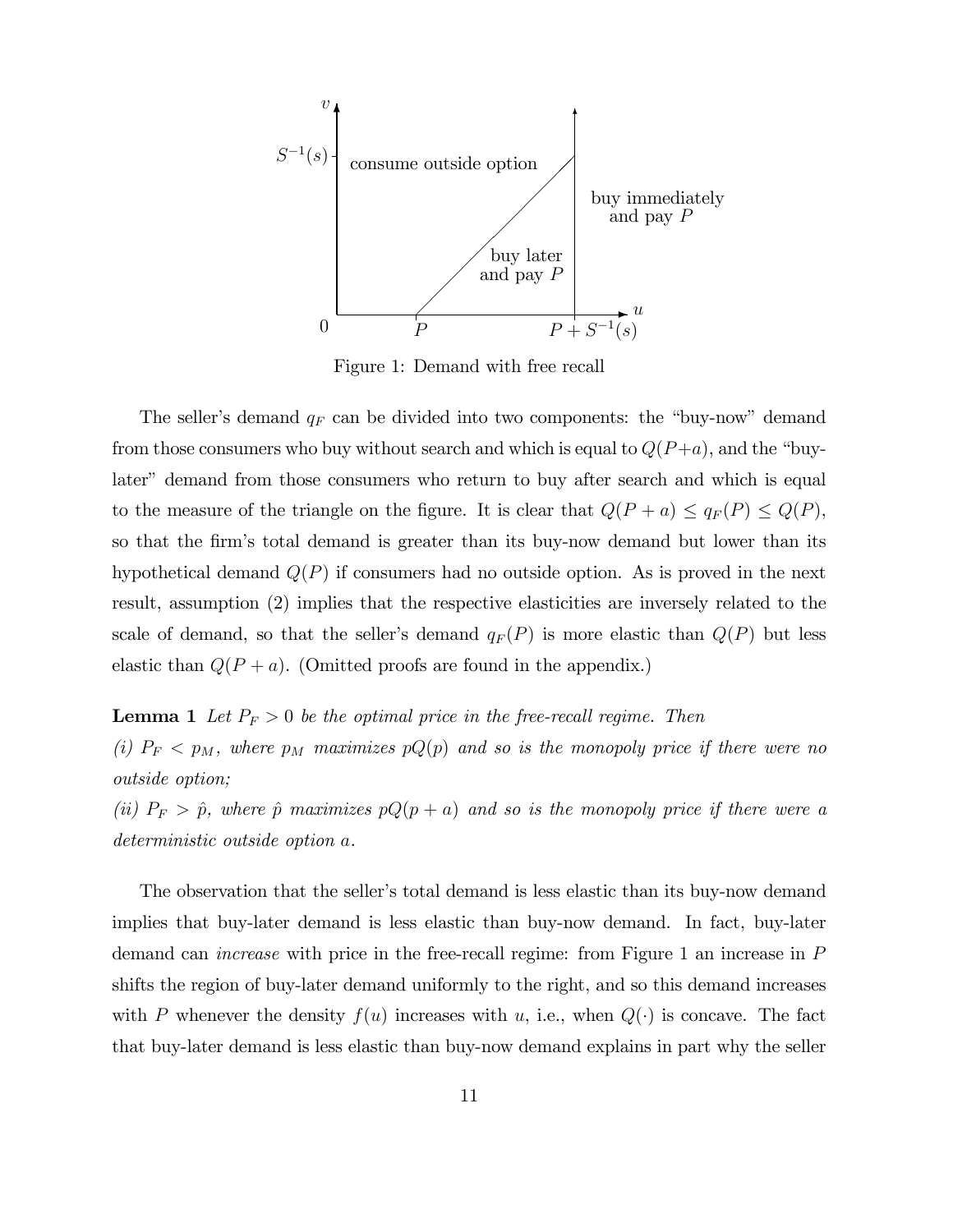wishes to discriminate against those consumers who choose to buy later, as we will see in the next sections.

If there were an intrinsic cost of returning to the seller after search, say  $r$ , one can adapt the above discussion to calculate the seller's demand for a given free-recall price  $P$ . It is possible that the seller's demand increases with  $r$ . Indeed, by making use of the Slutsky symmetry of cross-price effects, one can show that demand increases with  $r$  if and only if buy-later demand increases with  $P$ . As observed above, a sufficient condition for this to hold is that demand  $Q$  be concave, while if  $Q$  is convex a greater return cost will reduce demand. When it is more costly to return to the seller after search, this induces more consumers with relatively high  $u$  to buy without search, but reduces the number (with relatively low u) who come back to buy later. When the density for u increases, i.e., when  $Q$  is concave, the former effect outweighs the latter.

### 2.2 Two simple ways to deter search

In this section we examine the profitability of two simple selling procedures which act to deter search.

Buy-now discounts. Consider first the situation where the seller can engage in price discrimination, and is able to charge the buyer different prices depending on whether she buys immediately or later. Specifically, suppose that the seller offers two prices: a regular (buy-later) price  $p$  which applies if the consumer decides to buy after investigating the outside option, and a discounted buy-now price  $p - \tau$  if she buys at the first opportunity. Thus, the buy-now discount is  $\tau \geq 0$ , and if  $\tau = 0$  we return to the free-recall regime.

If the buyer values the product at u, she prefers to buy without search if  $u - (p - \tau) \ge$  $\mathbb{E}_{v}[\max\{u-p, v\}] - s = u - p - s + S(u - p)$ , i.e., if  $u \ge p + S^{-1}(s + \tau)$ . If she does search, she will return to buy later if  $u - p \geq v$ , and this pattern of demand is depicted in Figure  $2<sup>13</sup>$  The figure depicts the situation with some buy-later demand, which is the case if the

<sup>&</sup>lt;sup>13</sup>The buyer may have a third option when faced with a buy-now discount, which is to buy the product immediately at the discounted rate and continue to search for the outside option. When the price of the product is high (e.g., due to a high production cost), when the cost of carrying the product as the buyer continues searching is high, or when buying both the product and the outside option is unrealistic (e.g., it is rarely possible for someone to accept two distinct jobs simultaneously), this "buy and search" option is not relevant. We have analyzed the model taking account of this "buy and search" option, and our main results do not change qualitatively though the analysis can be much more involved. For clarity we do not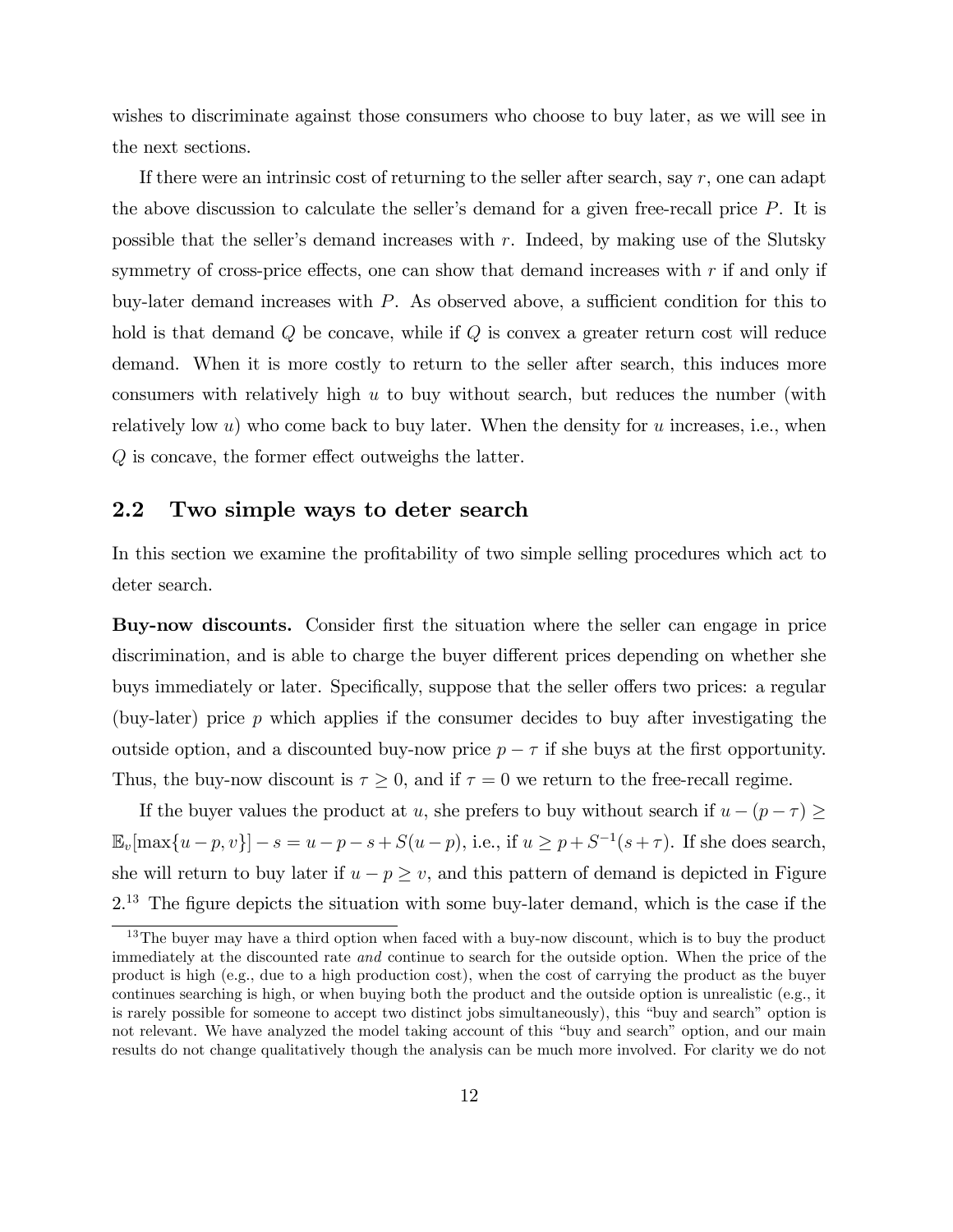buy-now discount satisfies  $S^{-1}(s + \tau) > 0$ , i.e., if  $\tau + s < \bar{v}$ .

For a given buy-later price  $p$ , by comparing Figures 1 and 2 we see that the impact of introducing a buy-now discount  $\tau$  on total demand is precisely as if the exogenous search cost increased from s to  $s + \tau$  in the free-recall regime. In particular, for a given buy-later price introducing a buy-now discount will boost the Örmís demand. Thus, the Örm is able endogenously to increase search frictions via  $\tau$ , but at the revenue cost of offering a buy-now discount to its buyers.



Figure 2: Demand with a buy-now discount

As with (6), the seller's total demand with buy-later price p and buy-now discount  $\tau$  is

$$
q_{BN}(p,\tau) = \mathbb{E}_v[Q(p+\min\{v, S^{-1}(s+\tau)\})]. \tag{7}
$$

Since

$$
\frac{d}{dx}S^{-1}(x) = -\frac{1}{1 - G(S^{-1}(x))},
$$

it follows that

$$
\frac{\partial}{\partial \tau} q_{BN}(p,\tau) = -Q'(p+S^{-1}(s+\tau)) > 0
$$

and

$$
\left. \frac{\partial}{\partial \tau} q_{BN}(p,\tau) \right|_{\tau=0} = -Q'(p+a) \ . \tag{8}
$$

consider this option further. In addition, in the deposit regime and the optimal mechanism discussed later, or in the regime with a "small" buy-now discount, this third "buy and search" strategy is never optimal for a buyer.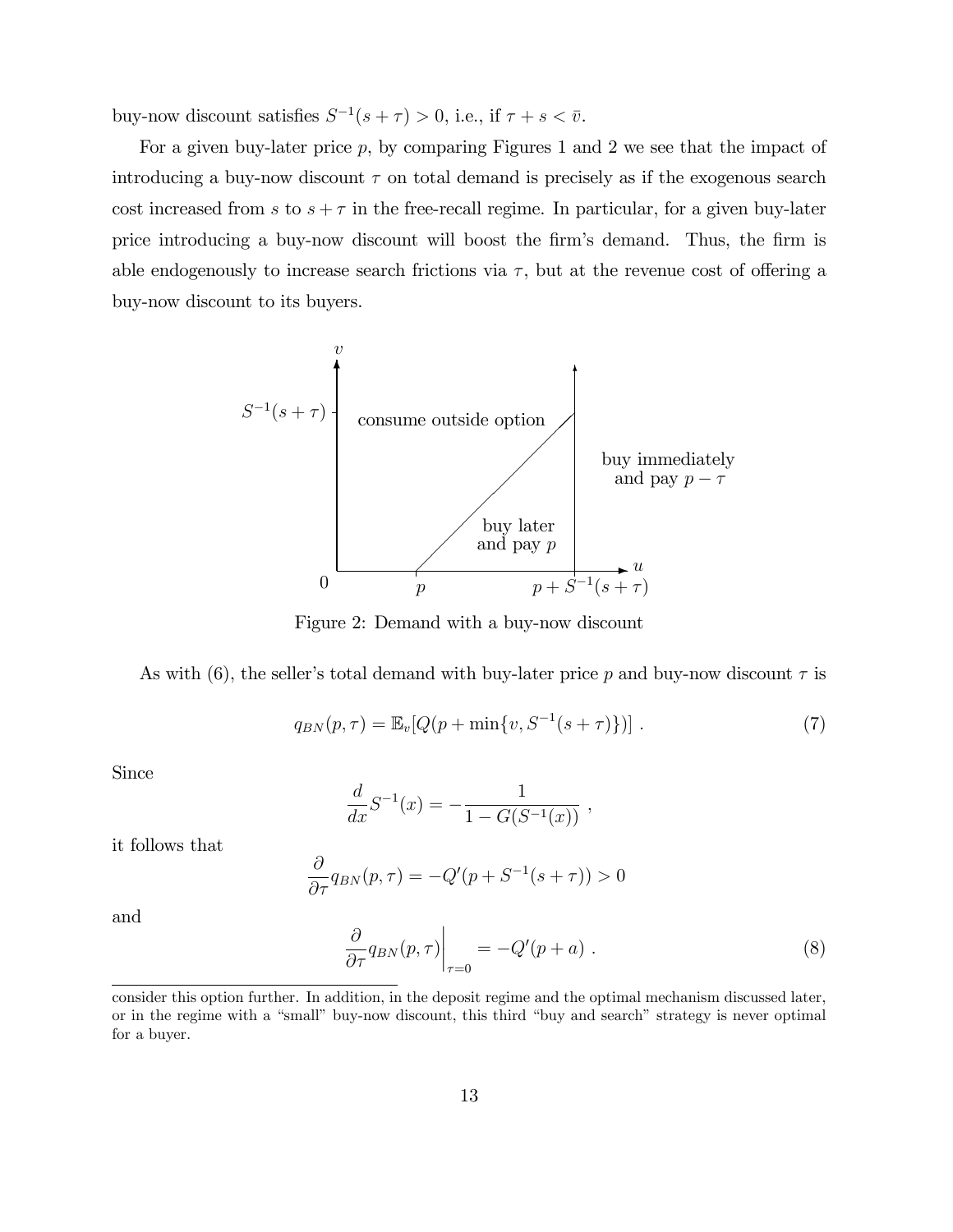Since buy-now demand receives discount  $\tau$ , the seller's profit is

$$
\pi_{BN}(p,\tau) = pq_{BN}(p,\tau) - \tau Q(p + S^{-1}(s + \tau)) ,
$$

and from (8) we see that

$$
\left. \frac{\partial}{\partial \tau} \pi_{BN}(p, \tau) \right|_{\tau=0} = -pQ'(p+a) - Q(p+a) \ . \tag{9}
$$

Part (ii) of Lemma 1 implies that this expression is strictly positive when  $p = P<sub>F</sub>$ , the most profitable free-recall price. $^{14}$  In sum, we deduce:

### Proposition 1 Offering a buy-now discount is more profitable than allowing free recall.

Proposition 1 demonstrates that, for a given buy-later price, the demand expansion effect of offering a buy-now discount outweighs the revenue loss from the discount given to those consumers who buy without search. Equivalently, any demand reduction caused by imposed a buy-later premium is outweighed by the revenue gain from charging the premium to those consumers who buy later. In some cases, charging a buy-later premium actually boosts the seller's demand. For a given buy-now price  $P$ , introducing a buy-later premium  $\tau$  causes a buyer to face a cost of returning to the seller, and as discussed in section 2.1, this boosts or reduces total demand according to whether the demand curve Q is concave or convex.

This can be seen most transparently if we compare demand with free recall to demand with an exploding offer (which is the limit of the situation with a large buy-later premium). Suppose the seller makes an exploding offer, i.e., it forces the buyer to decide whether to buy its product before she is able to discover the outside option. If the seller's price is  $P$ and the buyer values the seller's product at u, then her net surplus will be  $u - P$  if she buys the product. If she does not buy the product but chooses to investigate the outside option, her expected net surplus will be  $\bar{v} - s$ . Therefore, the buyer will buy the product immediately if and only if  $u \ge P + \overline{v} - s$ , and the seller's demand with an exploding offer at price  $P$  is

$$
q_E(P) = Q(P + \bar{v} - s) . \tag{10}
$$

 $14$ This argument has assumed that there is buy-now demand in the free-recall regime. If there is no buy-now demand in the free-recall regime (for instance, if  $s = 0$ ), under condition (5) a modified argument shows that the seller has an incentive to introduce a buy-now discount such that there is positive buy-now demand.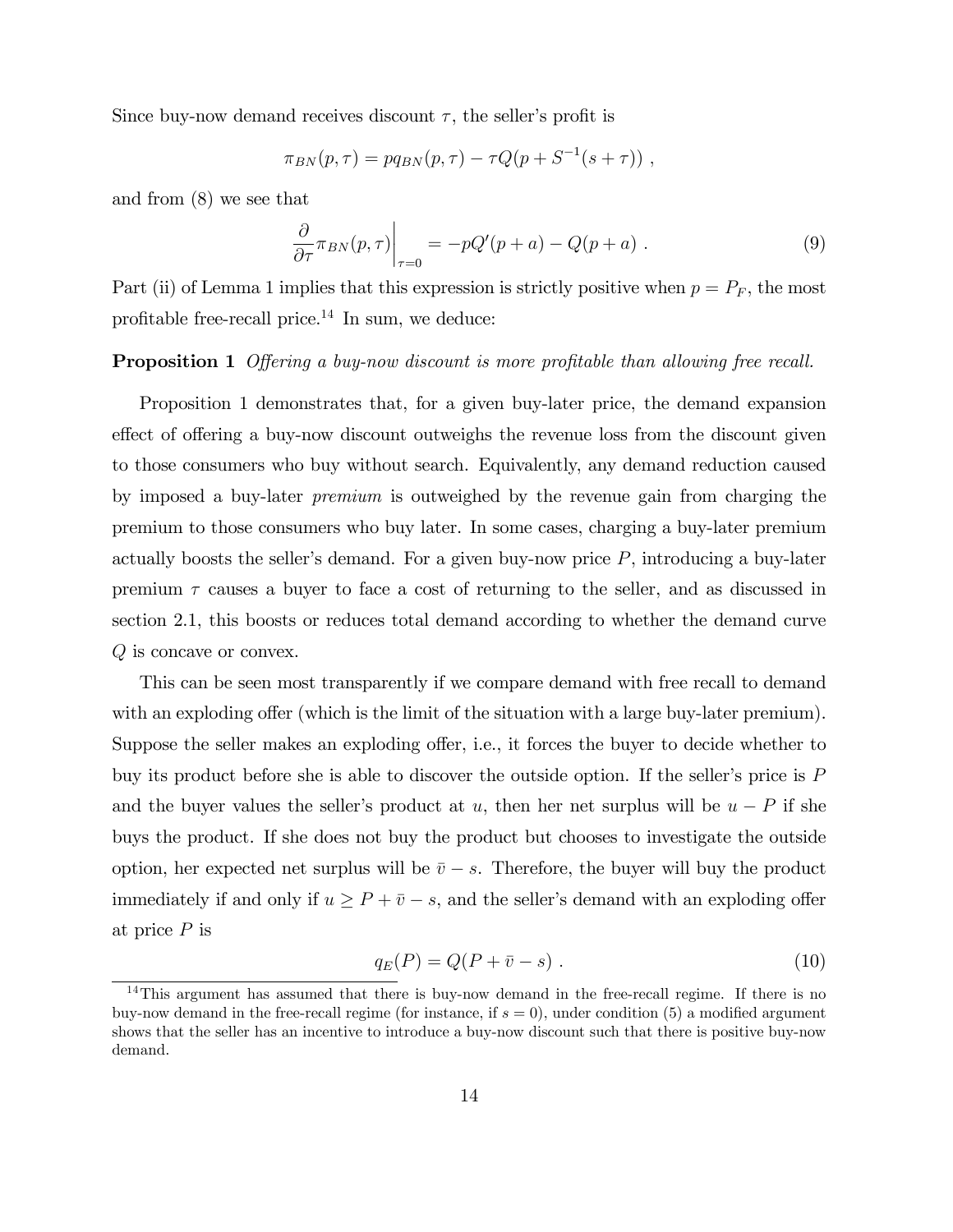If  $Q(\cdot)$  is convex, Jensen's Inequality implies that

$$
q_F(P) = \mathbb{E}_v[Q(P + \min\{v, a\})] \ge Q(P + \mathbb{E}_v[\min\{v, a\}]) = Q(P + \bar{v} - s) = q_E(P) ,
$$

where the second equality follows from  $(4)$ . Therefore, when  $Q$  is convex making an exploding offer can only reduce the seller's demand. The reverse argument can be made when  $Q$  is concave, provided we take care that demand is always positive. (The function  $Q(\cdot)$  cannot be globally concave since it is either zero for large p if  $u_{\text{max}}$  is finite, or it approaches zero asymptotically.) Specifically, suppose that at the free-recall price  $P_F$ there is positive buy-now demand, i.e.,  $Q(P_F + a) > 0$ . Then the seller's demand  $Q(P_F + a)$  $\min\{v, a\}$  is positive for all v. A parallel argument implies that making an exploding offer at the free-recall price  $P_F$  will boost the seller's demand and profits when  $Q(\cdot)$  is concave (whenever  $Q$  is positive).

This discussion is summarized in the following result:

#### Proposition 2

(i) If  $Q(\cdot)$  is convex, allowing free recall is (weakly) more profitable than making an exploding offer;

(ii) If  $Q(\cdot)$  is concave whenever  $Q > 0$  and there is positive buy-now demand with free recall, making an exploding offer is (weakly) more profitable than allowing free recall.

To illustrate the analysis so far, consider an example where both  $u$  and  $v$  are uniformly distributed on [0, 1] and the search cost is  $s = \frac{1}{18}$ . It follows that  $Q(P) = 1 - P$  and  $S^{-1}(x) = 1 - \sqrt{2x}$  (for  $0 \le x \le \frac{1}{2}$  $\frac{1}{2}$ ). Figure 1 implies that free-recall demand at price P is  $q_F(P) = \frac{5}{9} - P$ . The optimal free-recall price is therefore  $\frac{5}{18}$ , which also equals total demand. Of this demand, a fraction 20% comes from consumers who buy without search and the remaining 80% consists of those consumers who search and then return to buy. The seller's profit with free recall is  $(\frac{5}{18})^2 \approx 0.077$  while aggregate consumer surplus can be calculated to be about 0.511.

Suppose instead that the seller offers a buy-now discount scheme, where  $P$  is its price for immediate purchase and  $P + \tau$  is its price for purchase after search. As discussed above, since  $Q(\cdot)$  is linear, a buy-later premium does not affect the seller's total demand, which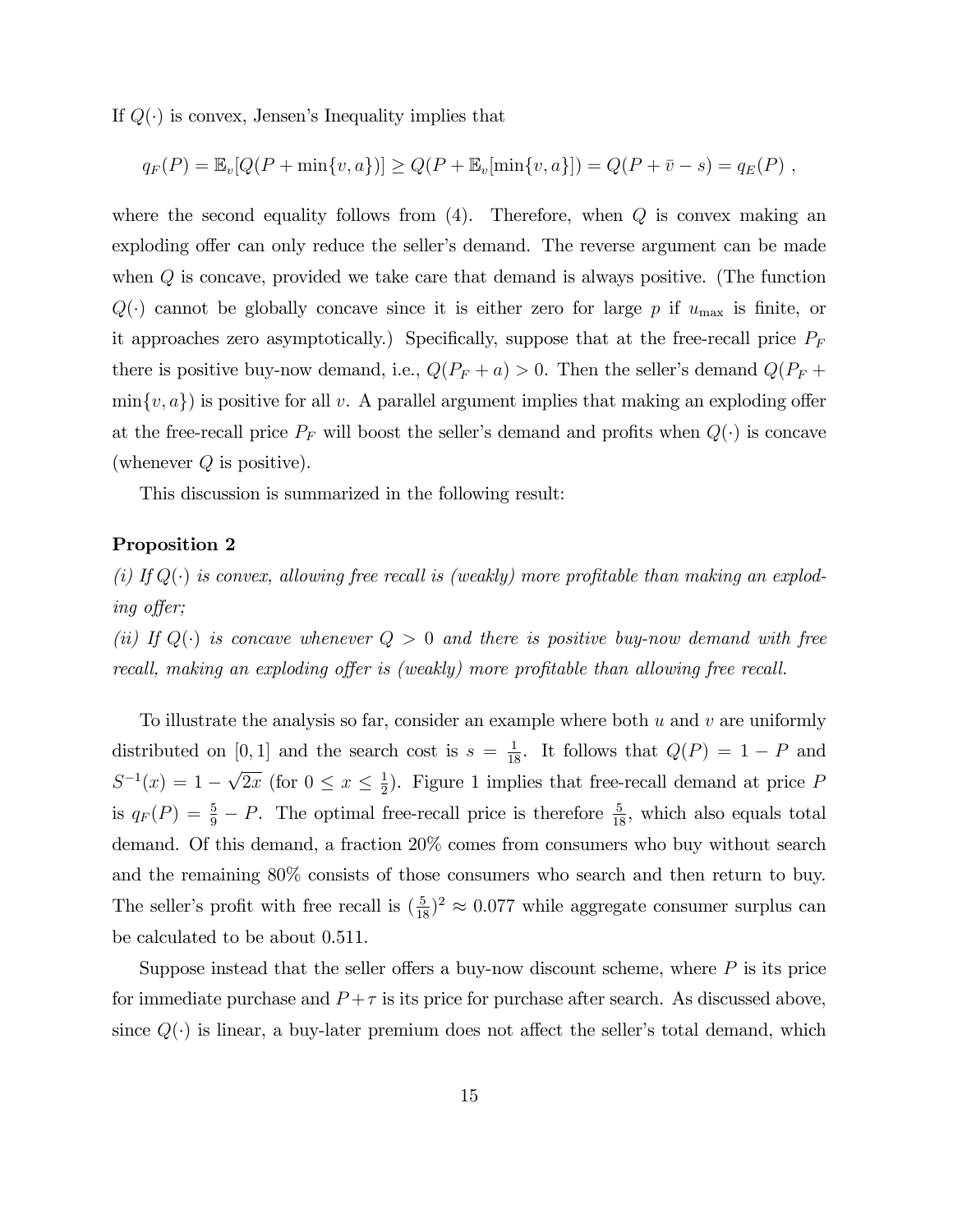is therefore just equal to  $q_F = \frac{5}{9} - P$ . The seller's profit is therefore

$$
\pi_{BN} = P\left(\frac{5}{9} - P\right) + (\tau \times \text{buy-letter demand}) \ .
$$

Buy-later demand is the area of the triangle in Figure 2, which is  $\frac{1}{2}(S^{-1}(s+\tau))^2$ . Thus, the seller's profit is additively separable in its buy-now price P and its buy-later premium  $\tau$ . As such, the optimal buy-now price is again  $P = \frac{5}{18}$ , while the optimal buy-later premium can be calculated to be  $\tau \approx 0.121$ , which is about 43% of the buy-now price. Note that when the seller engages in this form of price discrimination, in this example both its prices weakly increase, which contrasts with the usual case in monopoly third-degree price discrimination where the optimal uniform price typically lies between the discriminatory prices. In this regime, about  $70\%$  of the seller's customers buy without search while only  $30\%$  buy later, which is approximately the opposite pattern to that with free recall and so this sales tactic significantly deters search. Consumers in this regime are worse off relative to free recall since the price for buying later rises and the buy-now price is unchanged. The seller's profit with a buy-now discount is about  $13\%$  higher than it would be with free recall, while consumer surplus is 2% lower.

Finally, suppose the seller makes an exploding offer at price  $P$ . A type-u buyer will buy if and only if  $u - P \geq \bar{v} - s = \frac{4}{9}$  $\frac{4}{9}$ . Therefore, the seller's demand with an exploding offer at price  $P$  is exactly the same as with free recall, and so the optimal price with an exploding offer is also  $P = \frac{5}{18}$  and the seller makes the same profit using the two sales techniques. However, now all of the consumers who buy do so immediately. Consumers are now about  $6\%$  worse off relative to free recall.

Deposit requirements. A second way to deter search is to require the buyer to pay a non-refundable deposit if she wishes to be able to buy later. Specifically, suppose the seller offers two options: a buyer can buy immediately at price  $P$ , or in return for paying a deposit  $D \leq P$  she can buy later at the incremental price  $P - D$ . (More general deposit contracts are analyzed in the next section.) If the buyer does not pay the deposit, the seller does not serve her if she returns later. With this selling scheme, if the buyer buys the item, she pays P regardless of when she does so; but if she retains the right to buy later but ends up finding a superior outside option, she still pays the seller  $D$ . Thus in contrast to the buy-now discount setting, where the seller penalizes the buyer who chooses to buy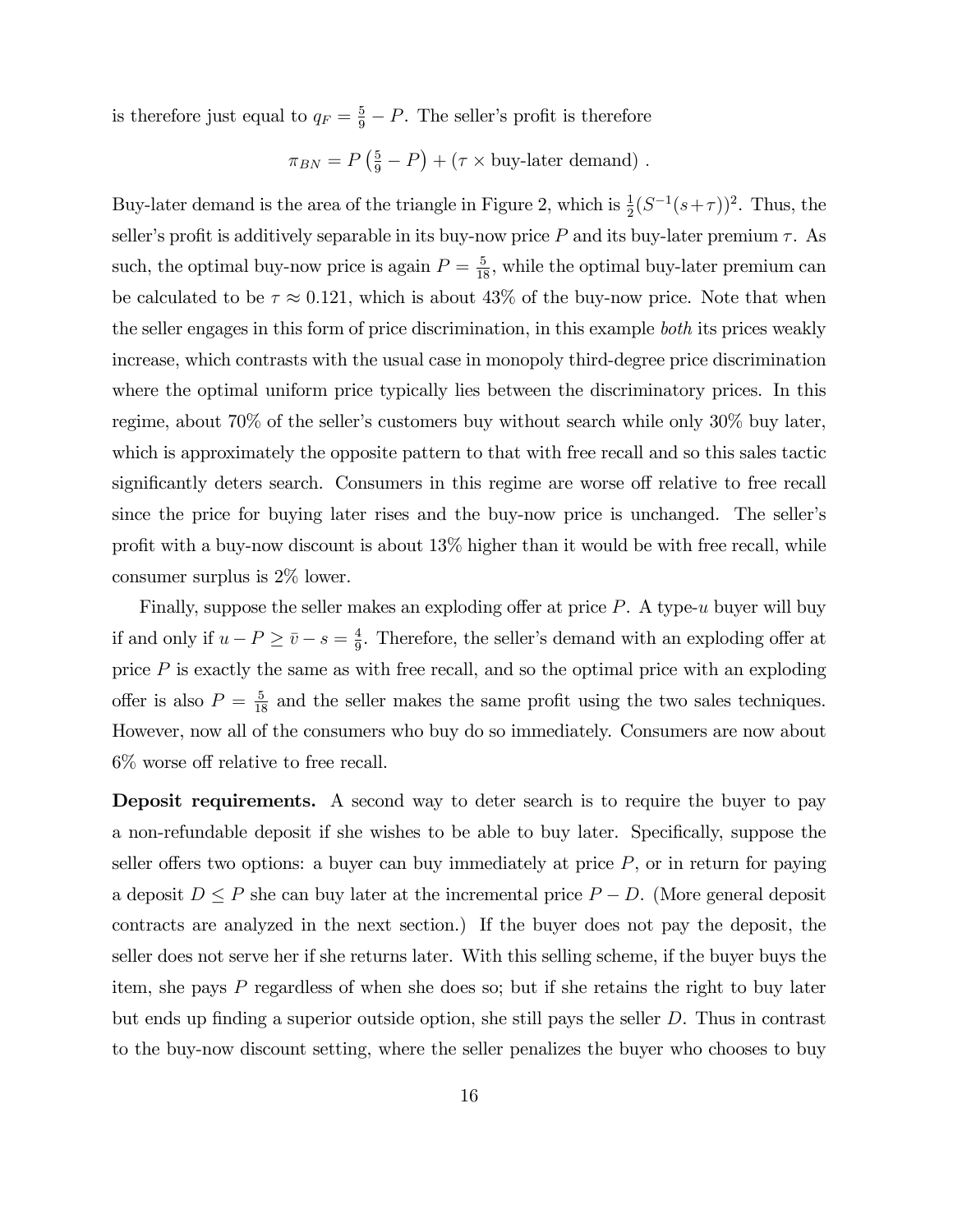later, here the seller penalizes some buyers who choose not to buy later. An exploding offer is a special case of this procedure when  $D = P$ , while free recall corresponds to  $D = 0$ .<sup>15</sup>

Faced with this sales procedure, a buyer has three options. If she buys immediately, the type-u buyer's surplus is  $u - P$ . If she chooses the deposit contract, and hence goes on to search, her expected surplus is

$$
\mathbb{E}_v[\max\{u-p, v\}] - s - D = u - P - s + S(u - p) , \qquad (11)
$$

where we have written  $p = P - D$  for the "buy-later" price in this selling scheme. The buyer prefers the first strategy to the second whenever  $u \ge p + a$ . Finally, the buyer can also choose not to pay the deposit, in which case she gives up the seller's product and her expected surplus is  $\bar{v} - s$ .

In a similar manner to the function  $S(\cdot)$  in (3), define  $R(x) \equiv \mathbb{E}_{v}[\max\{v, x\} - v]$  to be the consumer's expected benefit from being able to return to obtain surplus  $x$  from the seller after search rather than consuming the outside option for sure. This can be written alternatively as

$$
R(x) \equiv \mathbb{E}_v[\max\{v, x\} - v] = S(x) + x - \bar{v} = \int_0^x G(v)dv.
$$
 (12)

In words,  $R(x)$  measures how much the consumer who searches would be willing to pay for the ability to return to obtain surplus x from the seller after search. Clearly,  $R(x) = 0$  if  $x \leq 0$ , and R is convex and increasing. Using this notation, the surplus from paying the deposit in (11) is

$$
R(u-p) - D + \bar{v} - s \t\t(13)
$$

and so the buyer is indifferent between paying the deposit and abandoning the seller altogether if  $R(u - p) = D$ . Therefore, the consumer prefers paying the deposit to leaving the firm irrevocably if  $u \ge p + R^{-1}(D)$ .

On the assumption that the deposit is small enough that  $R^{-1}(D) \le a = S^{-1}(s)$ , the pattern of demand is as shown on Figure 3. Note that setting  $D = 0$  implies that consumer behaviour is as in the free-recall regime shown in Figure 1.

<sup>&</sup>lt;sup>15</sup>Note also that a deposit requirement is equivalent to the refund contract analyzed by Courty and Li  $(2000)$ , since it is as if the buyer can purchase the item for price P on her first visit (but not subsequently), and she has the right to return it (say, if she discovers a superior outside option) for a refund equal to  $P - D$ .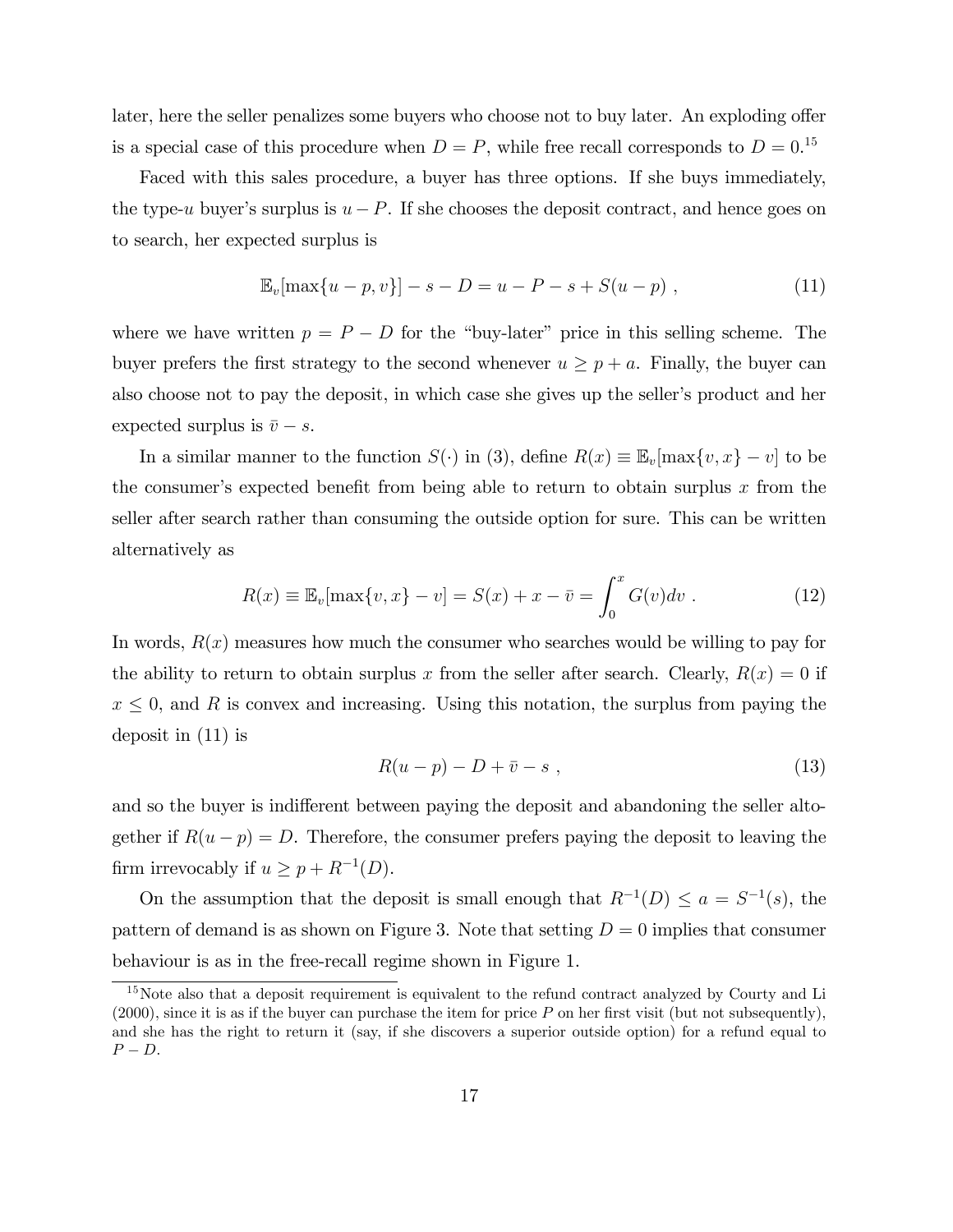

Figure 3: Demand with a deposit contract

Keeping the total price fixed at  $P$ , we see that a buyer is more likely to buy immediately with a deposit  $D > 0$  (i.e., with a smaller buy-later price p) than with free recall, and so requiring a deposit acts to deter search.

We argue that the seller can boost profits relative to free recall by requiring a positive deposit to secure the product. Write  $q_D(p, D)$  for the seller's total demand in terms of the deposit  $D$  and buy-later price  $p$ . From Figure 3 the seller's profit is

$$
\pi_D(p, D) = pq_D(p, D) + DQ(p + R^{-1}(D)) \ .
$$

When  $D > 0$  it follows from (12) that

$$
\frac{d}{dD}R^{-1}(D) = \frac{1}{R'(R^{-1}(D))} = \frac{1}{G(R^{-1}(D))}.
$$

Using this, one sees from Figure 3 that

$$
\frac{\partial}{\partial D}q_D(p, D) = Q'(p + R^{-1}(D)),
$$

and so taking the limit as  $D \to 0$  we have

$$
\left. \frac{\partial}{\partial D} q_D(p, D) \right|_{D=0} = Q'(p) .
$$

Moreover,

$$
\frac{\partial}{\partial D} DQ(p + R^{-1}(D)) \Big|_{D=0} = \lim_{D \to 0} \frac{DQ(p + R^{-1}(D))}{D} = \lim_{D \to 0} Q(p + R^{-1}(D)) = Q(p).
$$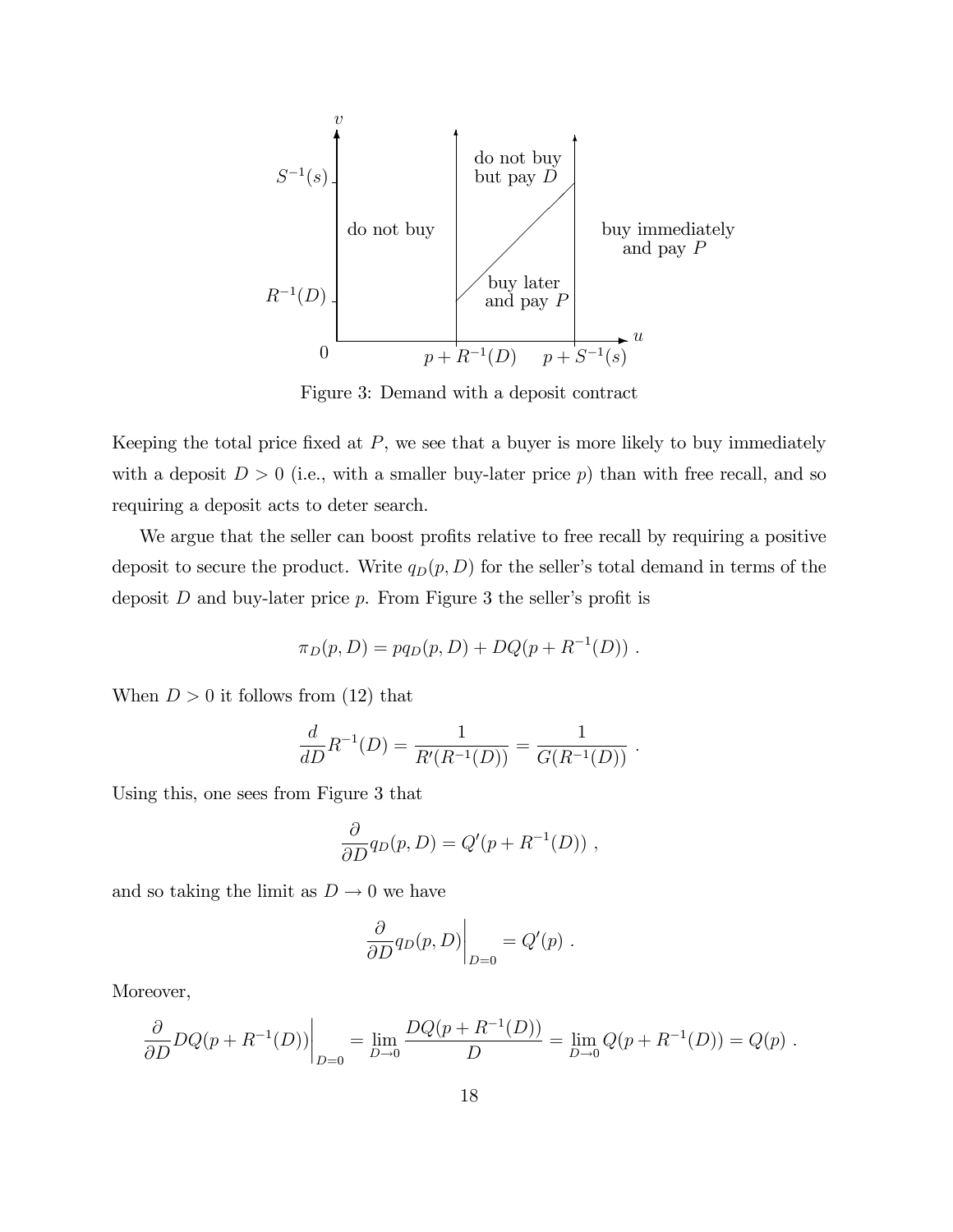Putting these two effects together implies that

$$
\left. \frac{\partial}{\partial D} \pi_D(p, D) \right|_{D=0} = pQ'(p) + Q(p) .
$$

Part (i) of Lemma 1 shows that the optimal free recall price  $P_F$  is below the monopoly price  $p_M$ , and so the above expression is positive when  $p = P_F$ . We deduce that starting from the most-profitable free recall price, the seller can boost profits by requiring a positive deposit if the consumer wishes to return to buy later. In sum:

**Proposition 3** Requiring potential customers to pay a deposit if they wish to be able to return to buy later is strictly more profitable than allowing free recall.

For a given price  $P$ , introducing a deposit requirement  $D$  will boost or contract the seller's total demand according to whether  $Q$  is concave or convex. In particular, if  $Q$ is linear then requiring a deposit leaves the seller's demand unchanged, and so clearly raises profit since some people then pay  $D$  while with free recall they paid nothing. In the same example where u and v are uniformly distributed on [0, 1] and  $s = \frac{1}{18}$ , we have  $R^{-1}(x) = \sqrt{2x}$  and total demand with price P and deposit D is again  $q_F = \frac{5}{9} - P$ . The seller's profit is therefore

 $\pi_D = P\left(\frac{5}{9} - P\right) + (D \times \text{[fraction who pay deposit but do not buy]})$ 

The fraction who pay the deposit but do not end up buying is  $\frac{1}{2}(\frac{2}{3} \sqrt{2D}$ )( $\frac{4}{3}$  –  $\sqrt{2D}$ ). The optimal total price is therefore again  $P = \frac{5}{18}$ , and the optimal deposit can be calculated to be  $D \approx 0.083$ , which is about 30% of the price. Here, about half of those who buy the product do so without search, while the other half pay the deposit and buy later. In this example, although not in general, this sales strategy yields precisely the same profit as the buy-now discount regime. However, consumers fare less well in the deposit regime, and their loss is about twice as great relative to free recall as was the case in the buy-now discount regime.

In this section we have discussed two natural, but perhaps ad hoc, selling procedures and found mild conditions which ensure they generate higher profits than free recall. These procedures are easy to communicate and rationalize to buyers, and so merit analysis in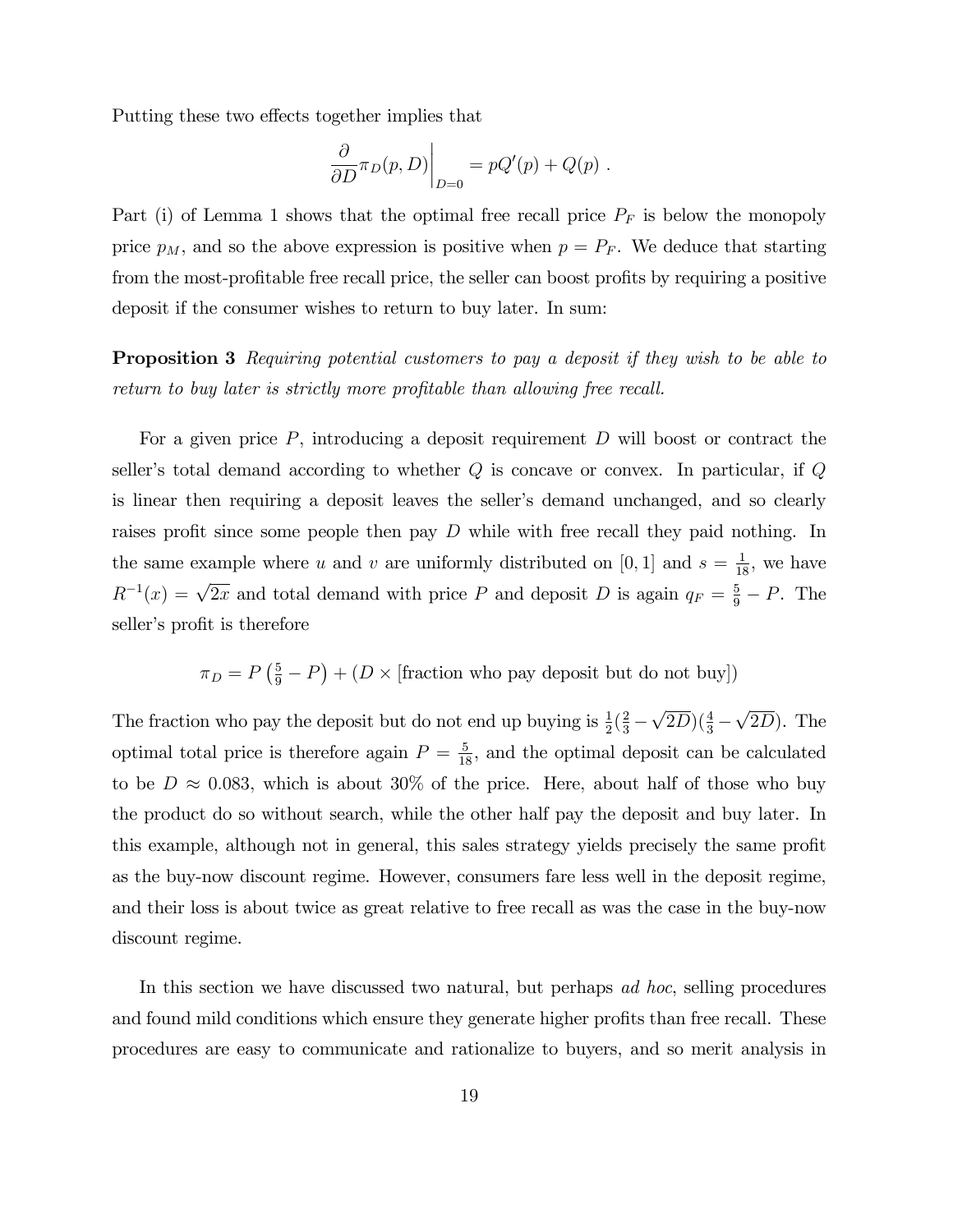their own right. However, while it was straightforward to demonstrate the seller's incentive to depart from uniform pricing, the ad hoc nature of these procedures makes it hard to obtain attractive results about the most profitable version of either tactic. For instance, it is unclear whether in general the optimal buy-now discount tariff induces a greater fraction of consumers to buy without search than would be the case with free recall. In the next section we derive the optimal selling mechanism for the seller. As well as being a useful benchmark with which to compare profits in the *ad hoc* schemes, the description of the optimal way to sell is relatively transparent in terms of the primitives of the model.<sup>16</sup>

### 2.3 The optimal way to sell

In this section we derive the seller's optimal selling procedure. As will be seen, the optimal mechanism incorporates both buy-now discounts and deposit contracts. Specifically, a consumer has the option either to buy the product immediately at a relatively low price, P, or return to buy later at a relatively high price (in fact, at the monopoly price  $p<sub>M</sub>$  which maximizes  $pQ(p)$ . In addition to this pair of options, a consumer is able to choose from a menu of deposit contracts, whereby by paying a deposit on her first visit she obtains the right to return to buy later at a specified price. Faced with these options, a consumer with high u will choose to buy immediately without search, a consumer with low u will not pay a deposit and not purchase the item, while a consumer with an intermediate  $u$  will search but pay a deposit for the right to return later if the outside option is poor.

In the following discussion we derive the seller's optimal choice of procedure within a restricted class of mechanisms, namely a buy-now price together with a menu of deposit contracts. In the appendix, we demonstrate that this selling mechanism is the most profitable among all feasible mechanisms by using the Revelation Principle. (For instance, the seller might ask the buyer to report the realization of the outside option after search, or the seller might commit to sell the product only with some specified probability if the buyer returns later.) In more detail, suppose the seller offers its product for immediate sale at

<sup>&</sup>lt;sup>16</sup> Another advantage of analyzing these simple selling strategies is that our results about their use will often be robust to natural extensions of the basic framework. For instance, if the search cost s varied across consumers (and was uncorrelated with u and v), our results about the incentive to offer a buy-now discount or to require a deposit remain valid. However, it would not be possible to derive the optimal selling mechanism in this extension, as buyers have two-dimensional private information about  $s$  and  $u$ .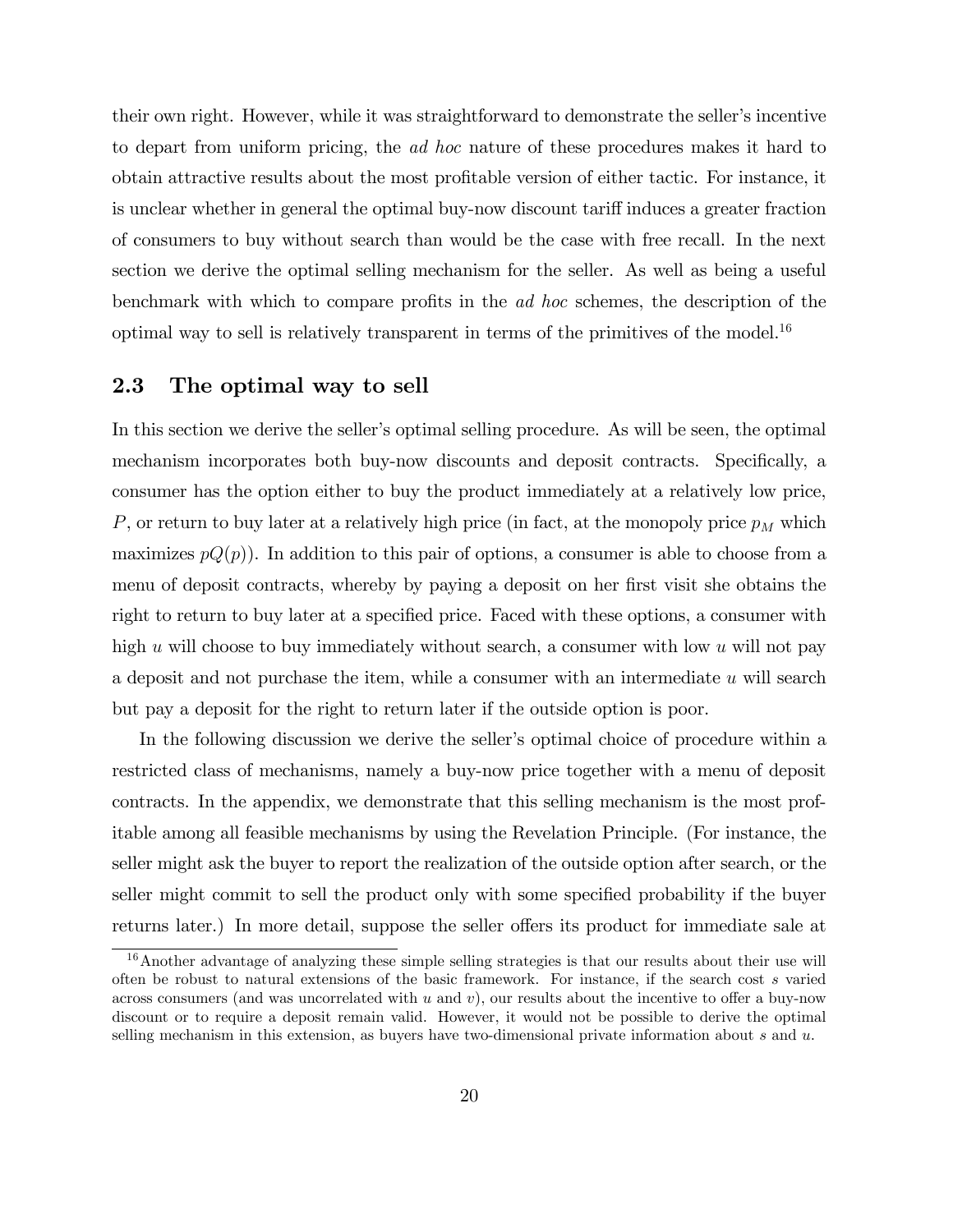price  $P$ , and also allows the buyer to choose from a menu of deposit contracts of the form whereby to be able to buy later at price p the buyer must pay deposit  $D(p)$ . If the buyer chooses none of these options, the seller commits not to serve her if she tries to return to buy later. (In the optimal scheme, though, we will see that one of the deposit contracts involves  $D = 0$ , and a buyer is free to return to buy later at the monopoly price  $p_M$ .

A buyer with match utility u, buy-later price  $p$  and deposit D obtains expected surplus from search equal to (13). Given the seller's menu of buy-later options  $\{p, D(p)\}\$ , if the buyer decides to pay a deposit she will choose the best contract from the deposit menu, and her resulting surplus is

$$
\phi(u) \equiv \max_{p} : \{ R(u - p) - D(p) + \bar{v} - s \} .
$$

Since the function  $R(\cdot)$  is increasing and convex,  $\phi(\cdot)$  is also increasing and convex and hence differentiable almost everywhere. Let  $p(u)$  be the optimal choice of buy-later price for the type-u buyer (which is uniquely determined almost everywhere). Since  $R(\cdot)$  is convex, a simple revealed preference argument shows  $p(u)$  must weakly decrease with u. The reason that a buyer with a higher  $u$  will choose a contract specifying a lower buy-later price is because she anticipates she is more likely to buy later, and hence she has more at stake in securing a low buy-later price. The envelope theorem implies that

$$
\phi'(u) = R'(u - p(u)) = G(u - p(u)), \qquad (14)
$$

and the deposit payment associated with the buy-later price  $p(u)$  is

$$
D(p(u)) = R(u - p(u)) + \bar{v} - s - \phi(u) . \tag{15}
$$

Expression (14) implies that the surplus from choosing a deposit contract is increasing with  $u$  but with slope less than 1. By contrast, the surplus from leaving the firm altogether,  $\bar{v} - s$ , does not depend on u, and the surplus from immediate purchase,  $u - P$ , increases with slope 1. Thus, we expect that for small u, say for  $u < \tilde{u}$ , the consumer leaves the seller immediately, for intermediate u, say  $\check{u} \le u \le \hat{u}$ , the consumer chooses one of the deposit contracts, and for  $u > \hat{u}$  the consumer buys immediately without search.<sup>17</sup> For the

<sup>&</sup>lt;sup>17</sup>By choosing  $\check{u}$  and  $\hat{u}$  appropriately one can allow only a subset of the three strategies to be made available. For instance, setting  $\check{u} = \hat{u}$  means that no option to buy later is made available and the seller makes an exploding offer.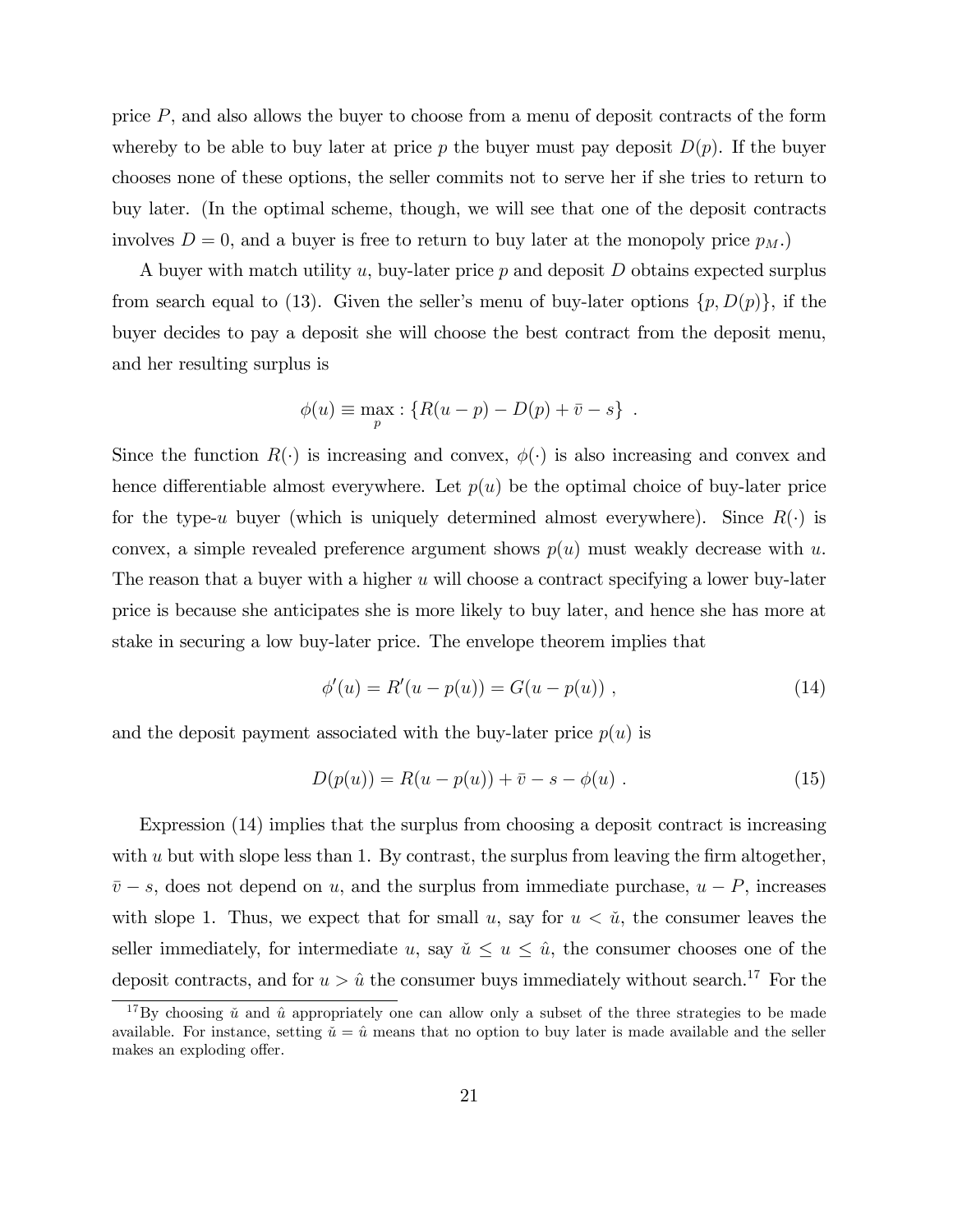buyer to be indifferent between the relevant options at the points  $\check{u}$  and  $\hat{u}$ , we require

$$
\phi(\tilde{u}) = \bar{v} - s \; ; \; \phi(\hat{u}) = \hat{u} - P \; . \tag{16}
$$

If the type-u buyer chooses a deposit contract with buy-later price  $p$ , she will return to buy later when  $v \le u - p$ , i.e., with probability  $G(u - p)$ . Therefore, the seller's profit from this scheme is

$$
\pi = P(1 - F(\hat{u})) + \int_{\tilde{u}}^{\hat{u}} \{D(p(u)) + p(u)G(u - p(u))\} dF(u)
$$
  
= 
$$
P(1 - F(\hat{u})) + \int_{\tilde{u}}^{\hat{u}} \{R(u - p(u)) + \bar{v} - s - \phi(u) + p(u)G(u - p(u))\} dF(u),
$$

where the second equality follows from  $(15)$ . Integrating by parts and using  $(14)$  yields

$$
\int_{\tilde{u}}^{\hat{u}} \phi(u) dF(u) = \phi(\check{u})(1 - F(\check{u})) - \phi(\hat{u})(1 - F(\hat{u})) + \int_{\tilde{u}}^{\hat{u}} G(u - p(u))(1 - F(u)) du.
$$

Substituting this into the expression for profit, and using  $(16)$ , we see that the seller's profit is

$$
(\hat{u} - (\bar{v} - s))(1 - F(\hat{u})) + \int_{\tilde{u}}^{\hat{u}} \left\{ R(u - p(u)) + \left[ p(u) - \frac{1 - F(u)}{f(u)} \right] G(u - p(u)) \right\} dF(u) \tag{17}
$$

We need to choose  $p(\cdot)$  to maximize the integrand  $\{\cdot\}$  in (17). Note first that setting  $p(u) \geq u$  implies that the integrand  $\{\cdot\}$  is equal to zero. Define

$$
\lambda(u) \equiv u - \frac{1 - F(u)}{f(u)}\tag{18}
$$

for the agent's "virtual surplus", which is strictly increasing given assumption (2). Consider first the case where u is small enough that  $\lambda(u) \leq 0$ . (Since the monopoly price  $p_M$  which maximizes  $pQ(p)$  satisfies  $\lambda(p_M) = 0$ , this is the situation where  $u \leq p_M$ .) Then one can check that the integrand is increasing in  $p$  for  $p \leq u$ , and flat (and equal to zero) for  $p \geq 0$ . Thus, the integrand  $\{\cdot\}$  is maximized by choosing any  $p \geq u$  and it equals zero. Second, consider the case where  $\lambda(u) > 0$  (i.e.,  $u > p_M$ ). In this case, the integrand  $\{\cdot\}$  is single-peaked in p, and reaches its maximum  $R(\lambda(u)) > 0$  at  $p(u) = \frac{1-F(u)}{f(u)}$ . This pair of observations also implies that profit strictly decreases with  $\check{u}$  when  $\check{u} > p_M$ , and does not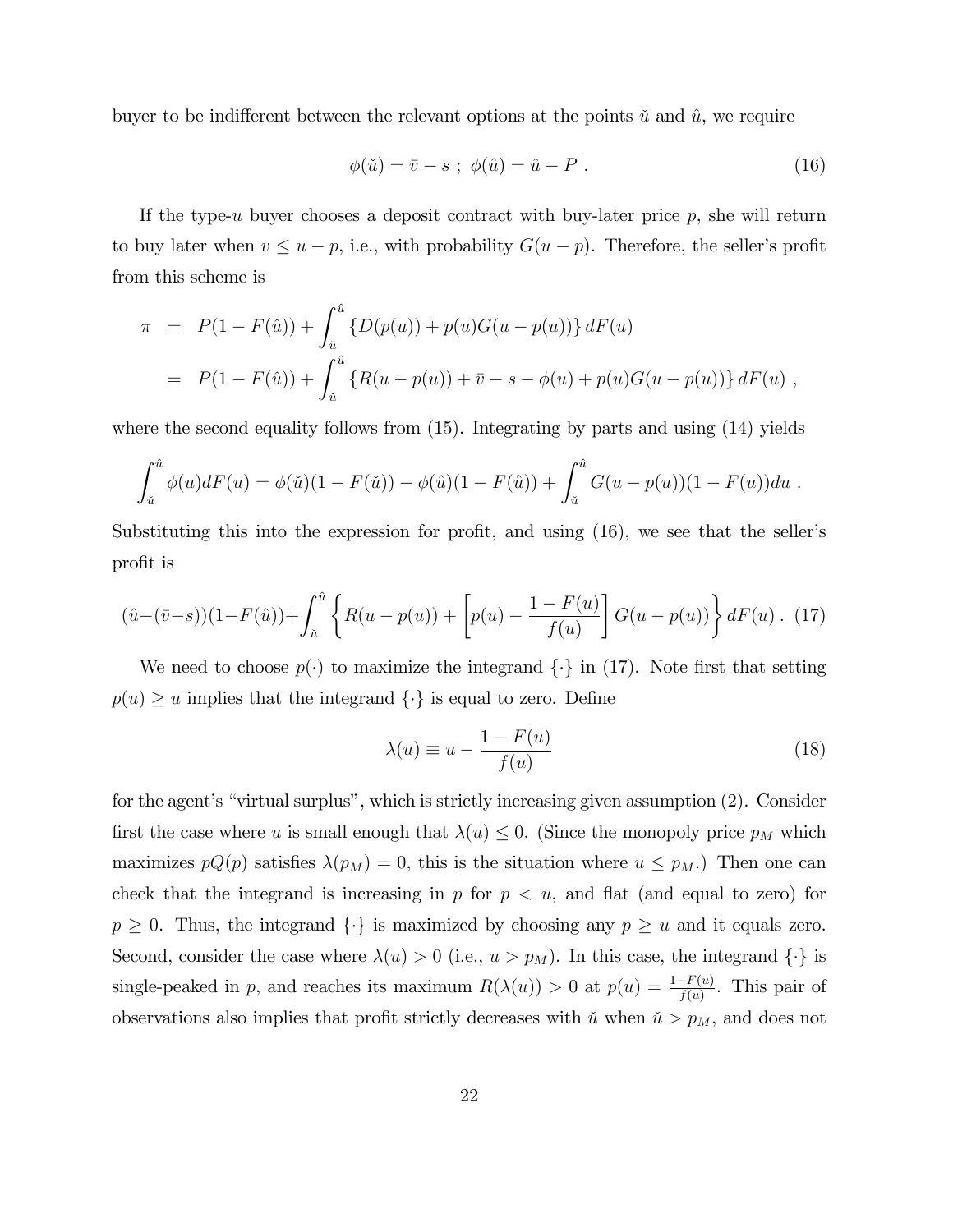depend on  $\check{u}$  when  $\check{u} \leq p_M$ . Thus, it is optimal to choose any  $\check{u} \leq p_M$ , and for simplicity we choose  $\check{u} = p_M.^{18}$ 

Substituting  $p(u) = \frac{1-F(u)}{f(u)}$  and  $\check{u} = p_M$  into the profit expression (17) yields

$$
\pi = (\hat{u} - (\bar{v} - s))(1 - F(\hat{u})) + \int_{p_M}^{\hat{u}} R(\lambda(u))dF(u) . \tag{19}
$$

Using the fact from (12) that  $R(x) = S(x) + x - \overline{v}$ , one can check that the derivative of (19) with respect to the upper threshold  $\hat{u}$  is  $f(\hat{u})[S(\lambda(\hat{u})) - s]$ . Therefore, profit is single-peaked in  $\hat{u}$  and maximized when  $\lambda(\hat{u}) = S^{-1}(s) = a$ . Note that the price  $\hat{p}$  which maximizes  $pQ(p+a)$  satisfies  $\lambda(a + \hat{p}) = a$ , and so  $\hat{u} = a + \hat{p}$ . Since  $\lambda$  is a strictly increasing function, it follows that  $\hat{u} > p_M$ . In addition, condition (5) and the fact  $\lambda(u_{\text{max}}) = u_{\text{max}}$ imply that  $\hat{u} \leq u_{\text{max}}$ , so that there is some buy-now demand at the optimum.

Since (14) implies that  $\phi'(u) = G(\lambda(u))$  for  $p_M \le u \le \hat{u}$ , it follows that in this range the buyer's surplus is given by

$$
\phi(u) = \bar{v} - s + \int_{p_M}^{u} G(\lambda(\tilde{u})) d\tilde{u}
$$
\n(20)

and so (15) implies that the deposit associated with buy-later price  $p(u)$  is as reported in (21) below. Setting  $u = \hat{u}$  in (20) and using (16) implies that the buy-now price P is as given in (23) below. Since  $R(\cdot)$  is a convex function and the optimal buy-later price  $p(u)$ is decreasing in u, standard arguments show that when the deposit schedule  $D$  is given by  $(21)$  and the buy-now price P is given by  $(23)$ , a buyer will choose the correct contract.

Therefore, in the optimal selling mechanism, a buyer with  $u \geq \hat{u}$  buys the product immediately, a buyer with intermediate  $u \in (p_M, \hat{u})$  pays a deposit  $D(u)$ , investigates the outside option and returns to buy later if  $v \leq \lambda(u)$ , while a buyer with  $u \leq p_M$  consumes the outside option. This pattern of demand is illustrated in Figure 4. To summarize, the optimal procedure within the restricted class of mechanisms—consisting of a buy-now price together with a menu of deposit contracts—is as described in the following result. We show further in the appendix that this procedure is also optimal within the general class of incentive-compatible selling mechanisms.

<sup>&</sup>lt;sup>18</sup>The reason there is some indeterminacy in  $\check{u}$  is because there is no difference for the seller or buyer between (i) the type-u buyer choosing not to participate and (ii) the type-u buyer participating but choosing a deposit contract with buy-later price  $p(u) = u$  and deposit  $D(u) = 0$ . Of course, in (ii) the buyer buys nothing and pays nothing, but formally the buyer "participates" in the seller's scheme.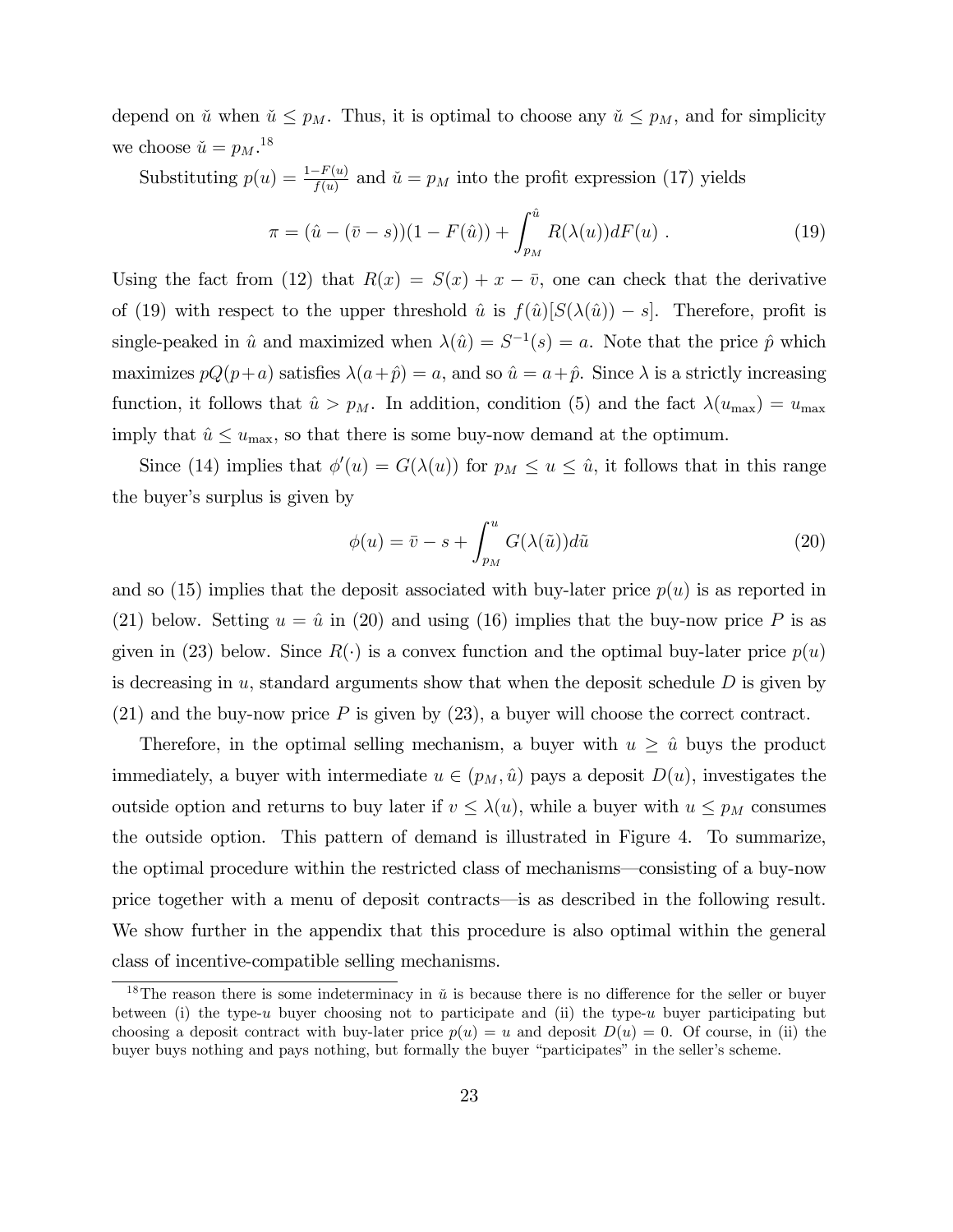

Figure 4: Demand in the optimal mechanism

**Proposition 4** Let  $\lambda(\cdot)$  be given in (18), and let  $p_M$  satisfy  $\lambda(p_M) = 0$  and  $\hat{u}$  satisfy  $\lambda(\hat{u}) = a$ . The optimal selling procedure is given by: (i) if  $u \leq p_M$  the type-u buyer consumes the outside option for sure;

(ii) if  $p_M \le u < \hat{u}$ , the type-u buyer pays the seller a deposit

$$
D(u) = R(\lambda(u)) - \int_{p_M}^{u} G(\lambda(\tilde{u})) d\tilde{u} , \qquad (21)
$$

investigates the outside option, and returns to buy the seller's product later if  $v < \lambda(u)$  at the incremental price

$$
p(u) = u - \lambda(u) \tag{22}
$$

(iii) if  $u \geq \hat{u}$ , the type-u buyer consumes the seller's product without search at price

$$
P = D(\hat{u}) + \hat{u} - a \tag{23}
$$

In this optimal scheme, in the intermediate range where the buyer pays a deposit we see that  $D(u)$  increases with u while  $p(u)$  decreases with u. In particular, when  $u = p<sub>M</sub>$ ,  $D(u) = 0$ , i.e., a buyer has the right to return to buy at the monopoly price,  $p_M$ , without paying a deposit. One can also check that the total charge  $p(u) + D(u)$  decreases with u in this range, and  $p(\hat{u}) + D(\hat{u}) = P$ . This implies that the buy-now price P is below the total charge  $p(u) + D(u)$  if the buyer searches and returns to buy later. This last point implies that the seller deters search, in the sense that the consumer buys immediately more often than she would in a free-recall regime. In the free-recall regime, the buyer buys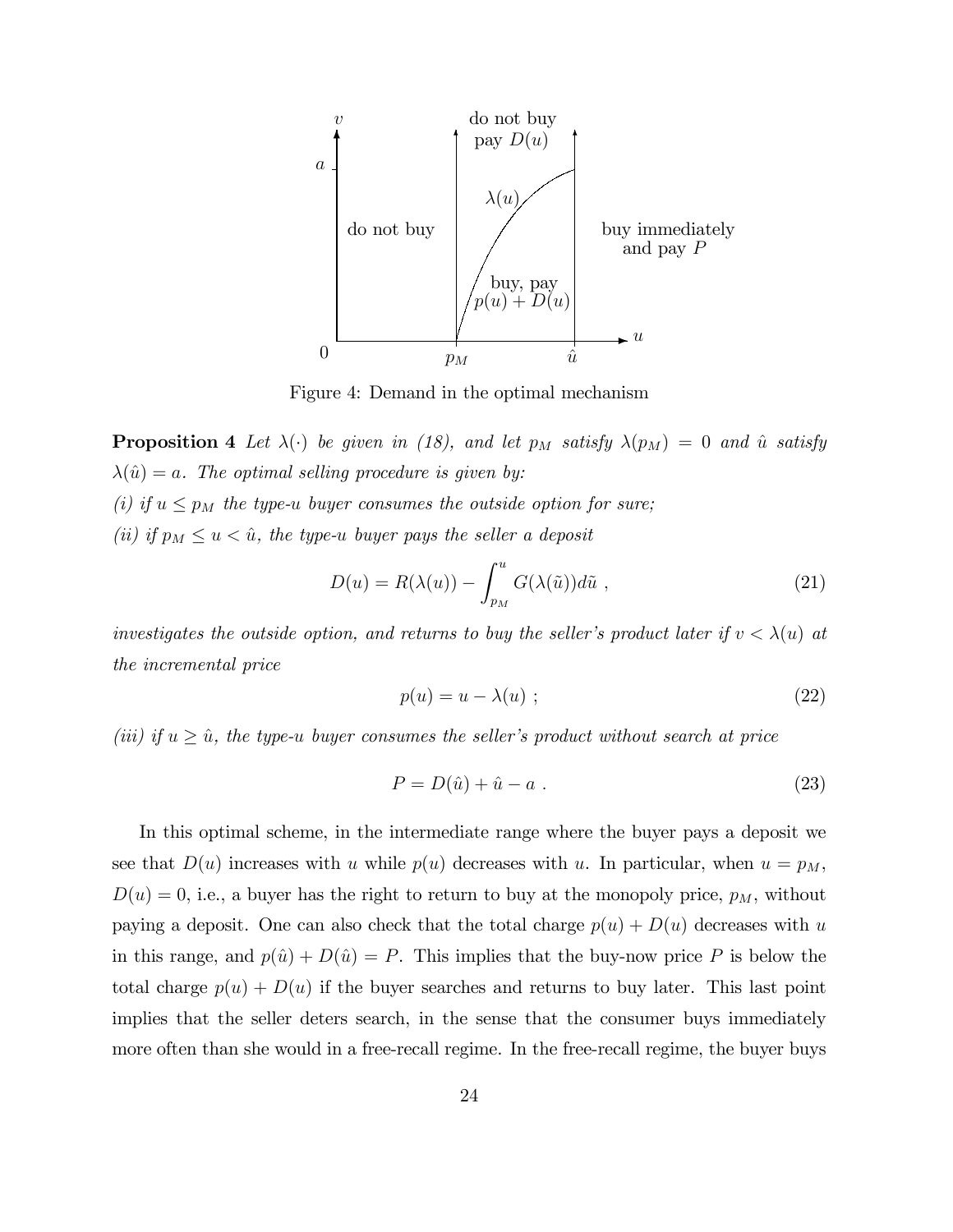immediately when  $u \ge a + P_F$ , where  $P_F$  is the equilibrium free-recall price. In this optimal scheme, the buyer buys immediately when  $u \ge \hat{u} = a + \hat{p}$ , where  $\hat{p}$  maximizes  $pQ(p + a)$ . However, Lemma 1 shows that  $P_F > \hat{p}$ , and so the seller does indeed encourage immediate purchase in this optimal mechanism. In sum:

**Corollary 1** In the optimal selling mechanism: (i) it is cheaper for the consumer to buy immediately than to buy after search (i.e.,  $P < p(u) + D(u)$ ), and (ii) more consumers buy without search than would be the case with free recall.

Returning to our example where u and v were uniformly distributed on [0, 1] and  $s = \frac{1}{18}$ , one can check that the buy-now threshold in the optimal mechanism is  $\hat{u} = \frac{5}{6}$  $\frac{5}{6}$ . From  $(23)$ the buy-now price is  $P = \frac{5}{18}$  and total output is also  $\frac{5}{18}$ , just as with all the earlier *ad hoc* schemes. Of the consumers who buy from the seller, exactly 60% do so without searching. From (19), the seller's profit from the optimal mechanism is about 0.09. This is  $16\%$  greater than the profits with free recall, but only  $3\%$  more than the profits generated with either of the simple schemes with buy-now discounts or deposits. Aggregate consumer surplus here is similar to that with the simple deposit scheme, about 4% below that obtained with free recall. Although total output is identical in all five regimes—that is, in free recall, buy-now discounts, exploding offers, deposits and the optimal mechanism—the pattern of consumption in  $(u, v)$ -space is different in each case. Since the buy-now price is the same in all regimes, in this example consumers are best off with free recall (as that regime has least restrictive buy-later policy) and worst off with an exploding offer (as that entirely removes the ability to buy later).

### 3 Extensions

### 3.1 Search deterrence without commitment

In the basic model we assumed that the seller can commit to its buy-later policy at the time of the buyer's initial visit. We discuss in this section what happens if we relax this assumption. Suppose that the seller sets a price when the buyer first visits and then sets a second price if the buyer returns to try to buy after discovering the outside option. We assume the seller can make no commitment about the buy-later price when the buyer first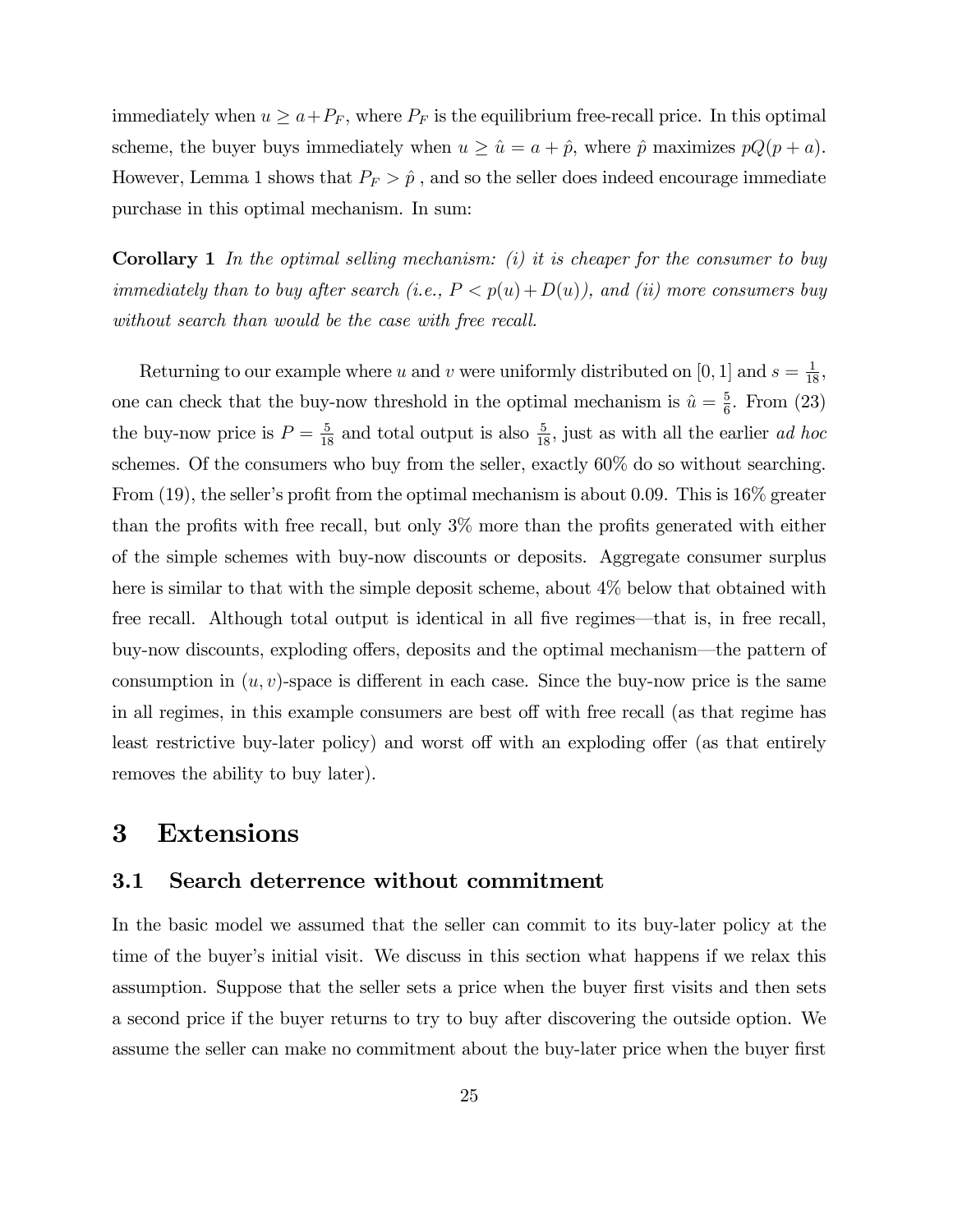visits, and the actual buy-later price can be discovered only after she returns to the seller. We assume that buyers are rational, and foresee the seller's equilibrium price if they return  $\text{later.}^{19}$  (At the end of this section we also discuss how lack of commitment affects the seller's ability to use other selling methods such as deposit contracts.)

Here, unlike the rest of the paper, it makes a crucial difference whether or not the buyer faces an intrinsic returning cost when she goes back to a previously-visited option (either the seller, or the outside option). We consider the two cases in turn.

No intrinsic cost of return: Let  $P$  denote the buy-now price and  $p$  the buy-later price. Given that a buyer incurs no further search frictions once she has discovered the outside option, we suppose that once she has left the seller to search, she then discovers both her outside option  $v$  and the seller's actual buy-later price  $p$ . However, the buyer's decision to search can depend only on the anticipated buy-later price, say  $p^e$ , not the actual buylater price, and the seller's choice of buy-later price maximizes its profit given the pool of consumers who search in equilibrium.

A detailed analysis of this problem would be complex, and for simplicity we focus on the previous example where u and v are uniformly distributed on  $[0,1]$  and the search cost is  $s = \frac{1}{18}$ .<sup>20</sup> The procedure used to solve the seller's problem without commitment is essentially the same as that used to solve a two-period version of Coase's (1972) dynamic pricing problem, and the details of the calculation are presented in the appendix. In this example, the seller's most profitable strategy is to offer the buy-now price  $P \approx 0.251$ , which induces the subgame-perfect buy-later price  $p \approx 0.286$ . A substantial (14%) buylater premium is implemented, therefore, even though the seller cannot commit to its buy-later price.

 $19$ It is plausible, especially in settings where there is face-to-face interaction between a savvy seller and an inexperienced buyer, that a proportion of buyers are gullible rather than rational, and believe the seller's claims. In this case, it is likely that the seller can affect the propensity to buy by making claims which are not credible. To illustrate, consider the situation where the seller claims that the buyer must decide immediately whether or not to buy, whereas in fact any buyer who did return later would be offered the product on the same terms. If a fraction of buyers believed that they could not return later, the claim makes these buyers more likely to buy immediately than if the claim was not made. Then by the same argument as used for Proposition 2, falsely claiming that the offer is exploding will often be profitable for the seller when  $Q(\cdot)$  is concave.

 $20$ One reason for the difficulty is that the required analysis is "non-local", and we cannot examine local departures from the free-recall regime in the way that is done elsewhere in the paper.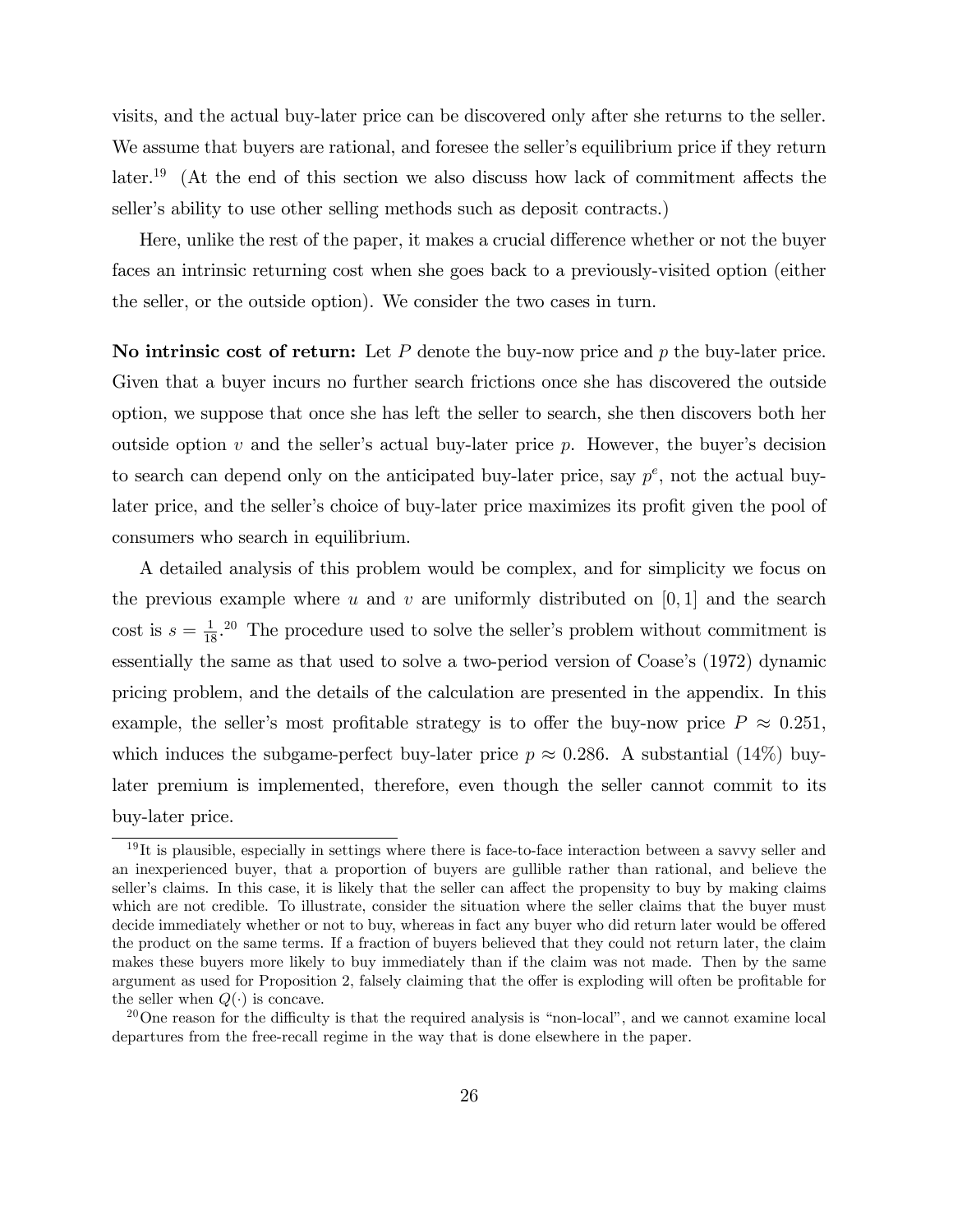The seller's profit from following this strategy is higher than its free-recall profits, obtained when it could commit to sell at a uniform price to consumers. Note that  $P$  is lower, and p is higher, than the most profitable uniform price of  $\frac{5}{18} \approx 0.278$  with free recall. Another relevant benchmark is to the optimal buy-now discount tariff with commitment, as analyzed in section 2.2. There, we showed the optimal prices are  $P \approx 0.278$  and  $p \approx 0.399$  in this example, which are both higher than the corresponding prices without commitment.<sup>21</sup> Thus, there is some similarity to Coasian price dynamics, where a seller's inability to commit to its future prices implies all prices fall relative to the commitment case. However, there is also an important difference, in that in our setting the seller's price rises if a buyer does not buy immediately, whereas in Coase's setting prices are lower for those consumers who buy later. In Coase's setting, consumers who wish to buy later have lower valuations than those who buy early, and this adverse selection induces the seller to reduce its price. In our setting there are two effects at play. First, the fact that a consumer defers purchase implies (like Coase) that her valuation is not too high, for otherwise she would have purchased immediately. The second effect, however, goes in the opposite direction: a consumer who wishes to buy later reveals that her outside option is poor. Thus, there is a mixture of adverse and advantageous selection in the pool of consumers who buy later. In the specific example presented here, the second effect outweighs the former, and the price is higher for later purchase.<sup>22</sup>

Positive intrinsic cost of return: Here we consider the situation in which there is a positive return cost, so that a buyer incurs an exogenous cost  $r > 0$  to return to the seller after search. The analysis of this case is simpler and more general than the previous case with  $r = 0$ , and we need make no assumptions about the distribution of u and v. (In fact, we need not assume that  $Q$  is logconcave, nor that  $u$  and  $v$  are independently distributed.)

The main observation is that with an intrinsic returning cost  $r > 0$ , no matter how

 $21$ Consumer surplus here is higher than in any of the commitment regimes considered in section 2, very slightly above that obtained with free recall.

 $^{22}$ In examples with a higher search cost, more consumers buy immediately and those who search have lower valuations for the seller's product. This induces the seller to set a lower buy-later price, and the buy-later price  $p$  might be below the buy-now price  $P$ . In such cases, it seems plausible, though not inevitable, that the buyer could pretend to search (without incurring the cost s) merely by stepping out of the seller's door and back in again. Whether this form of consumer arbitrage is possible will affect the equilibrium outcome.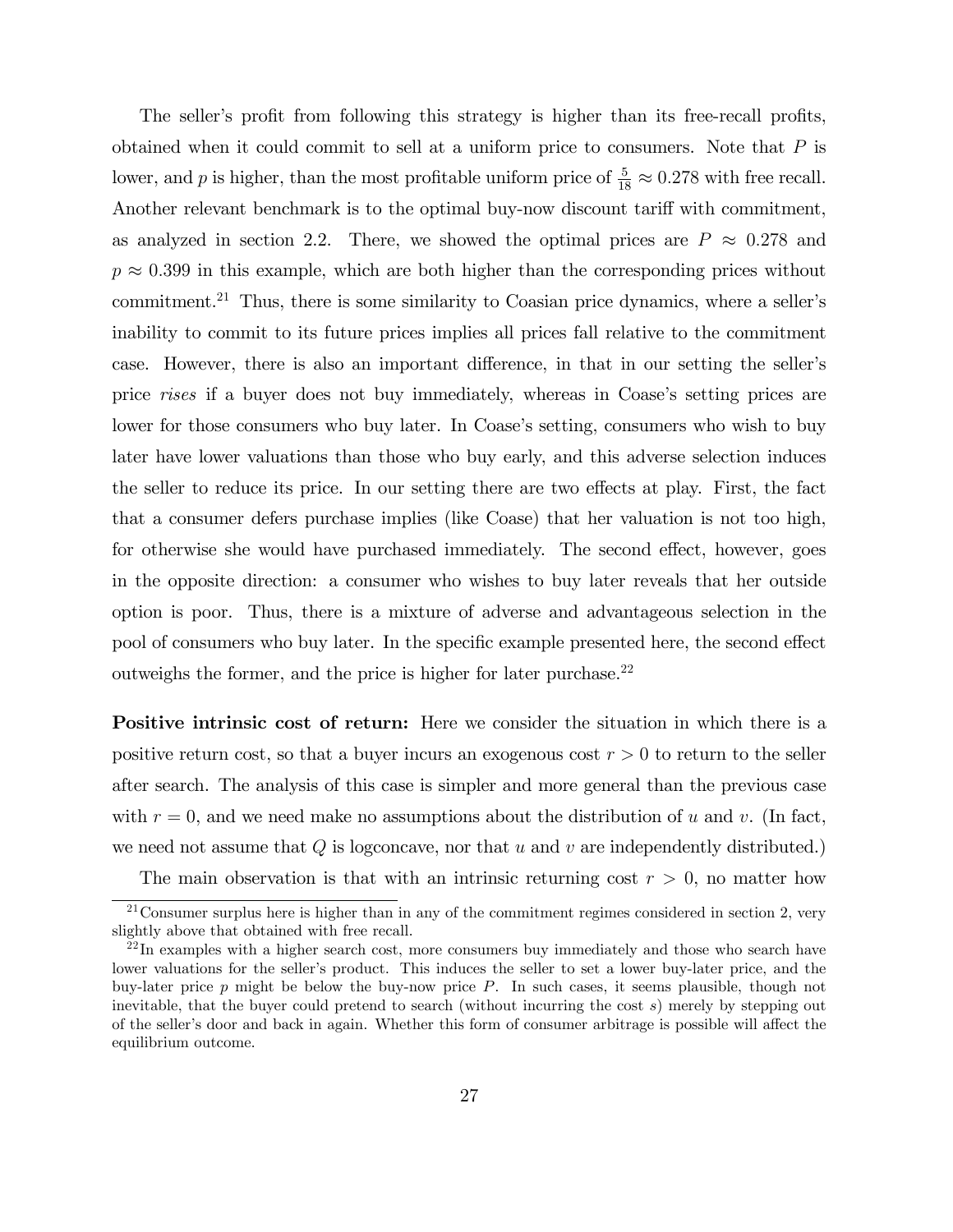small, there is no equilibrium with positive buy-later demand. Suppose, in contrast, that such an equilibrium exists. Consider a buyer who does not accept the initial price but returns to try to buy from the seller after investigating the outside option. By revealed preference, such a buyer must have taste parameters  $(u, v)$  and have anticipated a buy-later price  $p^e$  and such that

$$
u - pe - r > v . \t\t(24)
$$

(Note that the buyer must incur the extra cost  $r$  to return to the seller.) Suppose the seller actually sets a slightly higher buy-later price, say  $p^e + \varepsilon$ . The buyer, though surprised by this unanticipated offer, is willing to accept it if  $\varepsilon < r$ . In essence, the seller's buy-later demand is perfectly inelastic around the anticipated price  $p^e$ . Therefore, the seller has an incentive to raise its buy-later price above  $p^e$ , which contradicts the buyer's belief, and there can be no equilibrium in which the buyer returns to buy later if she does not accept the initial price. This argument is analogous to the hold-up problem in Diamond's (1971) paradox, where a small search cost causes a market to shut down.

As a result, any equilibrium, if one exists, involves a consumer either buying immediately at the initial price, or searching but never returning. This is because the only rational belief buyers can hold is that the seller's buy-later price is so high that a costly return visit is not worthwhile. Hence, the only equilibrium outcome in this setting is as if the seller is forced to make an exploding offer.<sup>23</sup> The seller will choose its initial price to maximize its profit, given that no buyer will ever return.

We summarize the above discussion in the following:

Proposition 5 Suppose a buyer incurs a positive cost of returning to the seller after discovering her outside option. Suppose the seller sets an initial price on a buyer's first visit, but is unable to make any commitment about the price it will offer if the buyer decides to search and return later. Then the unique equilibrium outcome is as if the seller must make an exploding offer.

 $^{23}$ To ensure that an exploding offer is an equilibrium, we need to specify what the seller believes off the equilibrium path when a buyer does return to buy later. If the seller believes that such a consumer has taste parameters  $u = u_{\text{max}}$  and  $v = 0$ , it would charge  $p = u_{\text{max}}$ . Anticipating this, no consumer would ever incur the cost  $r$  to return to the seller.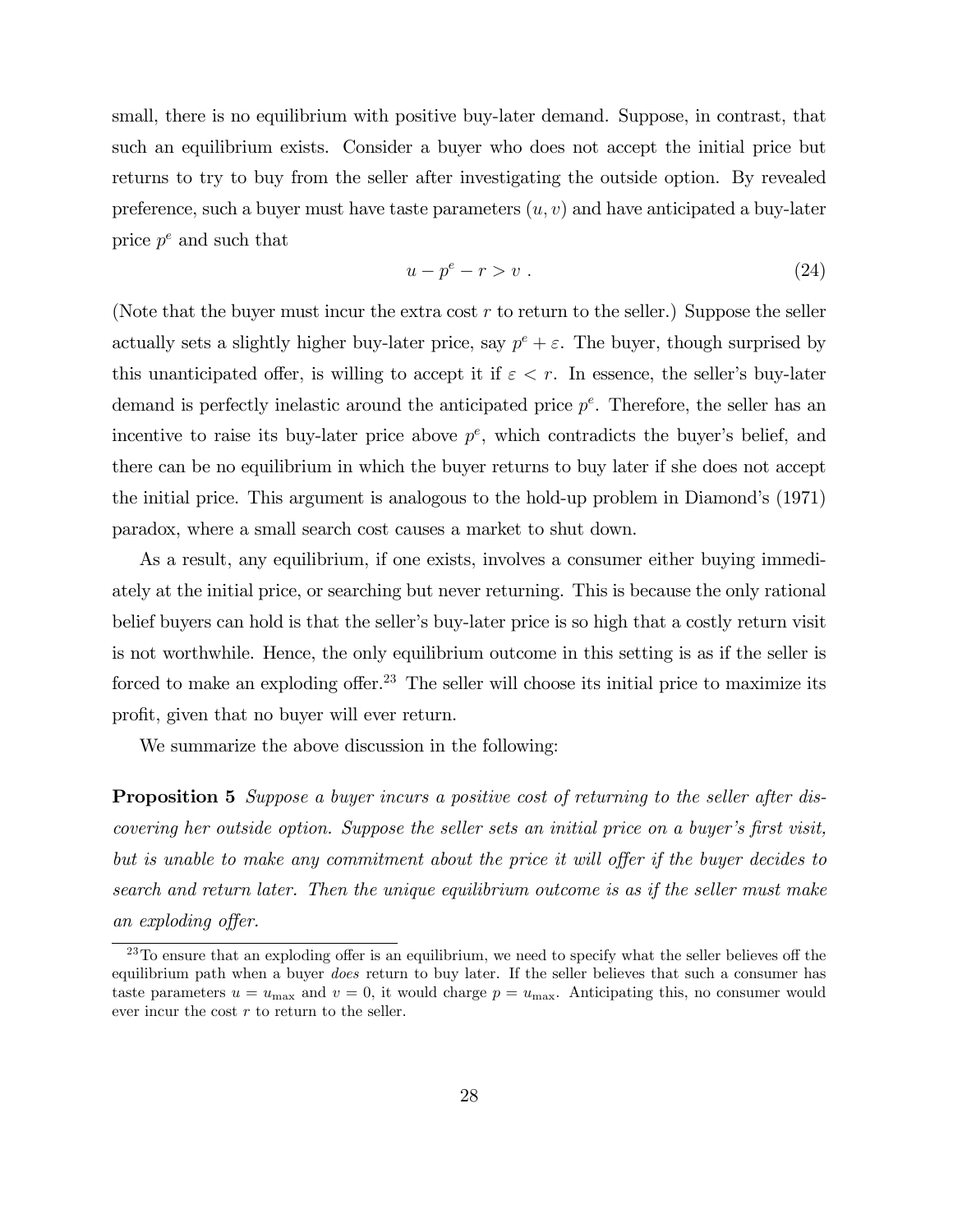When the seller could commit to its sales strategy, the extreme tactic of making an exploding offer was never optimal. (For instance, it is always dominated by the more flexible buy-now discount scheme). Thus, Proposition 5 implies that the inability to commit at all to future interactions with a potential buyer actually *amplifies* the seller's incentive to discriminate against those buyers who wish to buy later. The fact that a buyer chooses to return to buy after search implies that she values the seller's product, net of her anticipated buy-later price, above her outside option, and this gives the seller an incentive to raise its price above the anticipated price on the buyer's return.

Of course, in practice sellers can usually Önd ways to commit, at least partially, to future prices if the buyer returns later. For example, suppose the seller is able to commit to any *upper bound* on its buy-later price when a buyer first visits. (In a store, this upper bound might be price label on the product, and a sales assistant has no authority to raise the price above this displayed price.) Then, using the same argument as for Proposition 5, the only equilibrium outcome is for the seller charge a buy-later price equal to this upper bound if the buyer does not accept its initial offer. If the seller can commit to an upper bound on its buy-later price, the buy-now discount regime analyzed in section 2.2 can therefore be implemented.

Likewise, if the buyer pays a deposit the seller may be legally obliged to sell to the buyer later at the specified price. Suppose, though, that a buyer did not pay the required deposit on her first visit, so that the seller has made no commitment to the price she will be offered if she attempts to buy later. By the same argument as in Proposition 5, the only equilibrium is that the seller's price for this returning buyer is so disadvantageous that it is not worthwhile for the buyer to return. Thus, the deposit regime studied in section 2.2 and the optimal mechanism studied in section 2.3 remain credible even if the seller cannot commit to not to serve a buyer who did not pay the deposit for the right to buy later.

#### 3.2 Search deterrence in duopoly

In the basic model in section 2, the buyer's outside option was exogenously given. This simple setting allowed us to investigate when a seller has an incentive to deter consumer search in various ways, and the simplicity of the framework also enabled us to calculate the optimal way to sell. However, the most natural interpretation of the outside option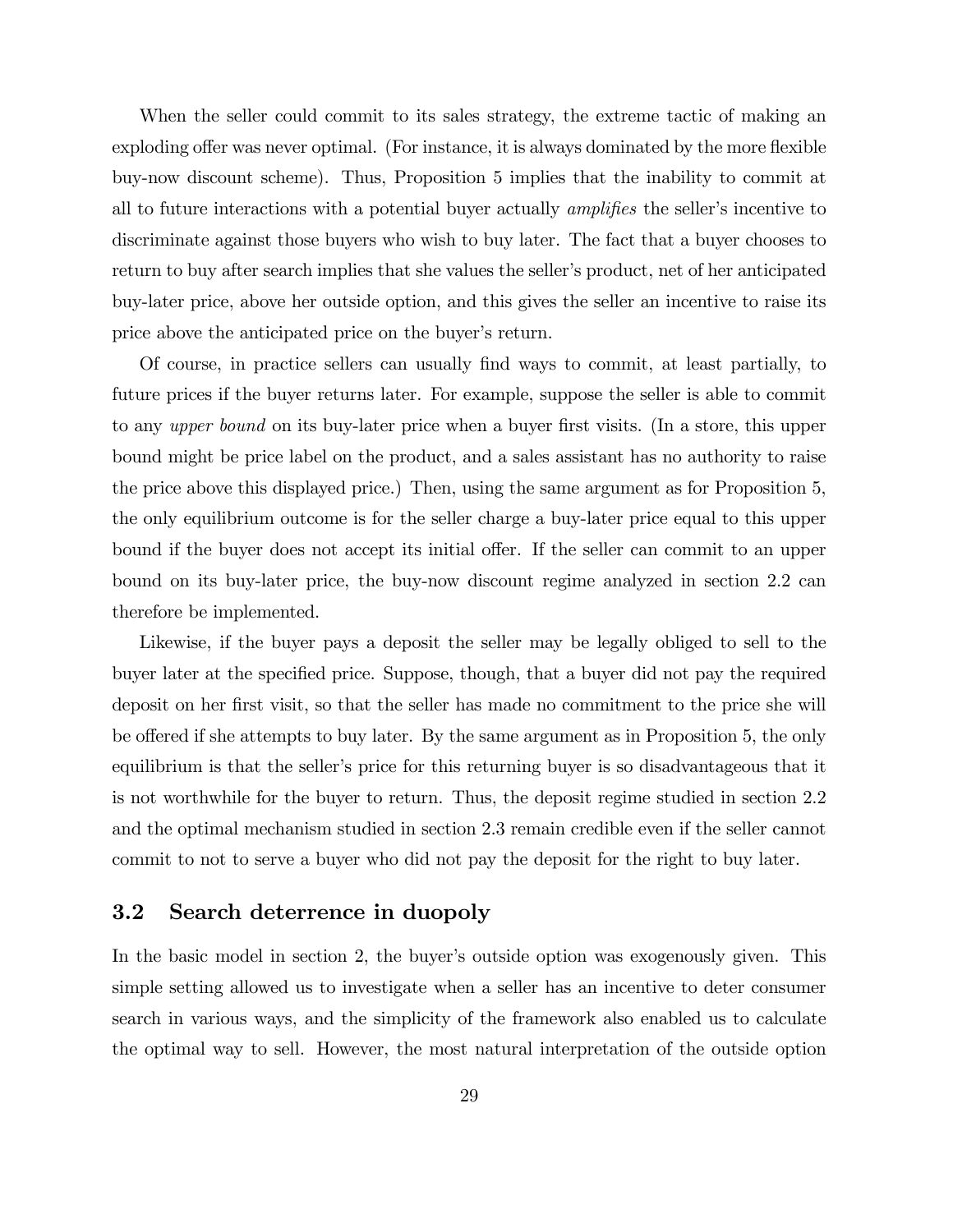is that it is an offer made by a rival seller. As such, it is worthwhile to see how the previous analysis extends to an oligopoly market with several strategic competitors, each of which considers the use of search deterring strategies. As we will see, firms may end up in a Prisonerís Dilemma: as with monopoly, each seller has a unilateral incentive to deter search, but when all sellers do this industry profits may fall. This extension also allows us to consider the welfare effects of these sales tactics. (In the monopoly model, we could not calculate welfare when the buyer consumes the outside option, as the profit of the supplier of the outside option was not specified.)

Suppose there are two sellers, 1 and 2, which are  $ex$  ante symmetric, and a consumer's gross valuation of each sellerís product is an independent random draw from a common distribution with distribution function  $F(u)$ . As before, let  $Q(p) \equiv 1 - F(p)$  and suppose that (2) holds. We consider a game where firms first choose their selling procedures and prices, and then consumers search sequentially. A buyer discovers her initial seller's match utility, initial price and "buy-later" policy for free, but needs to incur the search cost  $s$  to travel to the second seller and discover that seller's match utility and sales policy. Unless stated otherwise, we assume there is no intrinsic cost to return to a previously visited seller and that a seller can commit to its selling policy.

We analyze the Perfect Bayesian Equilibrium in this market. Consumers do not observe a firm's actual choice of price and sales policy before they start searching, but hold rational expectations of firms' strategies.<sup>24</sup> Information unfolds as the search process goes on, but consumers' beliefs about the offer made by the unsampled firm is unchanged, even if they observe off-equilibrium offers from the first firm. We focus on symmetric pure-strategy equilibria in which firms choose the same selling strategy and consumers visit them in a random order (with half the consumers meeting seller 1 first, and the remainder meeting seller 2 first).

This duopoly model has two main differences with the monopoly setting with an exogenous outside option. First, a seller here has buyers who meet it first and buyers who have first encountered the rival and so already know their outside option. Second, although

 $^{24}$ In a competitive environment sellers have no incentive to announce publicly that they engage in search deterrence, and so it is natural to suppose that the choice of sales technique is discovered only when a consumer visits a seller.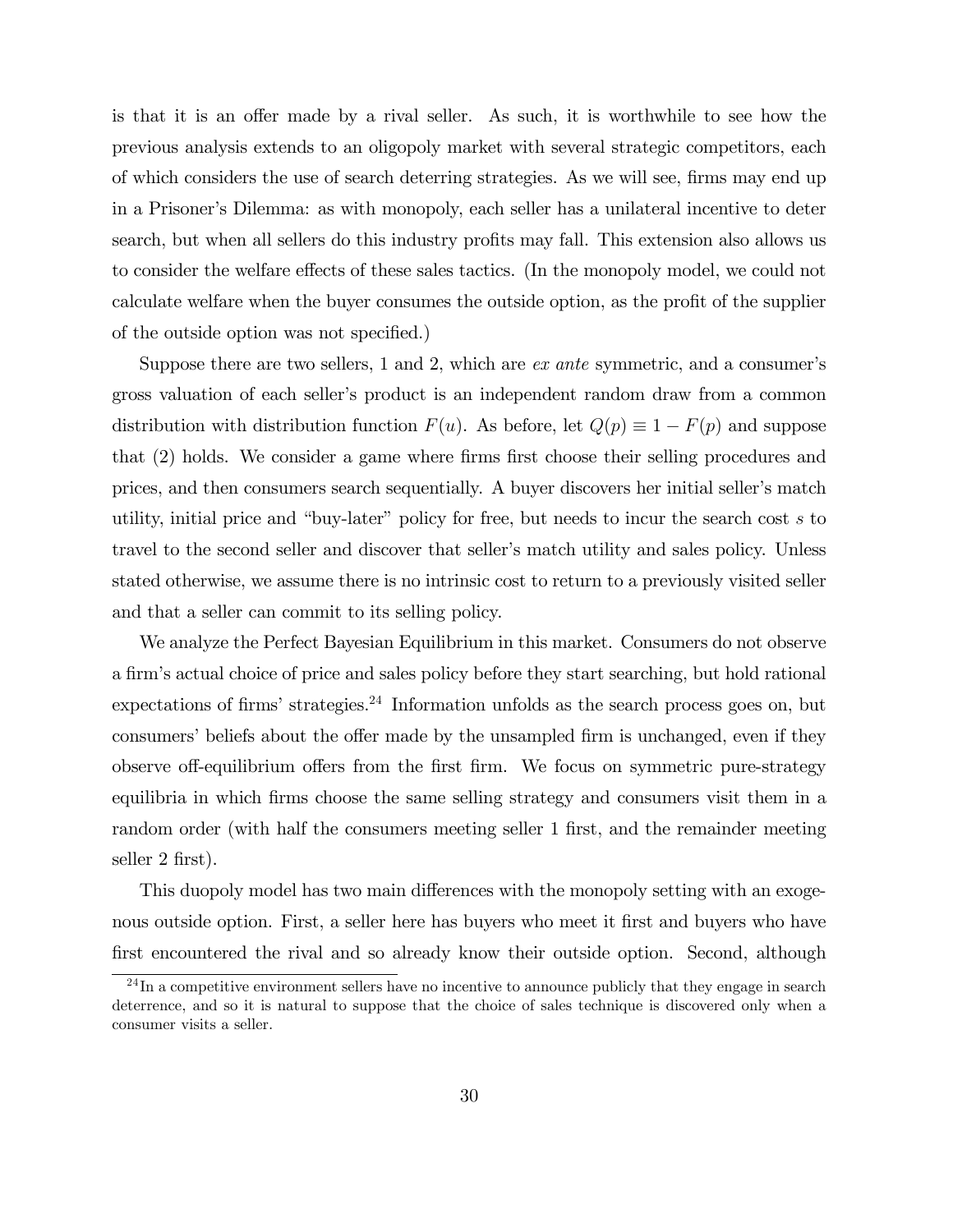we can regard a buyer's surplus from the second seller as the outside option when she is visiting the first seller, this outside option now depends on the rival's price and so is endogenous. However, as we will argue below these differences do not substantially change a seller's unilateral incentive to adopt these sales techniques.

**Free-recall benchmark.** If both firms allow free recall, the situation is a duopoly version of Wolinsky (1986). Similarly to the function  $S(\cdot)$  in the monopoly setting, define

$$
V(p) \equiv \mathbb{E}_u[\max\{0, u - p\}] = \int_p^{u_{\max}} Q(u) du , \qquad (25)
$$

so that  $V(p) - s$  is the expected net benefit of incurring search cost s to visit a monopolist who charges  $p$  for its product. Similarly to  $(1)$ , we assume that

$$
V(p_M) > s \tag{26}
$$

where, as before,  $p_M$  is the monopoly price which maximizes  $pQ(p)$ . Condition (26) implies that a buyer is willing to incur the search cost s to visit a seller charging the monopoly price. In the uniform case with  $Q(p) = 1 - p$ , the condition requires  $s < \frac{1}{8}$ .

Let  $P_F$  be the symmetric equilibrium price in the free-recall regime, if a symmetric equilibrium exists. Suppose for now that this equilibrium price is below the monopoly price  $p_M$ , and so a consumer is willing to investigate the rival seller if her initial seller's offer was disappointing. To derive the equilibrium price  $P_F$ , we need to calculate a seller's demand if it sets a different price. Therefore, suppose seller i sets price  $P$  while seller j sets the equilibrium price  $P_F$ . Consider a buyer who visits seller i first and finds out match utility  $u_i$ . If the buyer purchases immediately, her net surplus is  $u_i-P$ , while if she chooses to search and visit seller j, her expected net surplus given the anticipated price  $P_F$  at seller  $j$  is

$$
\mathbb{E}_{u_j}[\max\{u_i - P, u_j - P_F\}] - s = u_i - P + V(u_i + P_F - P) - s.
$$

If we define  $A$  by

$$
A = V^{-1}(s) \tag{27}
$$

then the buyer will buy immediately from seller i if and only if  $u_i \geq A + P - P_F$ . Here, A is the threshold match utility which induces immediate purchase when the two sellers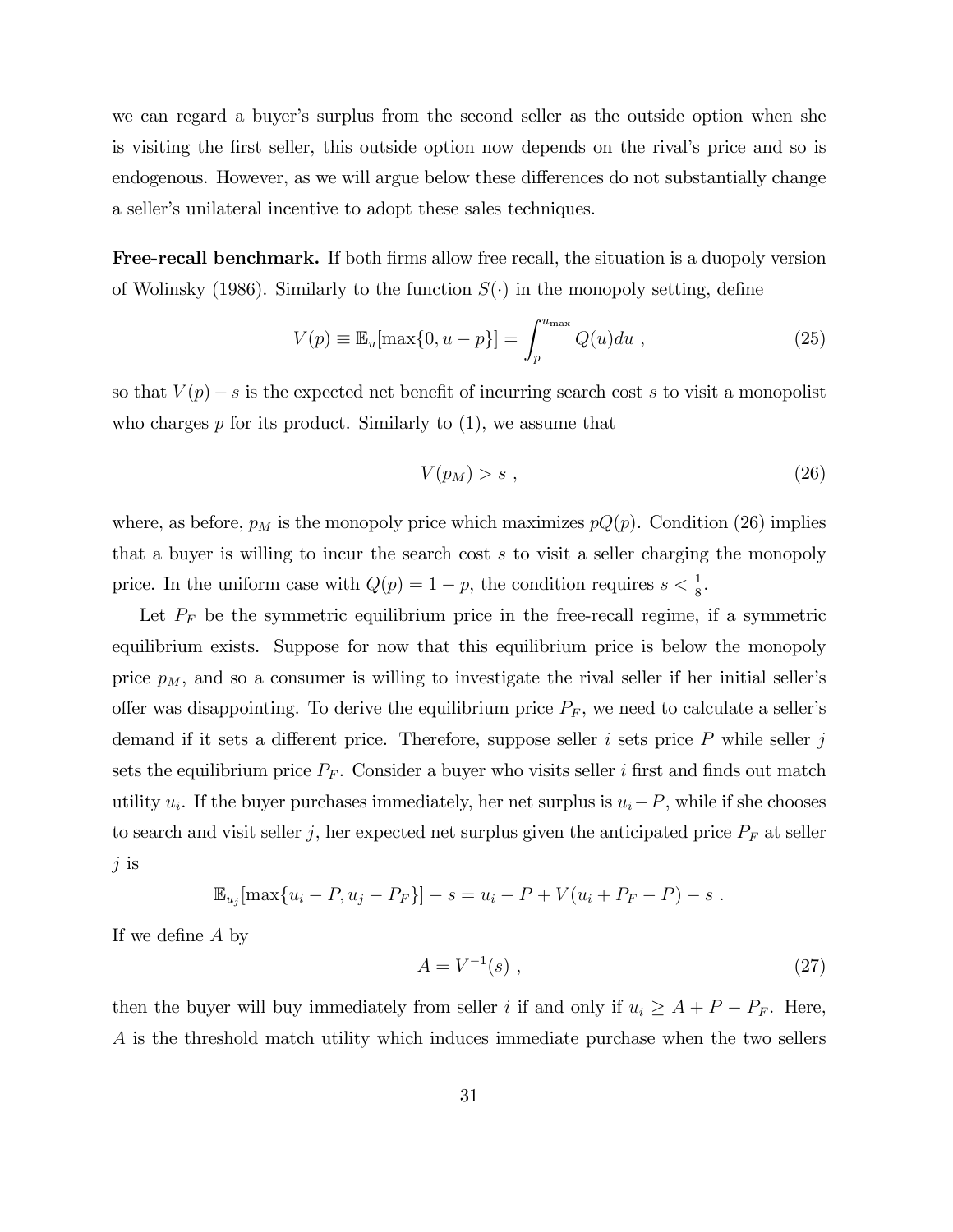offer the same price.<sup>25</sup> If the buyer chooses to investigate the second seller, she will buy from the seller with the greater net surplus, provided that surplus is non-negative. This pattern of demand is depicted on Figure 5a below. Note that, unlike the monopoly setting, here there is always some buy-now demand in symmetric equilibrium (provided  $s > 0$ ), i.e.,  $A < u_{\text{max}}$ , since if a buyer finds the highest possible match utility at the first seller, she cannot do better at the rival and so will not search.

On the other hand, if a buyer first visits the rival firm  $j$ , this buyer anticipates that seller i will be offering the equilibrium price  $P_F$  and so she buys immediately from j if  $u_j \geq A$ , and otherwise she investigates i and then chooses the superior option (if that net surplus is positive). This case is depicted on Figure 5b. As in the situation with a single seller, with assumption  $(2)$  a seller's buy-now demand—that is, the demand from those consumers who buy on their first visit to the seller (which includes those consumers who first visited the rival and decided to search)—is more elastic than its buy-later demand.



Figure 5: Demand in duopoly with free recall

Given the pattern of demand in Figure 5, it is straightforward to derive the first-order condition for the symmetric equilibrium price  $P_F$ . However, unlike the monopoly setting, in general it is hard to ensure the existence of a symmetric equilibrium in the oligopoly case

<sup>&</sup>lt;sup>25</sup>Since  $V(\cdot)$  is a decreasing function, (26) and (27) imply that A is uniquely determined and  $A > p_M$ .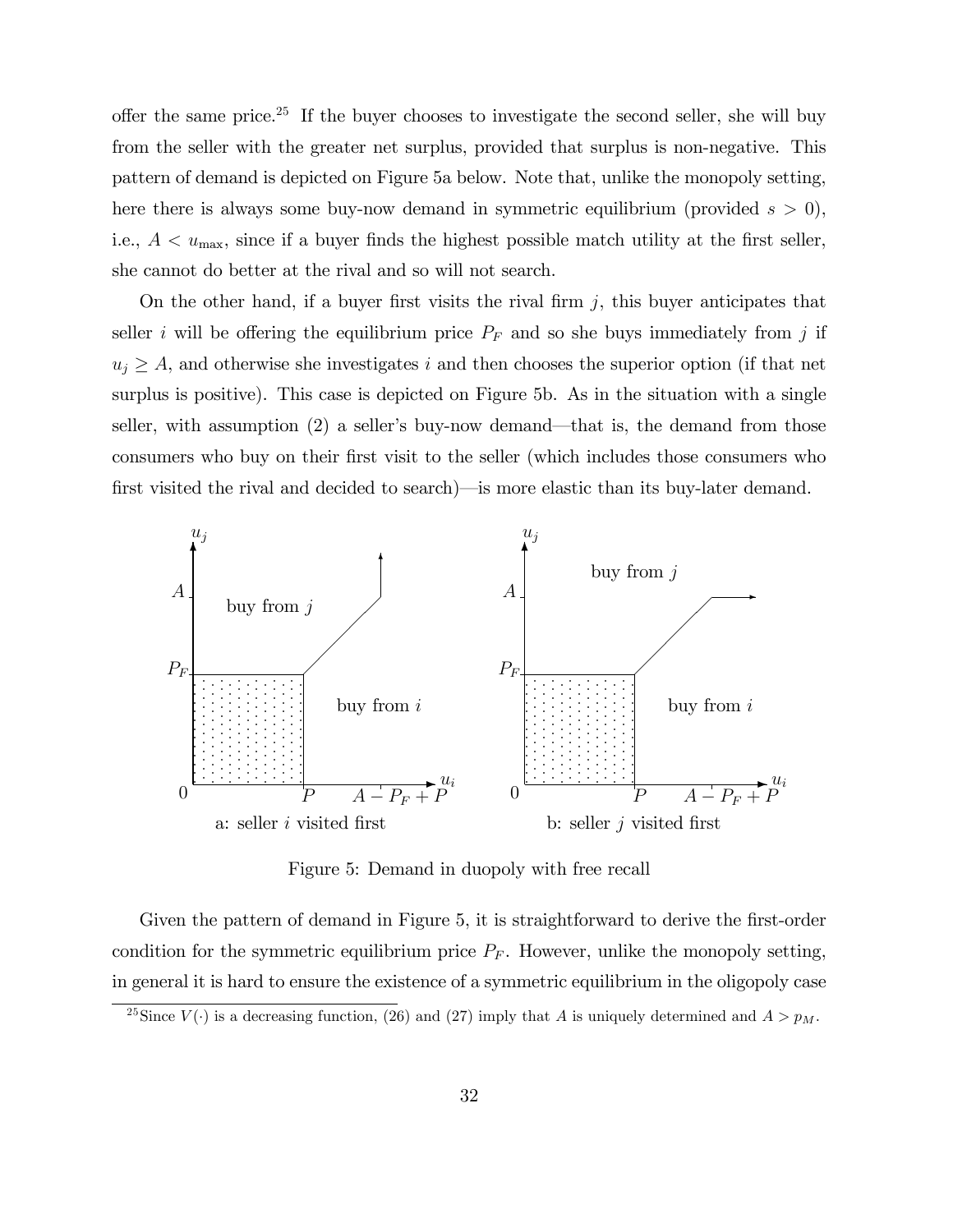with free recall (let alone with more intricate selling strategies).<sup>26</sup> For this reason, we often focus in the following on the particular case of a uniform distribution, where equilibrium exists in all regimes considered.

By examining Figure 5, one can derive the first-order condition for the equilibrium freerecall price  $P_F$  in the example with  $Q(p) = 1 - p$  as follows. In the symmetric equilibrium where each seller sets price  $P_F$ , each firm has total demand  $\frac{1}{2}(1-P_F^2)$  since a fraction  $P_F^2$  of consumers buy from neither seller. If firm i cuts its price by infinitessimal  $\varepsilon$ , all consumers who buy from it pay less, so it loses  $\frac{\varepsilon}{2}(1 - P_F^2)$ . On the other hand, its demand increases by  $\frac{1}{2}\varepsilon$  on Figure 5a and by  $\frac{1}{2}A\varepsilon$  on Figure 5b (here  $\frac{1}{2}$  is because half of the consumers visit firm i first and the other half visit firm j first), and it gains revenue  $P_F$  from each new consumer. Thus, the first-order condition for  $P_F$  is

$$
1 - P_F^2 = (1 + A)P_F \tag{28}
$$

Provided that  $A \geq p_M = \frac{1}{2}$  $\frac{1}{2}$ , as required by (26), the solution to (28) is below  $p_M$ , and the equilibrium price falls with  $A$  (and so rises with the search cost s). This price is shown as the dashed line on Figure 6a below.

Unilateral incentives to deter search. Starting from the free-recall equilibrium, each seller's incentive to introduce a buy-now discount or to require a deposit is as in the monopoly setting from section 2.2. Consider seller  $i$ , say. Suppose it maintains the buynow price  $P_F$ , but unilaterally introduces a buy-later premium  $\tau$  or requires deposit D. This will not affect the behavior of those consumers who first meet seller j since they believe that firm i is offering the free-recall price  $P_F$ . So we need only consider those buyers who first meet seller i. When they first encounter i, their outside option is the random variable  $v = \max\{0, u_j - P_F\}.$  Since our argument in the monopoly setting did not rely on the form of the distribution for  $v$ , the same results hold in the duopoly model.<sup>27</sup> That is, with condition  $(2)$ , starting from the free-recall equilibrium each firm has a unilateral incentive to impose a buy-later premium on consumers who return to buy later (or equivalently, offer

 $26$ One can show that a symmetric equilibrium exists in the free-recall regime, and the first-order condition defines the equilibrium price, if  $pQ(p)$  is a concave function.

 $27$ The proofs will be slightly different because the outside option now depends on the benchmark equilibrium price  $P_F$ , but the logic is the same.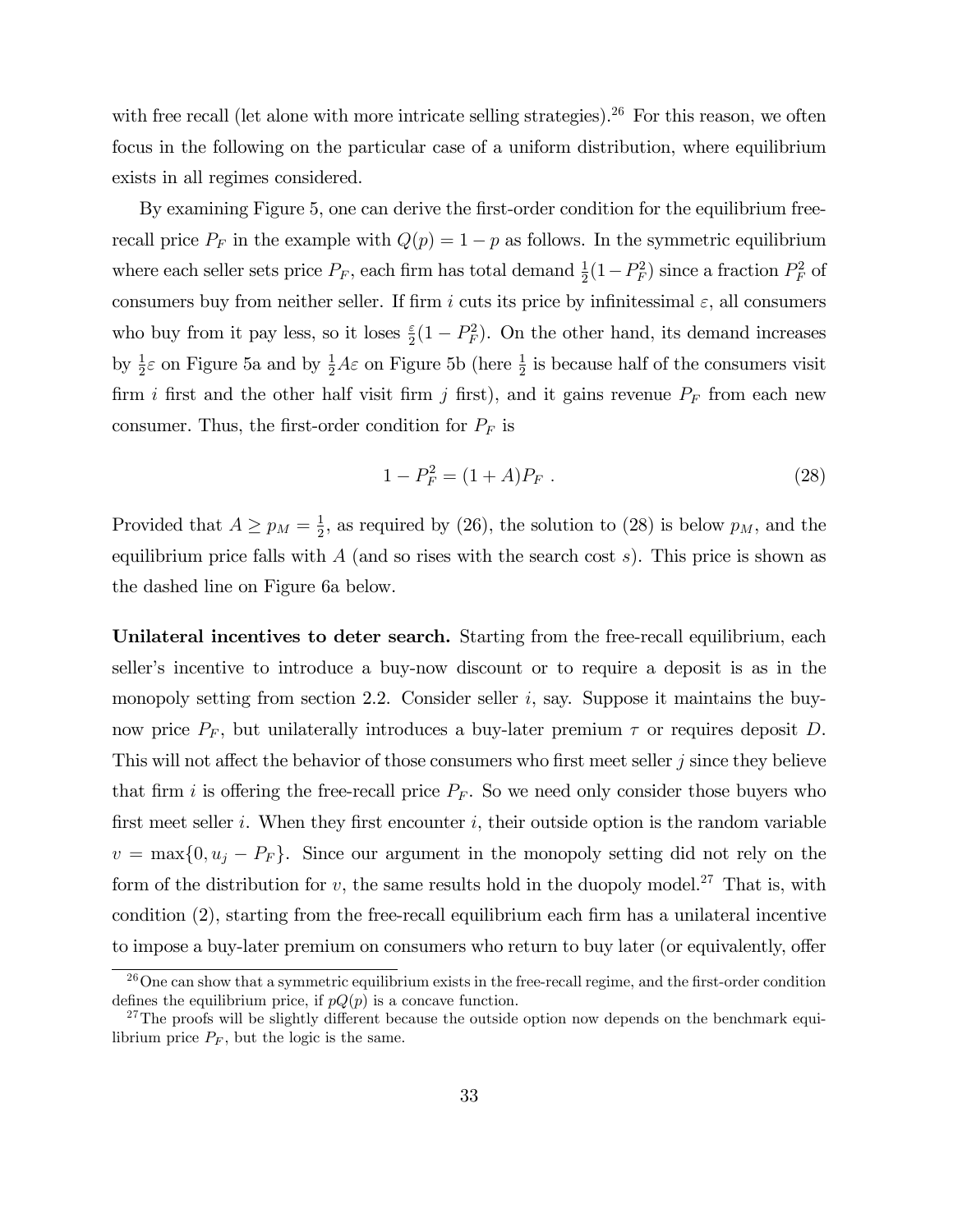a buy-now discount to consumers who buy at their first visit), or require consumers to pay a deposit to retain the right to buy later. If the stronger condition that Q is concave for  $Q > 0$  is satisfied, each firm also has a unilateral incentive to make an exploding offer.

Equilibrium search-deterring strategies. In general it appears to be hard to investigate the existence of a symmetric equilibrium with both firms offering a buy-now discount or a deposit contract, and to compare the market performance with the free-recall regime. To make progress, we specialize to the case of linear demand  $Q(p) = 1 - p$ .



Figure 6: Equilibrium buy-now discounts in duopoly

Consider first the regime where sellers offer buy-now discounts. Figure 6 depicts the equilibrium outcome as a function of the search cost s. (The details of these derivations are provided in the appendix.) As shown in Figure 6a below, the use of buy-now discounts leads to higher prices (the middle solid curve is the buy-now price and the upper solid curve is the buy-later price). That is, even the discounted buy-now price is higher than the uniform price, and the ability to offer buy-now customers a discount drives up both prices. (We saw that a similar phenomenon could also arise in the monopoly context.) The intuition is that the buy-now discount adds to the intrinsic search frictions in the market, and this allows firms to charge a higher price. For instance, when  $s = 0$  (i.e., when the market has no intrinsic search frictions), firms generate endogenous search frictions via their buy-now discount, which in this case is about 12% of the buy-later price. When the search cost approaches its maximum level which allows search to occur, buy-later demand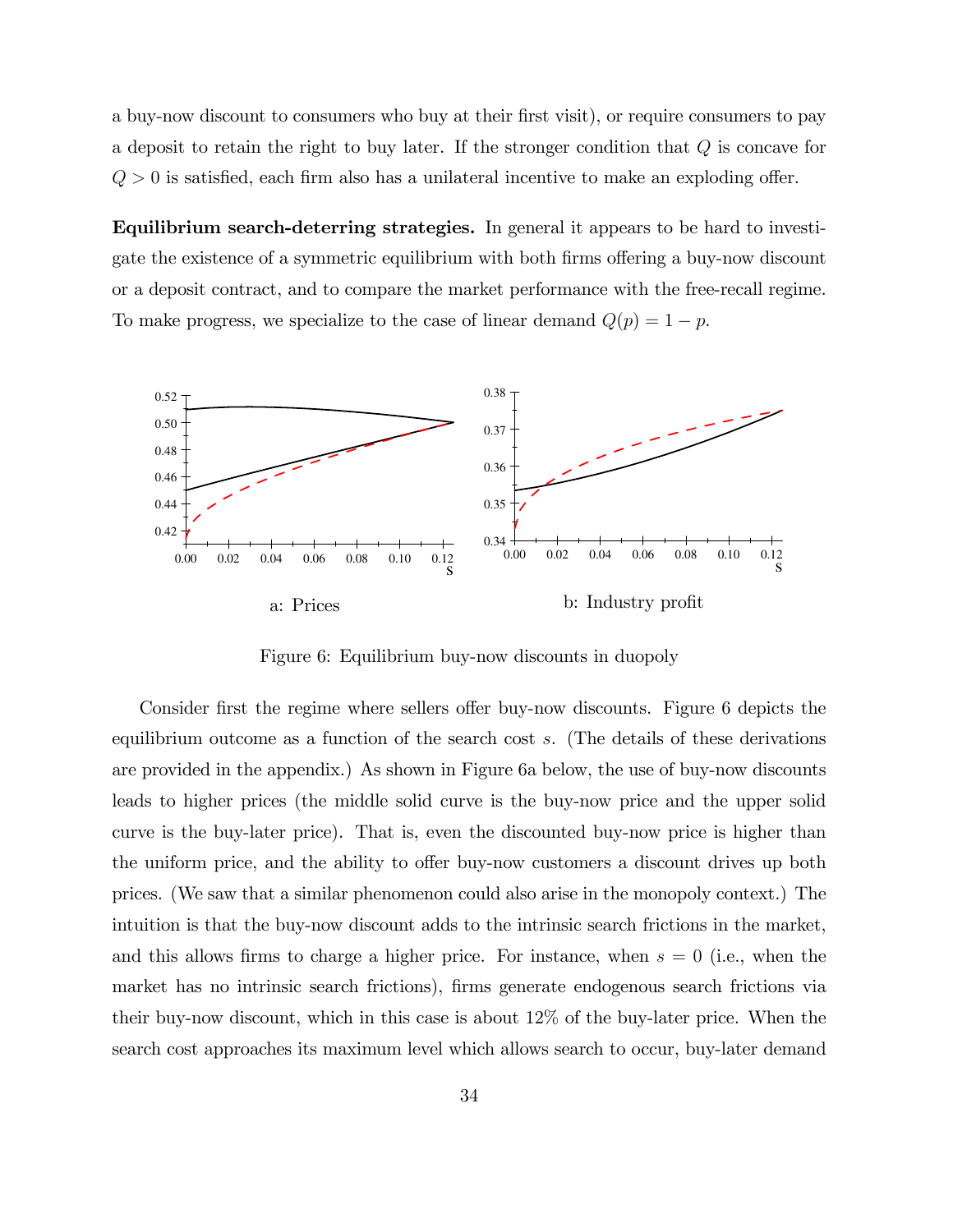becomes negligible even with free recall, and all prices converge to the monopoly price  $p_M=\frac{1}{2}$  $\frac{1}{2}$ .

Whether the use of buy-now discounts leads to higher profit depends on the magnitude of the search cost. Figure 6b shows how industry profits with uniform pricing (the dashed curve) and with buy-now discounts (the solid curve) vary with the search cost s. Price discrimination leads to higher profit only if the search cost is small, and for higher search costs price discrimination leads to high prices which exclude too many consumers. In such cases, sellers are engaged in a Prisoner's Dilemma: an individual seller wishes to offer a buy-now discount, but when both do so industry profits fall. Finally, because of both higher prices and reduced matching quality between consumers and products, one can show that aggregate consumer surplus and total welfare fall when firms use buy-now discounts. (See Figure 9 below.)

Next consider the regime where sellers offer deposit contracts. In the uniform example, the buy-now price P (the upper solid curve in Figure 7a below) is very slightly above the free-recall price  $P_F$ . (The lower solid curve is the corresponding buy-later price  $P - D$ .) As in the single-seller case, the almost unchanged price does not mean that consumers pay the same as they would with free recall. A consumer pays more in this regime, because with positive probability she pays a deposit to one firm and the whole price to the other. Figure 7b describes the impact on industry profit, and it shows that firms always earn less in this regime relative to the free-recall situation.



Figure 7: Equilibrium deposit contracts in duopoly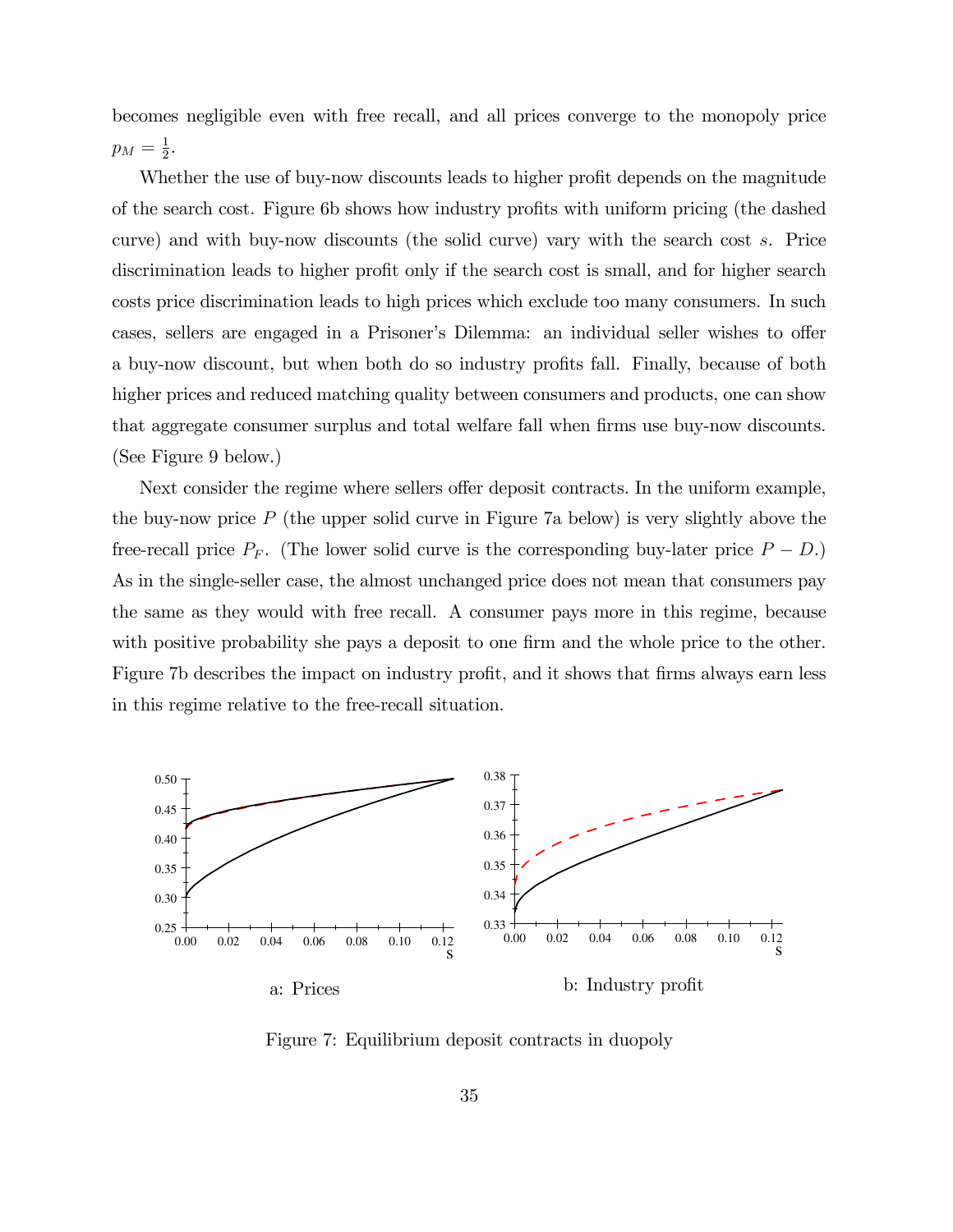Finally, consider the outcome if sellers cannot commit to their buy-later price if a buyer does not buy immediately. When consumers face an intrinsic cost of returning to a previously visited seller, the "Diamond" argument in the monopoly setting continues to apply. In particular, as in Proposition 5, if sellers set an initial price on a buyer's first visit but cannot make any commitment about the future price if she returns later, firms will exploit those consumers who return to buy later such that the only equilibrium outcome is that Örms set very high buy-later prices and no consumers ever return in equilibrium. The outcome is as if sellers make exploding offers to their prospective customers. When both firms make an exploding offer, the equilibrium price and profit in the uniform example is shown as the solid curves in Figure 8. The outcome is again that price is higher when exploding offers are made but industry profit is lower.



Figure 8: Equilibrium exploding offers in duopoly

At least in this uniform example, this market performs poorly when sellers can recognize customers. A seller has unilateral incentive to discriminate against those customers who wish to buy later, either because they have a strategic reason to deter search, or because they cannot refrain from exploiting information that a buyer has not found a satisfactory alternative. Except for a small parameter range in the buy-now discount regime, sellers are harmed by the use of search deterring strategies. Because of this, sellers might welcome a consumer protection policy which prevents the use of these tactics, if such regulation was feasible and applied to all sellers in the market.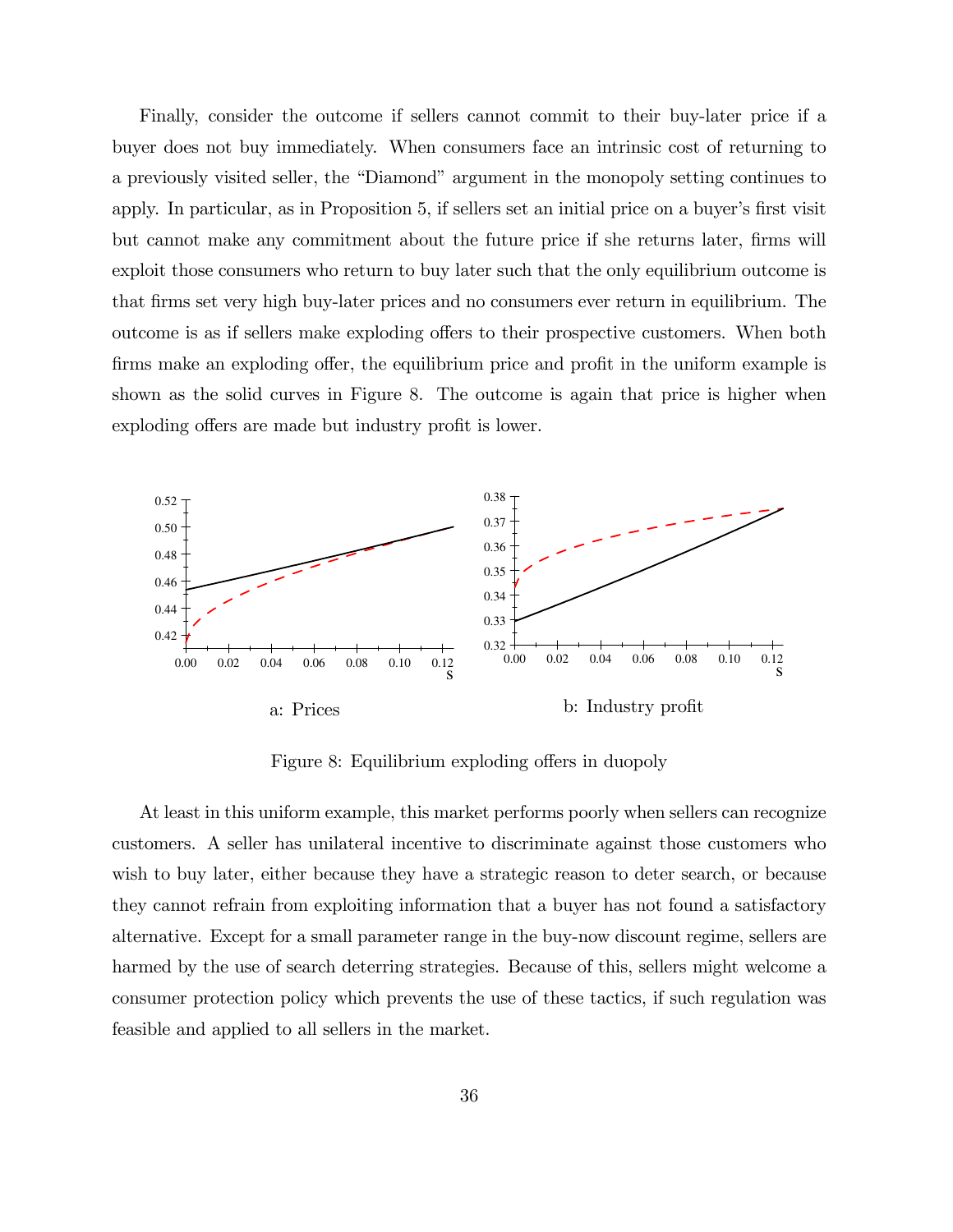

Figure 9: Search deterrence and welfare in four regimes

When sellers pursue these sales tactics, prices rise *and* search is deterred. As a result consumers are harmed in two ways: the chosen product is on average a less good match with their tastes, and they pay more for this product. Figure 9a shows the proportion of consumers who buy immediately at the first seller—i.e., the fraction of consumers who do not search—in this uniform example. (From top to bottom, the curves correspond to the regimes with exploding offers, buy-now discounts, deposits, and free recall.) As one would expect, this fraction increases with the intrinsic search cost s in each case. The impact of search deterrence is most marked when s is small. Here, few consumers buy immediately with free recall, since there is usually a chance they will find a better offer from the rival firm, but with an exploding offer  $40\%$  of consumers do not search (and this is despite the fact that the price is higher with exploding offers). Finally, Figure 9b shows total welfare—consumer surplus plus industry profit—in the four regimes. (From bottom to top, the curves correspond to exploding offers, buy-now discounts, deposits, and free recall.) As is intuitive, these sales tactics cause limited harm in a market with significant intrinsic search frictions, since there is then little "buy later" demand even with free recall. When intrinsic frictions are small, though, the artificial search frictions induced by these tactics can lead to significant welfare losses.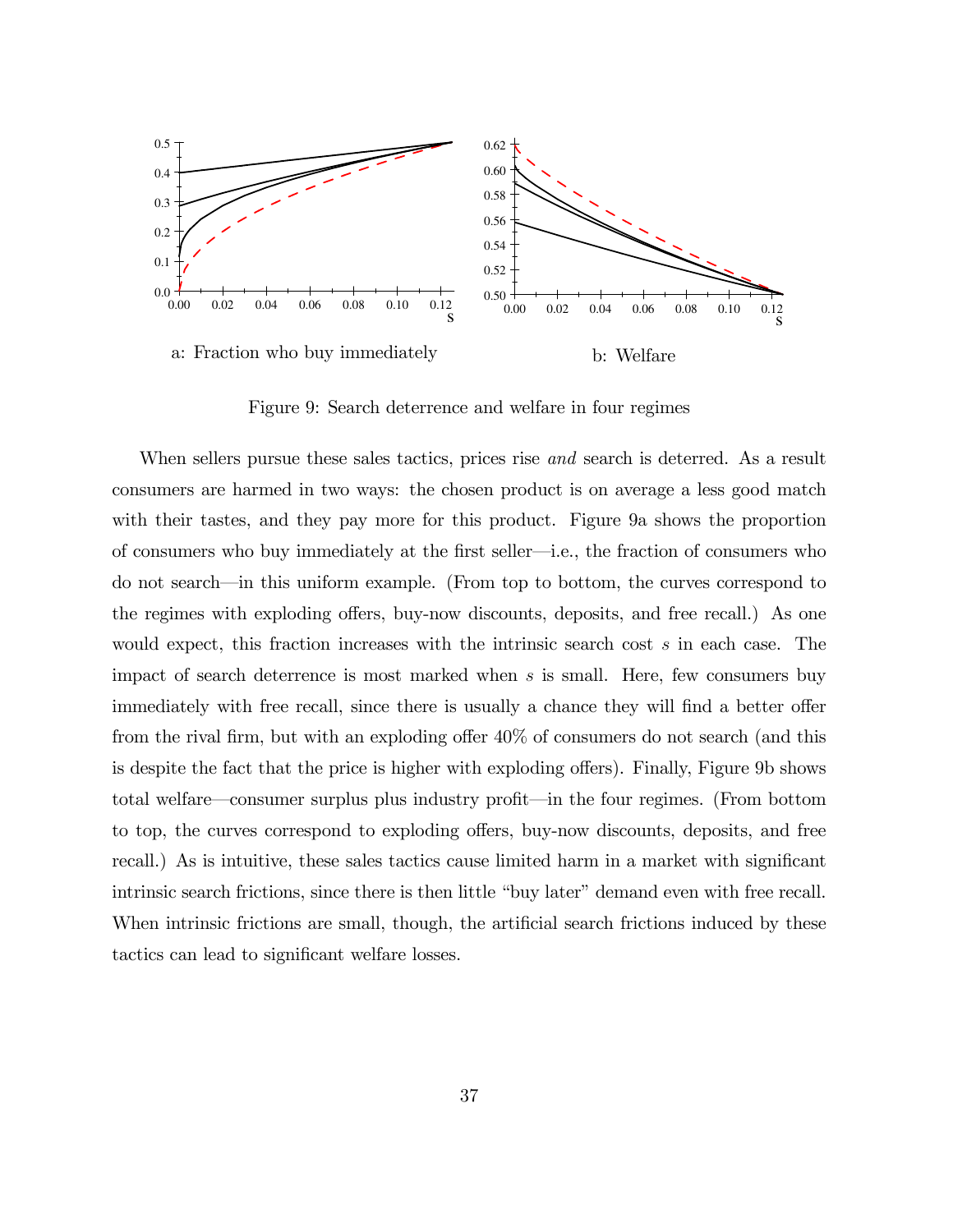# 4 Conclusions

This paper has examined a seller's incentive to discriminate against those consumers who return to buy later after investigating rival offers. In general, there are two reasons to discriminate in this way. The *strategic* motive reflects the seller's incentive to make postsearch purchase difficult in order to deter search. By committing to make it costly to return, the seller reduces the option value of further search and a buyer is more inclined to buy without search. The *informational* motive to discriminate against customers who buy later reflects the relative demand elasticities of the two kinds of buyer. A customer who deferred purchase has relatively inelastic demand, since she has no other attractive option to the seller's offer. Both motives operate when a seller can commit to its selling strategy, in which case a seller had an incentive to deter search under mild conditions. When a seller cannot commit to future prices, only the informational motive is present. Especially when consumers have an intrinsic cost of returning to the seller, though, this motive is very powerful, and a seller's incentive to raise its price to post-search buyers is so strong that no consumer ever returns once she leaves the seller. Search deterrence is then a by-product of the seller's incentive to set prices which reflect demand elasticities.

This analysis could usefully be extended in a number of directions. In this paper, search deterrence required that a seller be able to recognize its customers. However, one could investigate if other selling techniques can profitably deter search even when consumers are anonymous. Flash sales, or very short-run discounts, are a common marketing tactic, and a number of "daily deal" websites operate on the internet.<sup>28</sup> A discount which is known to be short-lived can deter search, since consumers may be unable to take advantage of it if they take the time needed to search.

A second limitation of the model is that a seller had no information ex ante about the realization of the buyer's outside option. If the seller has information about the outside option which is bad for the consumer, it may disclose that information to deter search. For example, a gas station might display a sign stating "last fuel for 20 miles", or "cheapest" fuel in town". (The credibility of such statements will determine how consumers react to

 $^{28}$ For instance, in May 2011 a supplier of cosmetic surgery placed a deal on *Groupon* which offered surgery worth £5,000 for £1,999 if a consumer agreed on that day to the procedure.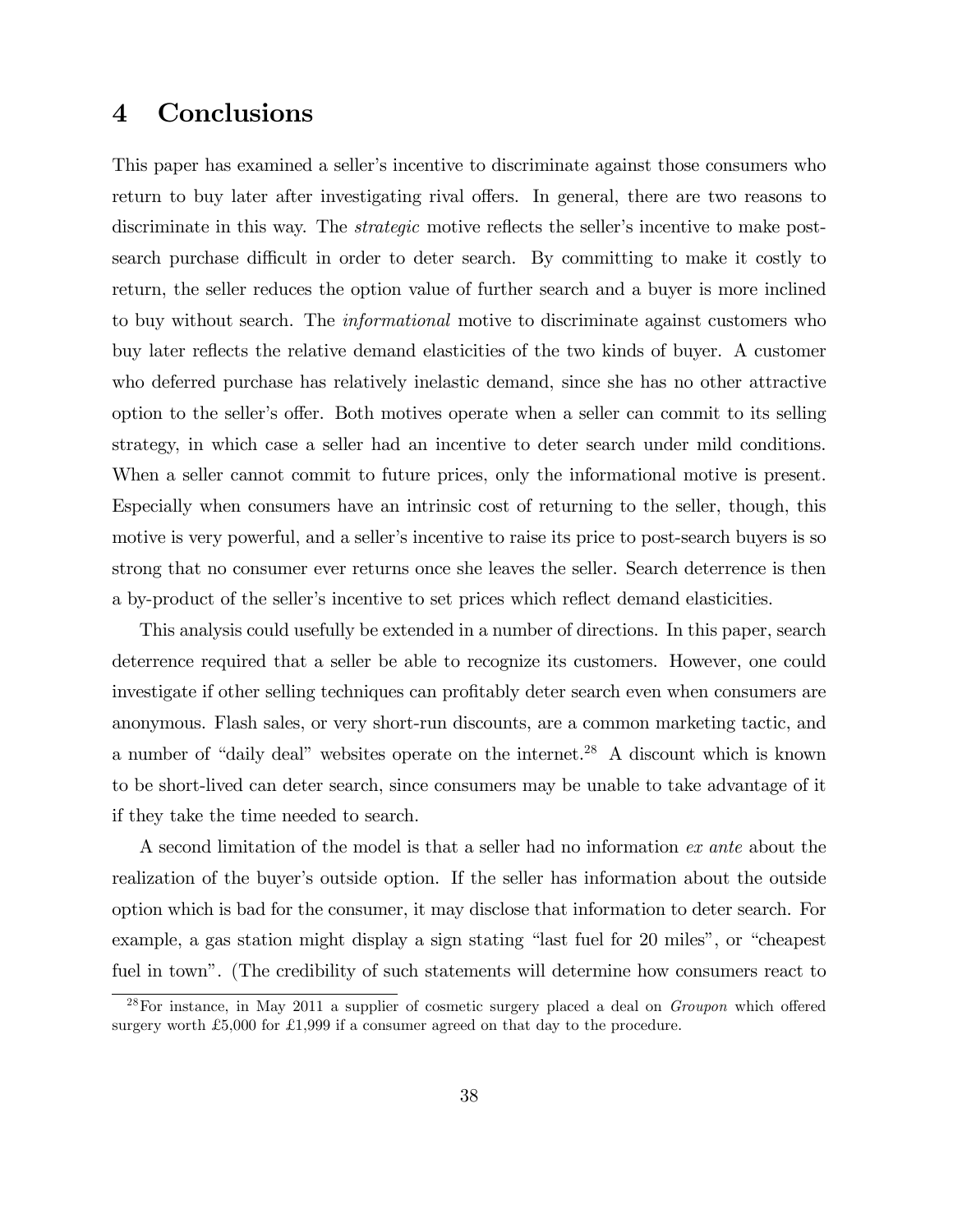them.) On the other hand, a seller who knows the outside option is likely to be attractive might make an exploding offer to prevent its discovery by the buyer. When a seller's choice of buy-later policy is made contingent on its knowledge of the outside option, a savvy buyer might use the seller's policy as a signal of her outside option.

The analysis in this paper suggests that search deterrence plausibly leads to significant welfare losses. Artificial search frictions drive up prices and reduce the quality of the match between product and consumer. These two kinds of harm can induce fewer consumers to buy, with the result that sellers in equilibrium can also be harmed when these sales tactics are feasible. Public policy might attempt to limit the use of such tactics. For instance, the Unfair Commercial Practices Directive, adopted in 2005 across the European Union, prohibits sellers in all circumstances "falsely stating that a product will only be available for a very limited time, or that it will only be available on particular terms for a very limited time, in order to elicit an immediate decision and deprive consumers of sufficient opportunity or time to make an informed choice".<sup>29</sup> Nevertheless, the enforcement of such policies will inevitably be difficult given the casual nature of much sales interaction and the frequency with which discounts from regular prices are offered. A less direct method to control aggressive sales techniques is to require a "cooling off" period for specified products, as is currently done in many jurisdictions. If a salesman manages to convince a consumer to buy immediately, through whatever means, the consumer then has the ability to cancel the deal within a specified period if she discovers a better deal elsewhere.

### APPENDIX: Proofs and Omitted Analysis

**Proof of Lemma 1**: (i) It suffices to show that  $\pi(p) \equiv pq_F(p)$  is strictly decreasing in p for  $p \in [p_M, u_{\text{max}}]$ . Assumption (2) implies that  $Q'/Q$  is strictly decreasing and that profit  $pQ(p)$  is single-peaked. The latter observation implies that  $p \ge -Q(p)/Q'(p)$  for

<sup>&</sup>lt;sup>29</sup>The word "false" is difficult here, as it suggests that a seller is permitted to make an exploding offer (say), provided that the seller sticks to the promise not to sell if the buyer attempts to buy later.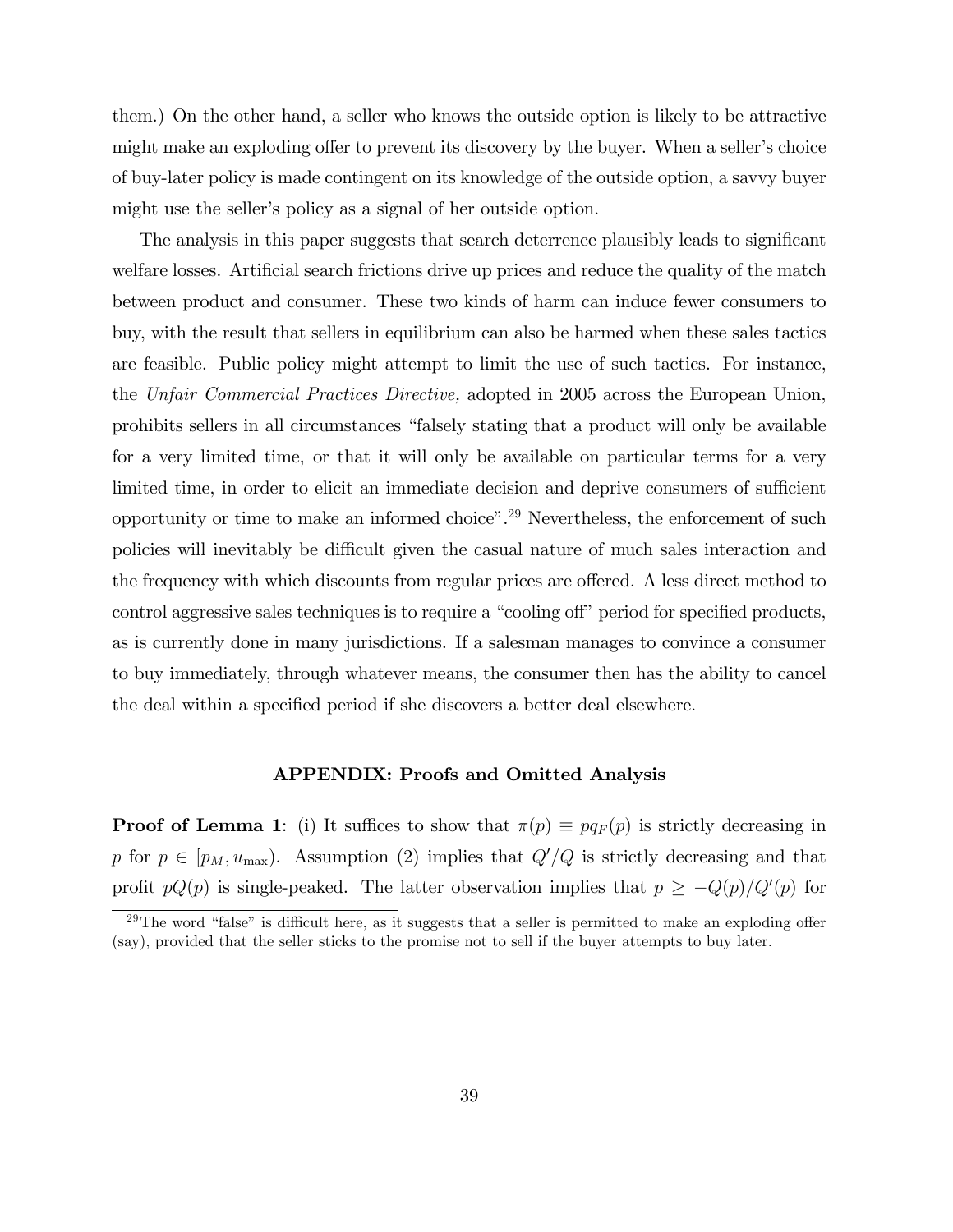$p \in [p_M, u_{\text{max}})$ . Thus, when  $p \in [p_M, u_{\text{max}})$  we have

$$
\pi'(p) = \mathbb{E}_{v}[Q(p + \min\{v, a\})] + p\mathbb{E}_{v}[Q'(p + \min\{v, a\})]
$$
  
\n
$$
\leq \mathbb{E}_{v}[Q(p + \min\{v, a\})] + \frac{Q(p)}{-Q'(p)} \mathbb{E}_{v}[Q'(p + \min\{v, a\})]
$$
  
\n
$$
< \mathbb{E}_{v}[Q(p + \min\{v, a\})] + \frac{Q(p)}{-Q'(p)} \mathbb{E}_{v}[\frac{Q'(p)}{Q(p)}Q(p + \min\{v, a\})] = 0.
$$

The first inequality follows from  $p \geq -Q(p)/Q'(p)$ , and the second follows from the observation that  $Q'/Q$  is strictly decreasing.

(ii) Let us first consider the case with  $a + P_F < u_{\text{max}}$ , so that there is some buy-now demand at the free-recall price  $P_F$ . From Figure 1 we can see that when  $a + p < u_{\text{max}}$ , the firm has a positive buy-now demand  $N(p) \equiv Q(a + p)$ , while its buy-later demand is  $L(p) \equiv \int_0^a [Q(p+v) - Q(p+a)] dG(v).$ <sup>30</sup> We show that buy-now demand  $N(p)$  is more elastic than buy-later demand  $L(p)$ . To see this, note that

$$
-\frac{pL'}{L} < -\frac{pN'}{N} \Leftrightarrow LN' < NL' \Leftrightarrow Q'(p+a) \int_0^a Q(p+v)dG(v) < Q(p+a) \int_0^a Q'(p+v)dG(v) .
$$

But since Q is strictly log-concave we have  $Q'(p + a)Q(p + v) < Q(p + a)Q'(p + v)$  for all  $v < a$ , which establishes the claim. Since  $P_F$  maximizes  $p(N(p) + L(p))$ , an average of the elasticities of  $N(p)$  and  $L(p)$  at  $p = P_F$  is equal to one. Since  $L(p)$  is less elastic than  $N(p)$ ,  $P_F$  satisfies

$$
Q(a + P_F) + P_F Q'(a + P_F) < 0 \; ,
$$

provided there is positive buy-now demand at  $P_F$ . The log-concavity of  $Q$  then implies that  $P_F > \hat{p}$ .

If  $a+P_F \geq u_{\text{max}}$ , there is no buy-now demand and we cannot apply the above argument. However, since  $\hat{p}$  maximizes  $pQ(a + p)$ , condition (5) implies that  $\hat{p} < u_{\text{max}} - a$  if  $u_{\text{max}} > a$ and  $\hat{p} = 0$  if  $u_{\text{max}} = a$ . So  $\hat{p} < P_F$  given  $P_F > 0$ .

Proof of Proposition 4: In the text, we derived the optimal sales policy within the restricted class of mechanisms involving a buy-now price together with a menu of deposit contracts. Here, we show how no more general mechanism can do better for the seller. To prove this claim, we formulate the optimal mechanism design problem.

<sup>&</sup>lt;sup>30</sup>When v has a mass point at zero,  $L(p) \equiv \int_{0^+}^{a} [Q(p + v) - Q(p + a)]g(v)dv + G(0)[Q(p) - Q(p + a)].$ The following argument still works in this case.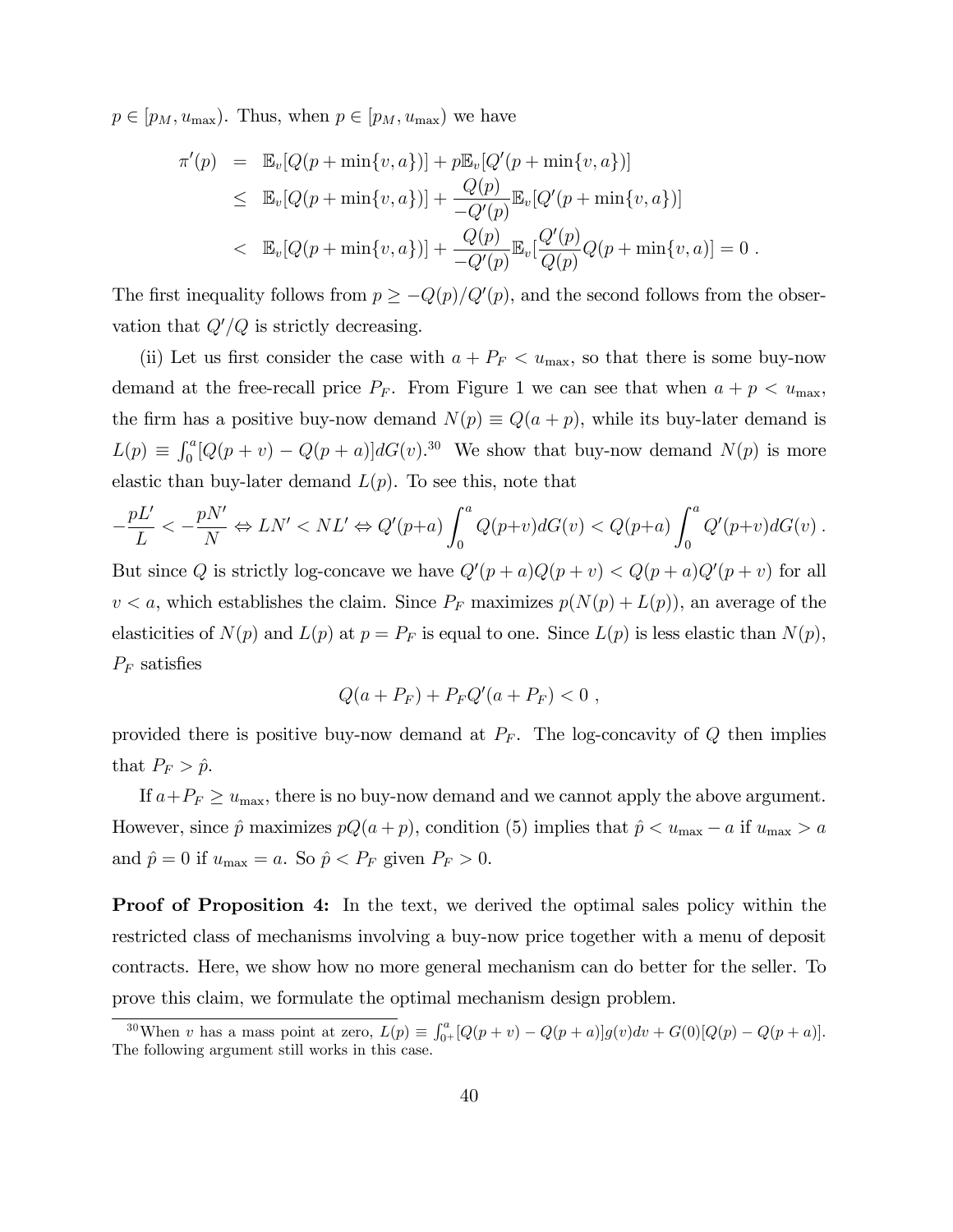Consider a two-stage direct mechanism consisting of the functions  $\{x(u'); (q_0(u'), t_0(u'));$  $(q(u', v'), t(u', v'))\}$ . In the first stage, the buyer is required to report her valuation for the seller's product,  $u'$ . She will then be instructed whether to cease her search or whether to investigate the outside option. With probability  $x(u')$ , she is instructed to stop searching, in which case the buyer pays  $t_0(u')$  and obtains the product with probability  $q_0(u')$ . With probability  $1 - x(u')$ , she is instructed to investigate the outside option. In that event she is required to report her new private information, i.e., the realization of the outside option, v'. Then contingent on the two reports, the buyer pays  $t(u', v')$  and obtains the product from the seller with probability  $q(u', v')$ .

Define

$$
U(u, u'; v, v') \equiv \max\{u, v\}q(u', v') + v(1 - q(u', v')) - t(u', v') - s . \tag{29}
$$

This is the type- $(u, v)$  buyer's expected surplus if she is instructed to search for the outside option after reporting  $u'$  in the first stage, and if she reports  $v'$  in the second stage. (Notice that if the buyer obtains both the product and the outside option, she consumes the better one.) According to the revelation principle in a dynamic setting (Myerson, 1986), without loss of generality we can focus on direct mechanisms such that (i) the buyer reports truthfully in the second stage  $if$  she has been truthful in the first stage and has been instructed to search, so that

$$
U(u, u; v, v) = \max_{v'} : U(u, u; v, v') ; \qquad (30)
$$

and (ii) the buyer reports truthfully in the first stage, so that

$$
\Phi(u) \equiv x(u)[uq_0(u) - t_0(u)] + (1 - x(u))\mathbb{E}_v[U(u, u; v, v)]
$$
  
= 
$$
\max_{u'} : x(u')[uq_0(u') - t_0(u')] + (1 - x(u'))\mathbb{E}_v[\max_{v'} U(u, u'; v, v')].
$$
 (31)

Note that if the buyer has lied in the first stage  $(u' \neq u)$ , she is able—and in general has an incentive—to lie again in the second stage (so  $v' \neq v$ ).<sup>31</sup> Here,  $\Phi(u)$  defined in (31) is

 $31$ In the literature on sequential screening, a "strong truthtelling" condition is often imposed, which requires that the agent reports truthfully even if she previously lied. For example, see Courty and Li (2000), Krahmer and Strausz (2011), and section 5 of Pavan, Segal, and Toikka (2012). This is because in their settings, an agent's reporting incentives depend only on her previous reports, but not on whether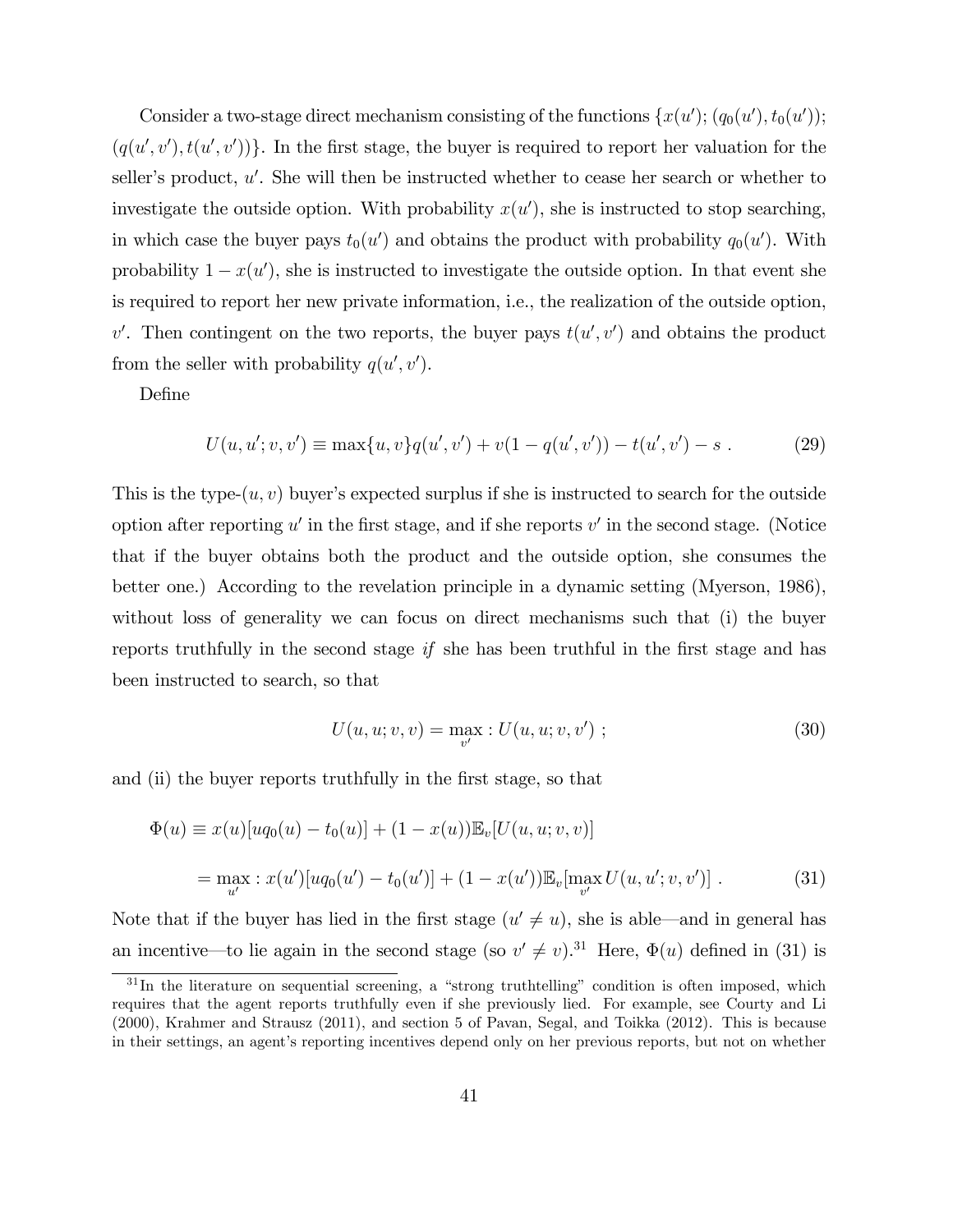the buyer's surplus from participating in the mechanism. It is clear that  $\Phi$  is an increasing function, and one can also show it is convex. From (31), the envelope theorem implies that

$$
\Phi'(u) = x(u)q_0(u) + (1 - x(u)) \frac{\partial}{\partial u} \mathbb{E}_v[U(u, u'; v, v)] \Big|_{u' = u}
$$
  
=  $x(u)q_0(u) + (1 - x(u)) \int_0^u q(u, v) dG(v)$ , (32)

where the second equality follows the definition of U in (29) which implies  $\frac{\partial}{\partial u}U(u, u'; v, v) =$  $q(u', v)$  if  $u > v$ , and  $\frac{\partial}{\partial u}U(u, u'; v, v) = 0$  otherwise.

The seller's problem is to choose  $\{x, q_0, t_0, q, t\}$  in order to maximize profit

$$
\int_0^{u_{\max}} \{x(u)t_0(u) + (1 - x(u))\mathbb{E}_v[t(u, v)]\} dF(u)
$$

subject to the pair of incentive constraints  $(30)$ – $(31)$  and the participation constraint  $\Phi(u) \geq \overline{v} - s$ . (It is without loss of generality to assume that the seller offers a mechanism which is accepted by all agents in equilibrium, as the non-participation option can be made available within the mechanism.)

In the following, we first solve a "relaxed" problem by imposing the participation constraint together with only the local incentive compatibility constraint (32). We will then show that the solution to this relaxed problem is the optimal menu of deposit contracts described in Proposition 4, which therefore constitute the optimal selling mechanism.

From the definition of  $\Phi(u)$  in (31), we have

$$
x(u)t_0(u) + (1 - x(u))\mathbb{E}_v[t(u, v)] =
$$
  
 
$$
x(u)uq_0(u) + (1 - x(u))\left\{\int_0^u (u - v)q(u, v)dG(v) + \bar{v} - s\right\} - \Phi(u).
$$
 (33)

Therefore, the seller's profit can be written as

$$
\pi = \int_0^{u_{\text{max}}} \left[ x(u)u q_0(u) + (1 - x(u)) \left\{ \int_0^u (u - v) q(u, v) dG(v) + \bar{v} - s \right\} - \Phi(u) \right] dF(u) .
$$

those reports were truthful. Using our notation, this would be the case if  $U$  did not depend on the true  $u$ . In such cases, the incentive for a type- $u'$  buyer to report truthfully in the second stage on the equilibrium path implies that a type-u buyer will report truthfully in the second stage even after reporting  $u'$  (rather than  $u$ ) in the first stage. Because of this difference we cannot impose the strong truthtelling constraint in our model. Without a strong truthtelling constraint, the incentive compatibility condition in the first stage is more complicated than in the usual case since we need to consider the optimal lying strategy in the second stage.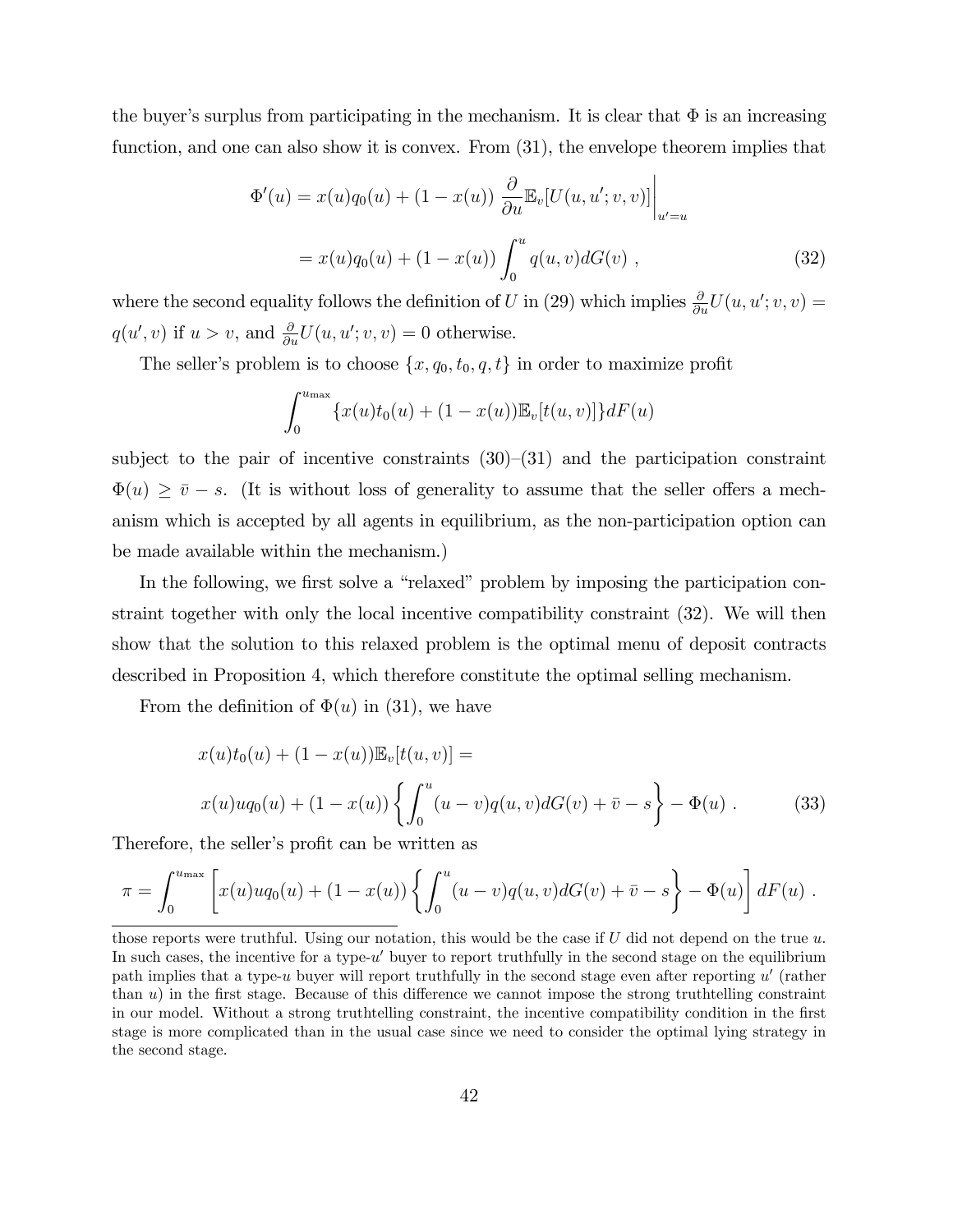Using

$$
\int_0^{u_{\max}} \Phi(u) dF(u) = \Phi(0) + \int_0^{u_{\max}} \Phi'(u) [1 - F(u)] du
$$

and  $(32)$ , we can rewrite this profit as

$$
\int_0^{u_{\max}} \left[ x(u)\lambda(u)q_0(u) + (1-x(u)) \left\{ \int_0^u (\lambda(u)-v)q(u,v)dG(v) + \bar{v} - s \right\} \right] dF(u) - \Phi(0) ,
$$
\n(34)

where  $\lambda$  is given in (18).

This expression can be maximized point-wise with respect to  $x, q_0$  and  $q$ , where each of these probabilities is constrained to lie between 0 and 1. This entails that  $q_0(u) = 1$  if and only if  $\lambda(u) \geq 0$ , i.e., if  $u \geq p_M$ . This also entails

$$
q(u,v) = \begin{cases} 1 & \text{if } v \le \lambda(u) \\ 0 & \text{otherwise} \end{cases}
$$
 (35)

In particular, both  $q_0$  and  $q$  are zero when  $u < p_M$ , and in this range the buyer never obtains the product. From (34), in this range it is therefore optimal to set  $x(u) = 0$ . Using  $q(u, v)$  in (35) we obtain

$$
\int_0^u [(\lambda(u)-v)q(u,v)]dG(v) = \int_0^{\lambda(u)} [\lambda(u)-v]dG(v) = R(\lambda(u)) .
$$

Hence, the seller's profit  $(34)$  simplifies to

$$
\pi = \int_{p_M}^{u_{\text{max}}} \left[ x(u)\lambda(u) + (1 - x(u)) \left\{ R(\lambda(u)) + \bar{v} - s \right\} \right] dF(u) + F(p_M)(\bar{v} - s) - \Phi(0) \quad (36)
$$

From (12) we know that  $R(\lambda(u)) = S(\lambda(u)) + \lambda(u) - \overline{v}$ , and so the  $\{\cdot\}$  term in the integrand is greater than  $\lambda(u)$  if  $\lambda(u) \le a = S^{-1}(s)$ , so that it is optimal to set  $x(u) = 0$  if  $\lambda(u) \le a$ and otherwise to set  $x(u) = 1$ . As in the text, write  $\hat{u} > p_M$  for the utility level which satisfies  $\lambda(\hat{u}) = a$ . Together with the participation constraint  $\Phi(0) = \bar{v} - s$ , this implies that profit in  $(36)$  is

$$
\pi = \int_{p_M}^{\hat{u}} \left[ R(\lambda(u)) + \bar{v} - s \right] dF(u) + \int_{\hat{u}}^{u_{\text{max}}} \lambda(u) dF(u) - (1 - F(p_M))(\bar{v} - s) . \tag{37}
$$

Since

$$
\int_{\hat{u}}^{u_{\max}} \lambda(u) dF(u) = \hat{u}(1 - F(\hat{u})),
$$

we see that profit in  $(37)$  is the same as in our earlier expression  $(19)$ .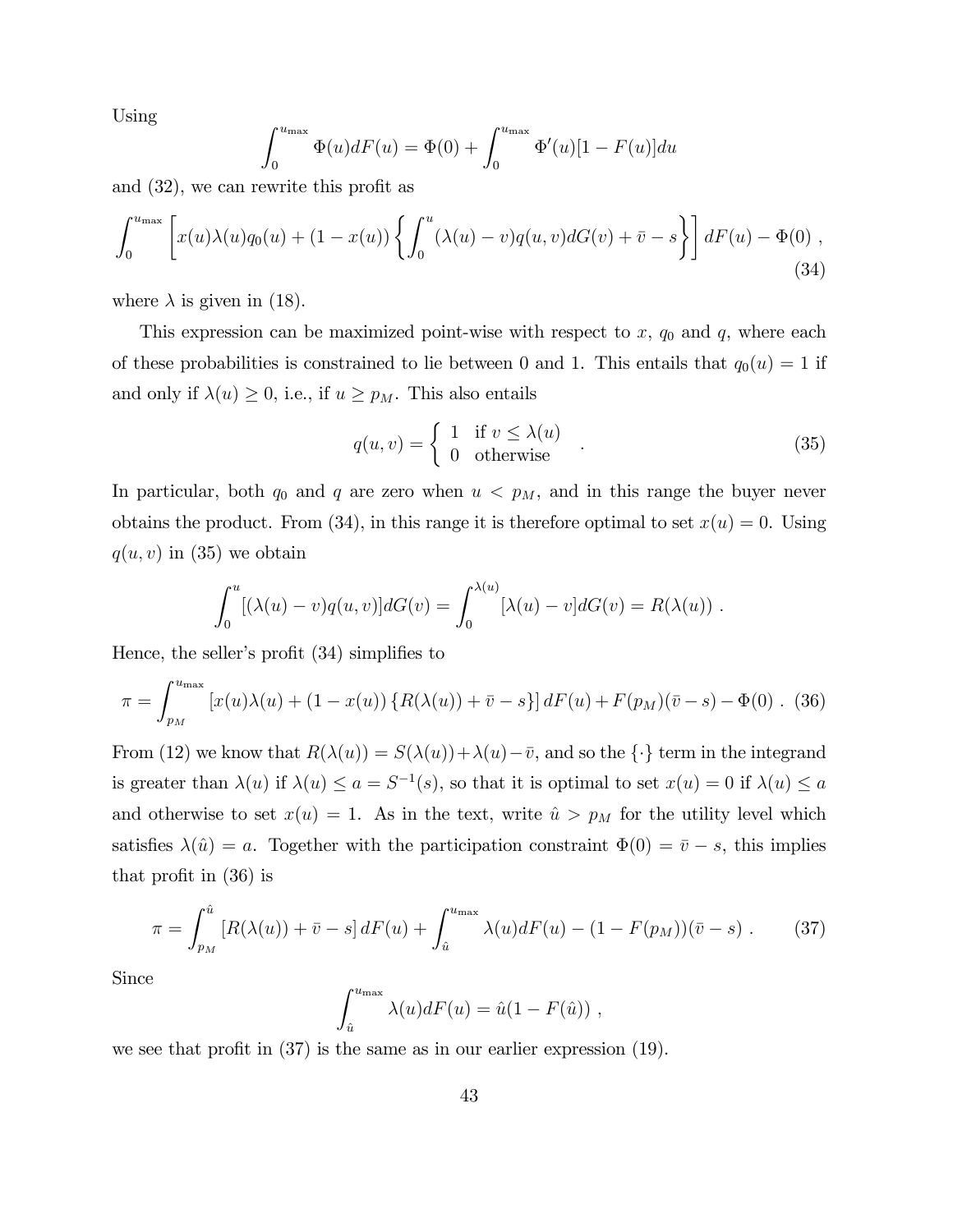In sum, the maximum profits obtained in this relaxed problem, which are an upper bound on possible profits when we impose all incentive constraints, are the same as those achieved with our restricted instruments of a buy-now price together with a menu of deposit contracts. We can conclude that the seller's optimal selling strategy is as described in the statement of Proposition 4.

#### Details for the uniform example without commitment

If the seller offers the buy-now price  $P$ , for given consumer expectations about the buy-later price  $p^e$ , there will be an equilibrium threshold  $\hat{u} \leq 1$  such that all buyers with  $u \geq \hat{u}$  will buy immediately, while others will search.<sup>32</sup> (Note that  $p^e$  and  $\hat{u}$  will depend on the buy-now price P.) Given this threshold  $\hat{u}$ , the seller chooses its buy-later price p to maximize its profits from the pool of searching consumers. A buyer who searches will buy from the seller if  $u - p \geq v$ , where p is the seller's actual buy-later price. Therefore, the seller's buy-later demand with price  $p < \hat{u}$  is  $\frac{1}{2}(\hat{u} - p)^2$ , and so p is chosen to maximize 1  $\frac{1}{2}p(\hat{u}-p)^2$ , which entails  $p = \frac{1}{3}$  $\frac{1}{3}\hat{u}$ . The seller then makes profit  $\frac{2}{27}\hat{u}^3$  in the buy-later market. If all consumers choose to search  $(\hat{u} = 1)$ , the seller chooses the buy-later price  $p = \frac{1}{3}$  $\frac{1}{3}$ .

The buyer with type  $\hat{u}$  is by construction indifferent between buying immediately at price  $P$  and searching with the option to buy later at the anticipated price  $p^e$ , so that

$$
\hat{u} - P = \mathbb{E}_v[\max\{\hat{u} - p^e, v\}] - s = \frac{1}{2}(1 + (\hat{u} - p^e)^2) - \frac{1}{18} = \frac{1}{2}(1 + (\frac{2}{3}\hat{u})^2) - \frac{1}{18},\qquad(38)
$$

where the third equality follows from the equilibrium requirement that  $p^e = \frac{1}{3}$  $\frac{1}{3}\hat{u}$ . Note that if  $1-P \leq \mathbb{E}_v[\max\{1-\frac{1}{3}\}]$  $\left[\frac{1}{3}, v\right] - \frac{1}{18}$ , i.e., if  $P \ge \frac{1}{3}$  $\frac{1}{3}$ , then even the buyer with the highest u will prefer to search and have the option of buying later at price  $p = \frac{1}{3}$  $\frac{1}{3}$ . Thus, for  $P \geq \frac{1}{3}$  $\frac{1}{3}$  there will be no buy-now demand, and the seller then sets  $p = \frac{1}{3}$  $\frac{1}{3}$  to serve the buy-later market, thereby obtaining profit  $\frac{2}{27}$ . However, we see next that the seller can do better than this by inducing some buy-now demand.

Given an initial price  $P \leq \frac{1}{3}$  $\frac{1}{3}$ , the relevant solution to equation (38) is  $\hat{u}(P) = \frac{9}{4}$ 1 4  $\sqrt{49-72P}$ . The resulting buy-later price  $p=\frac{1}{3}$  $\frac{1}{3}\hat{u}(P)$  is greater than P when  $P \leq \frac{1}{3}$  $\frac{1}{3}$ , so that a buy-later premium is imposed. Here,  $\hat{u}(P)$  increases with P, so that a higher

<sup>&</sup>lt;sup>32</sup>Suppose given initial price P that buyers anticipate the buy-later price  $p^e$ . They will buy immediately if and only if  $u - P \geq \mathbb{E}_v[\max\{u - p^e, v\}] - s$ , and this inequality holds if and only if u is sufficiently large.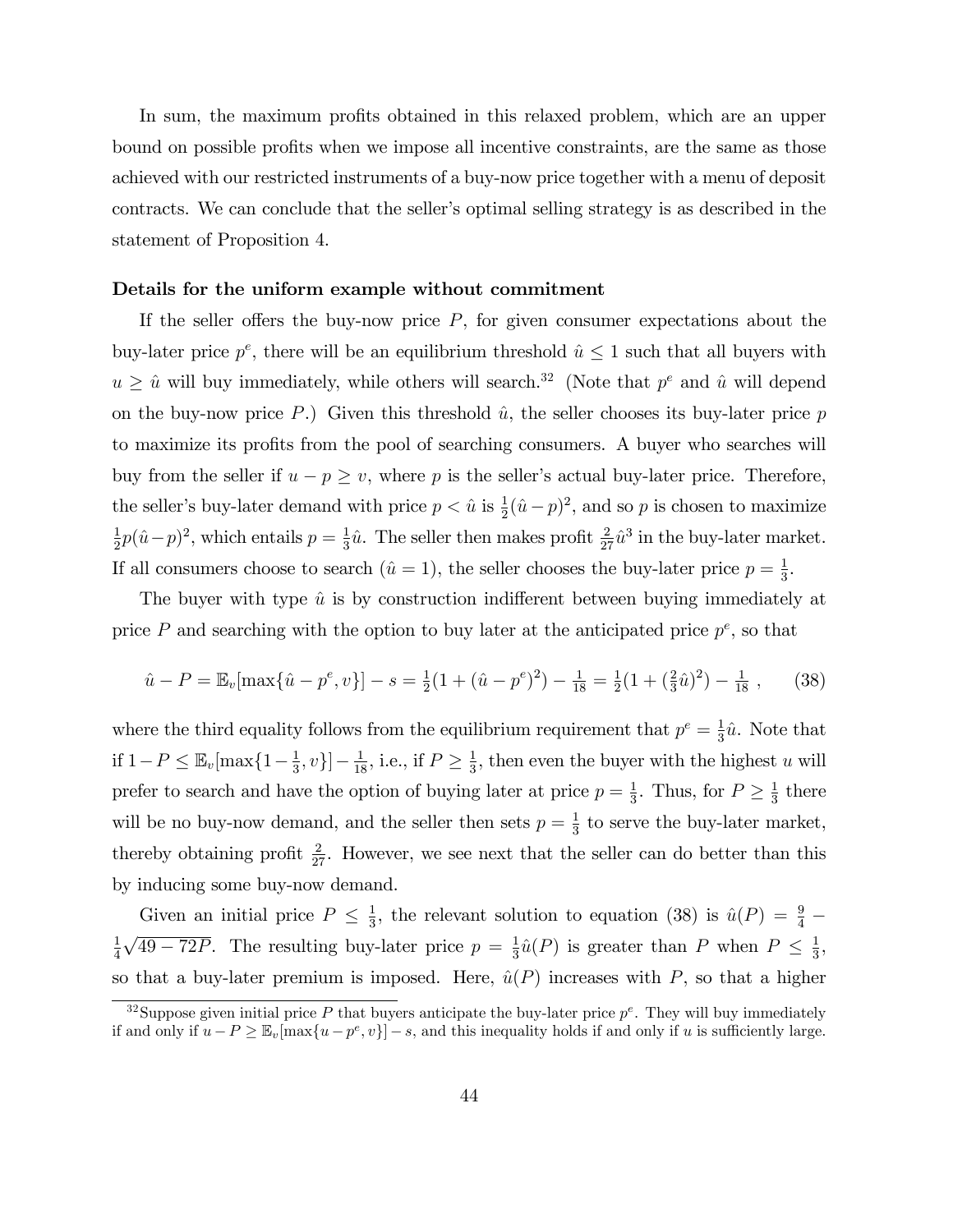buy-now price induces fewer buyers to buy immediately. If the seller chooses initial price  $P \leq \frac{1}{3}$  $\frac{1}{3}$ , its profit is

$$
\pi = P(1 - \hat{u}(P)) + \frac{2}{27}(\hat{u}(P))^3.
$$

Maximizing this expression with respect to  $P$ , and calculating the corresponding buy-later price p, yields the outcome reported in the text.

#### Equilibrium analysis in the duopoly model.

(i) Buy-now discounts. Here we derive the symmetric equilibrium tariff  $(P, \tau)$ , where P is the buy-now price and  $\tau$  is the buy-later premium (so the buy-later price is P +  $\tau$ ). Suppose firm i deviates to  $(P_i, \tau_i)$ . It is without loss of generality that we consider deviations restricted to  $\tau_i \le V(P) - s$ .<sup>33</sup> For a buyer who visits firm *i* first and values its product at  $u_i$ , her surplus is  $u_i - P_i$  if she buys immediately. If she chooses to search and visit firm  $j$ , her expected surplus is

$$
\mathbb{E}_{u_j}[\max\{u_i - (P_i + \tau_i), u_j - P\}] - s = u_i - (P_i + \tau_i) + V(u_i - (P_i + \tau_i) + P) - s.
$$

Therefore, this buyer will buy immediately if and only if  $\tau_i > V(u_i - (P_i + \tau_i) + P) - s$ , i.e., if  $u_i > V^{-1}(s+\tau_i) + \tau_i + P_i - P$ . If she visits both sellers, she will return to buy from i if  $u_i - (P_i + \tau_i) > u_j - P$ . The pattern of demand for these consumers who first visit seller i is depicted on Figure A1(a). Consumers who first visit seller j hold equilibrium beliefs about firm is pricing strategy, and so their demand is as shown on Figure  $A1(b)$ .

With the help of these figures, one can write down the first-order conditions for  $(P, \tau)$ to be the equilibrium tariff. In the uniform example we have  $V^{-1}(x) = 1 - \sqrt{2x}$ . As in the monopoly case, in this example a seller's total demand does not depend on its choice of buy-later premium  $\tau_i$  and its buy-later demand does not depend on its choice of buy-now price  $P_i$ . As a result, a seller's profit is additively separable in  $\tau_i$  and  $P_i$ . It is apparent from Figure A1 that in symmetric equilibrium a fraction  $P(P + \tau)$  of consumers buy nothing, and so a seller's total demand is  $\frac{1}{2}(1 - P(P + \tau))$ . Similarly to (28), then, the first-order condition for the buy-now price  $P$  is

$$
1 - P(P + \tau) = (1 + V^{-1}(s + \tau) + \tau)P.
$$

<sup>&</sup>lt;sup>33</sup>As can be seen from Figure A1(a), when  $\tau_i > V(P) - s$ , buy-later demand disappears and *i*'s profit is independent of  $\tau_i$ . Hence, our restriction to  $\tau_i \le V(P) - s$  is without loss of generality.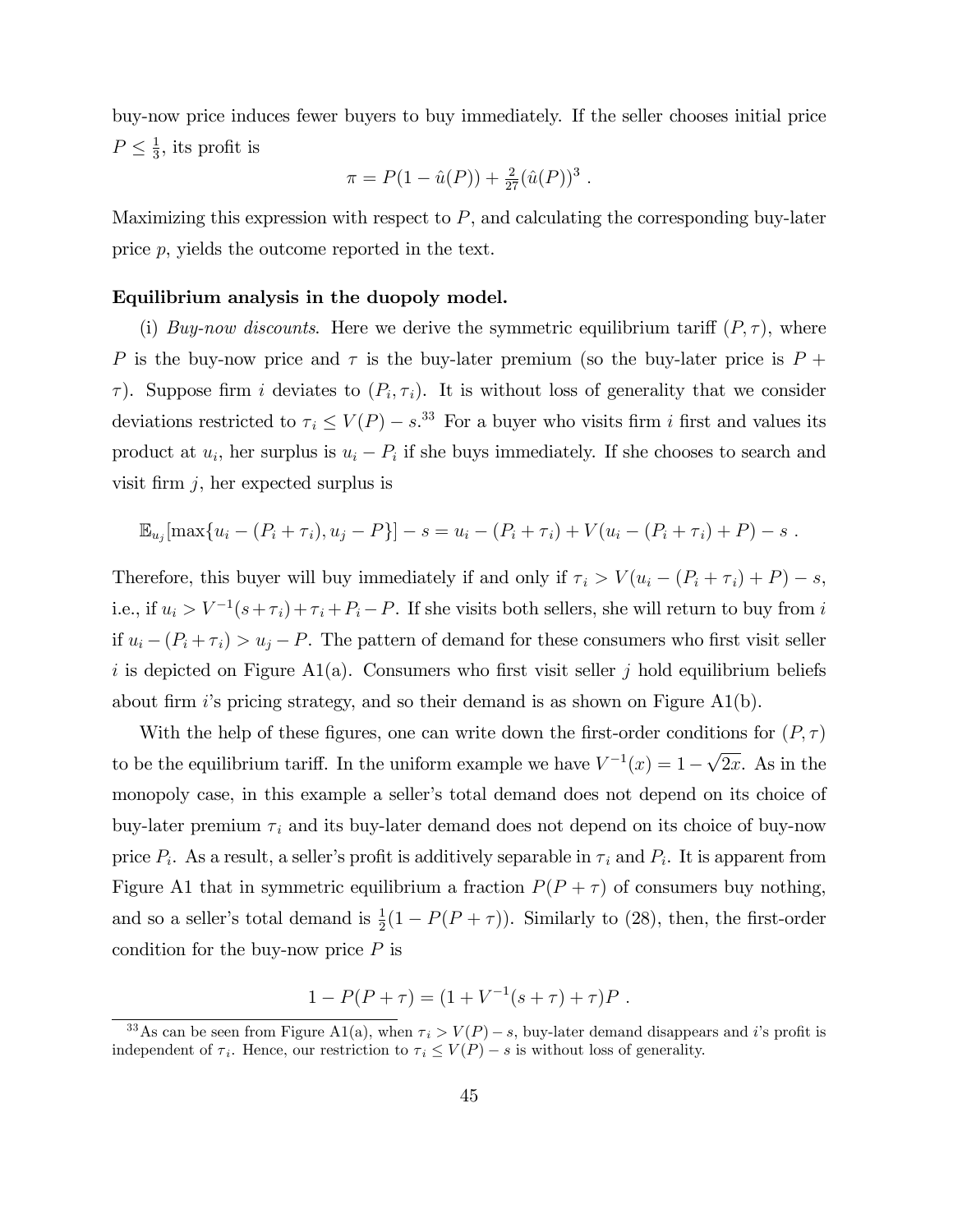Since a seller's choice of  $\tau_i$  does not affect its total demand, but only the proportion of buy-later demand, a seller chooses  $\tau_i$  to maximize its revenue from the consumers who buy later. Figure  $A1(a)$  implies that the volume of seller *i*'s buy-later demand is proportional to  $(V^{-1}(s+\tau_i))^2 - P^2$ , and so the first-order condition for the buy-later premium  $\tau$  is

$$
(V^{-1}(s+\tau))^2 - P^2 = -2\tau V^{-1}(s+\tau)(V^{-1})'(s+\tau).
$$

Numerically solving this pair of first-order conditions yields the prices and profits shown on Figure 6 in the text.



Figure A1: Demand in duopoly with a buy-now discount

(ii) Deposit contracts. Here we derive the symmetric equilibrium deposit contract  $(P, D)$ , where P is the buy-now price and D is the deposit (so the buy-later price is  $p = P - D$ ). Suppose seller *i* deviates to  $(P_i, D_i)$ . For a buyer who visits *i* first and values its product at  $u_i$ , her surplus is  $u_i - P_i$  if she buys immediately. If she does not buy but pays the deposit  $D_i$  and continues to search, her expected surplus is

$$
\mathbb{E}_{u_j}[\max\{u_i - (P_i - D_i), u_j - P\}] - D_i - s = u_i - P_i + V(u_i - (P_i - D_i) + P) - s.
$$

Therefore, this buyer will buy immediately if and only if  $u_i - (P_i - D_i) + P > A$ . The buyer can also abandon seller i by not paying the deposit and then investigating the rival. In that case, her expected surplus is just  $V(P) - s$ . Similarly to (12) in the single-seller setting, given the equilibrium buy-now price  $P$  define

$$
W(x) \equiv V(x) + x - V(P) - P = \int_P^x F(u) du
$$
.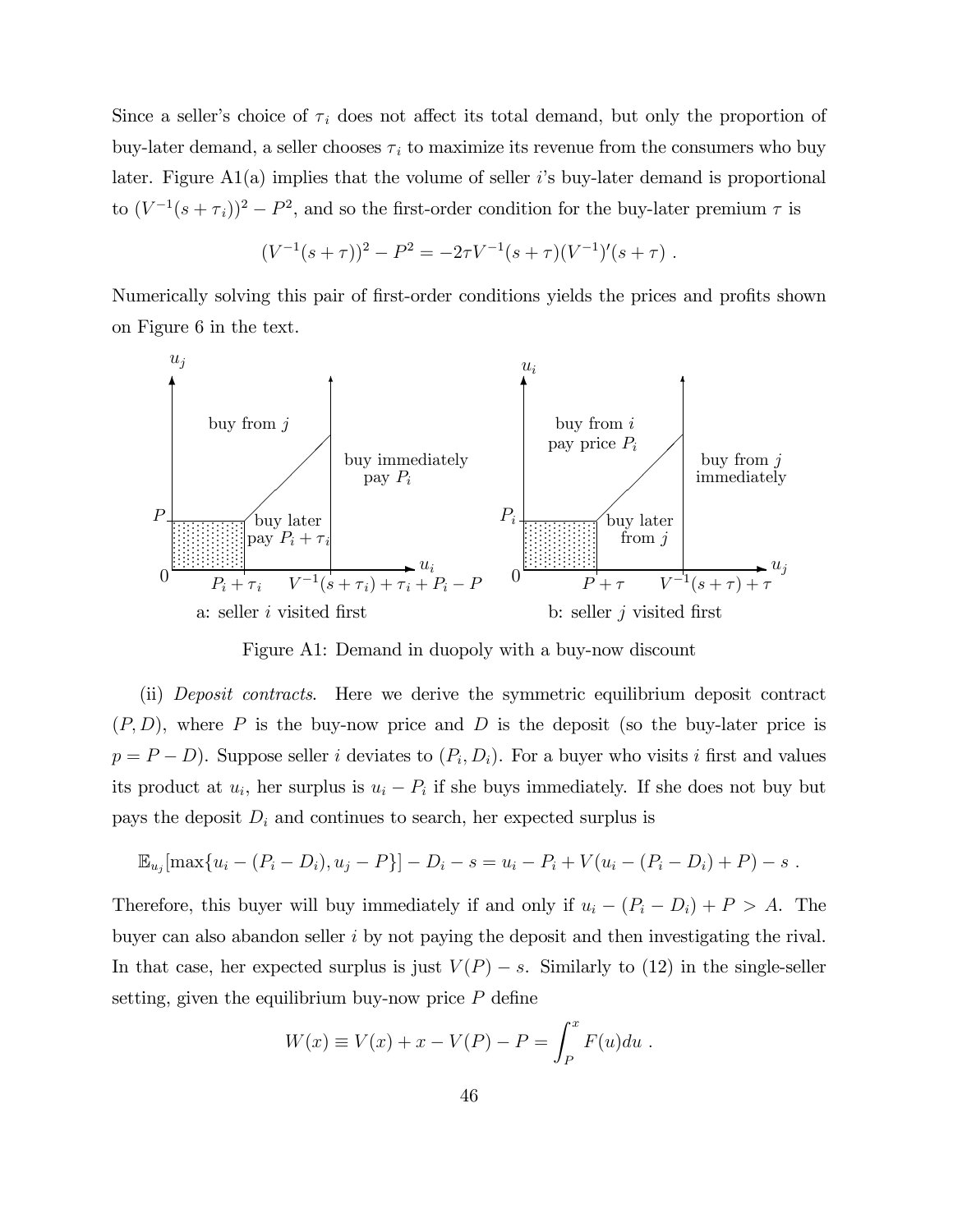Then paying the deposit is preferred to abandoning seller i altogether if  $W(u_i-(P_i-D_i)+$  $P$ )  $\geq D_i$ , i.e., if

$$
u_i > W^{-1}(D_i) + P_i - D_i - P
$$
.

After paying the deposit and visiting j, the buyer will return to buy from i if  $u_j - P$  $u_i - (P_i - D_i)$ . If the buyer abandons seller i, she will buy from j if  $u_j \ge P$ .

Therefore, the pattern of demand of those consumers who first visit seller  $i$  is described in Figure A2(a). This demand pattern assumes  $D_i < W(A)$ , so that there is some buy-later demand, as is the case in equilibrium for the uniform example. Note that  $W^{-1}(D_i) > P$ if  $D_i > 0$ , as shown on Figure A2(a). Consumers who first visit seller j hold equilibrium beliefs about seller iís pricing strategy. Following the same logic as above, their demand pattern is as shown on Figure A2(b).



Figure A2: Demand in duopoly with a deposit contract

With the help of these figures, one can write down the first-order conditions for  $(P, D)$  to be the equilibrium deposit contract. In the uniform example, a seller's profit is additively separable in  $P_i$  and  $D_i$  and its demand does not depend on  $D_i$ . We have  $W^{-1}(D)$  =  $\sqrt{2D + P^2}$  and  $A = 1 - \sqrt{2s}$ . It is apparent from Figure A2 that in symmetric equilibrium a fraction  $P(W^{-1}(D) - D)$  of consumers buy nothing, and so a seller's total demand in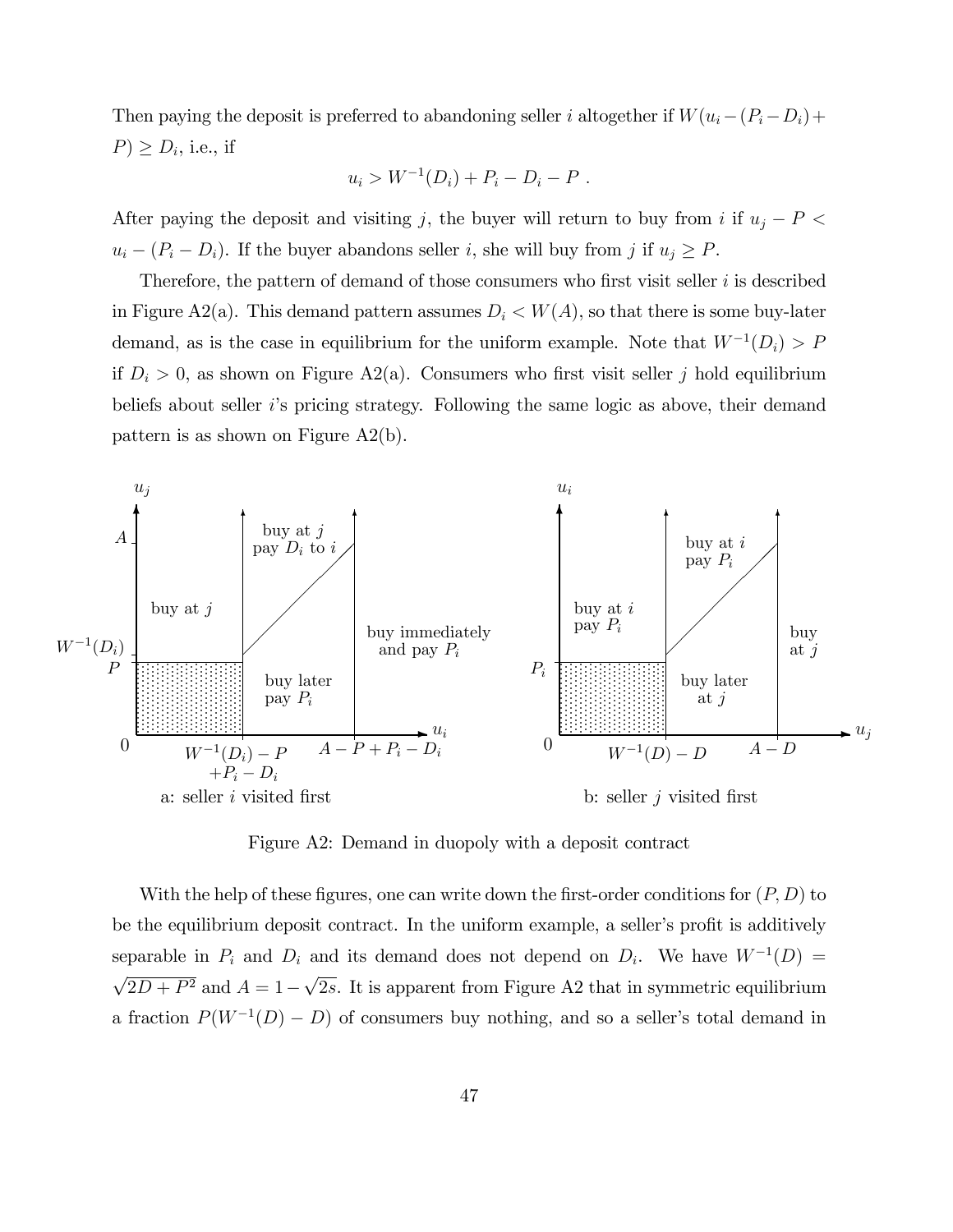equilibrium is  $\frac{1}{2}(1 - P(W^{-1}(D) - D))$ . Similarly to (28), the first-order condition for the buy-now price  $P$  is

$$
1 - P(W^{-1}(D) - D) = (1 + A - D)P \Leftrightarrow P(1 + A + P^{2} + x - x^{2}) = 1,
$$

where we have written  $x \equiv W^{-1}(D)$ . Since a seller's choice of  $D_i$  does not affect its total demand, it chooses  $D_i$  to maximize its revenue from the consumers who pay the deposit but who do not end up buying. Figure A2(a) implies that the number of these consumers is proportional to  $(A - W^{-1}(D_i))(2 - A - W^{-1}(D_i))$ . If we write  $x = W^{-1}(D_i)$ , then the seller chooses x to maximize  $W(x)(A - x)(2 - A - x)$  which has first-order condition

$$
(A2 + P2 – 2A)x + 3x2 – 2x3 = P2.
$$

Solving this pair of first-order conditions yields the prices and profits shown on Figure 7 in the text.

(iii) Exploding offers. Finally, we examine the equilibrium prices when exploding offers are made. Suppose the equilibrium price is  $P$ . If seller i deviates and sets price  $P_i$ , its total demand is

$$
\frac{1}{2}Q(P_i + V(P) - s) + \frac{1}{2}[1 - Q(P + V(P) - s)]Q(P_i) . \tag{39}
$$

Here, the first term represents demand from those consumers who first visit seller  $i$ : if they have match utility  $u_i$ , they will accept *i*'s exploding offer if  $u_i - P_i \ge V(P) - s$ . The second term is the demand from those consumers who first visit the rival: a consumer will reject the rival's exploding offer if  $u_j - P < V(P) - s$ , since they anticipate that seller i offers the equilibrium price  $P$ , and then they buy from i if  $u_i \geq P_i$ .

In the uniform example, demand in  $(39)$  is linear in  $P_i$ , and the first-order condition for equilibrium price  $P$  is

$$
Q(P + V(P) - s) + [1 - Q(P + V(P) - s)]Q(P) = P(2 - Q(P + V(P) - s))
$$

or

$$
P(2 - 2s + P^2) = 1
$$

after substituting  $V(P) = \frac{1}{2}(1-P)^2$ . Solving this first-order condition yields the price and profit shown on Figure 8 in the text.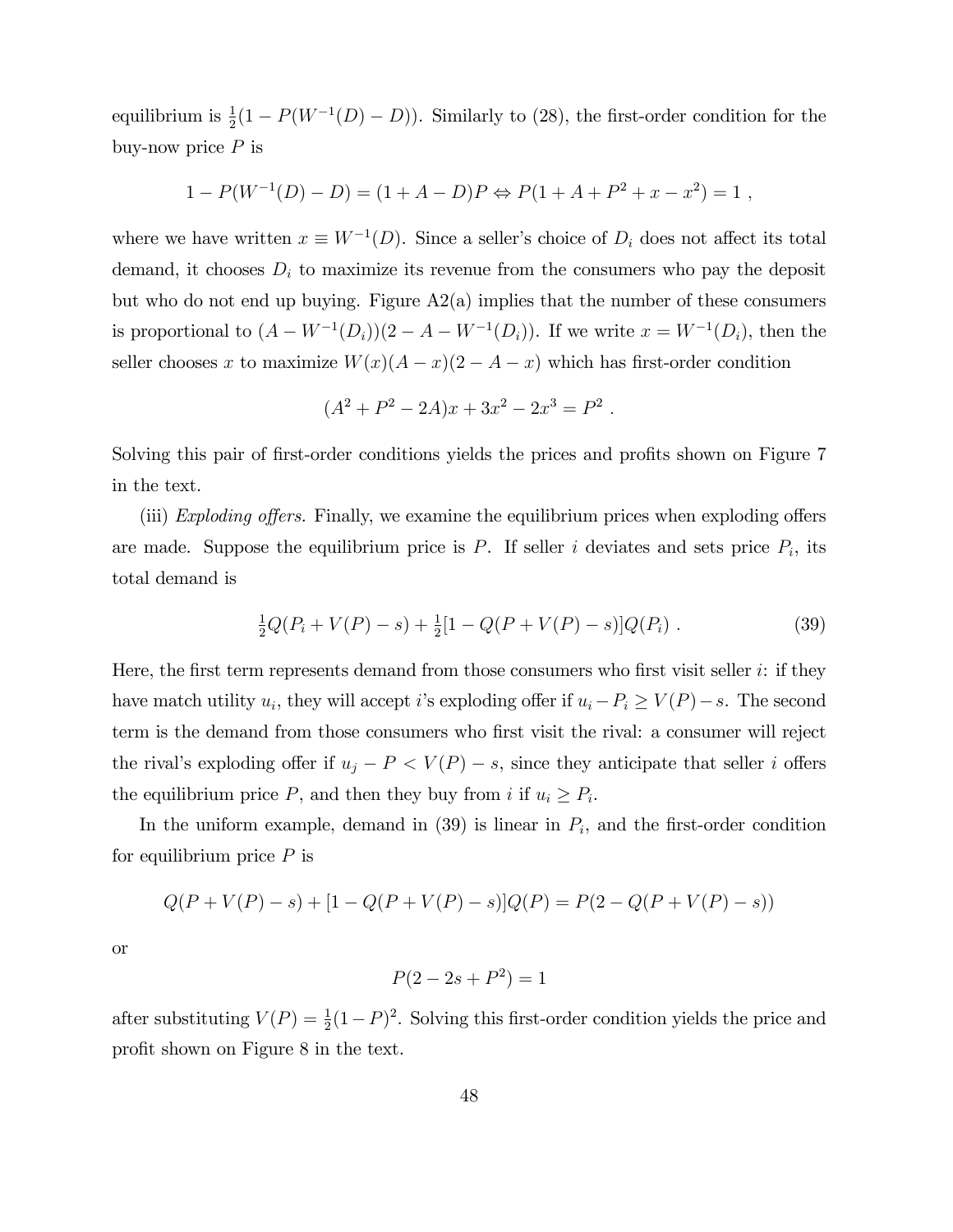## References

- AGHION, P., AND P. BOLTON (1986): "Contracts as a Barrier to Entry," American Economic Review,  $77(3)$ ,  $388-401$ .
- ARMSTRONG, M., AND Y. CHEN (2013): "Discount Pricing," mimeo.
- Bone, J. (2006): The Hard Sell: An Ethnographic Study of the Direct Selling Industry. Ashgate, Aldershot, England.
- CIALDINI, R. (2001): *Influence: Science and Practice*. Allyn and Bacon, Needham Heights, USA.
- COASE, R. (1972): "Durability and Monopoly," Journal of Law and Economics, 15(1), 143-149.
- COURTY, P., AND H. LI (2000): "Sequential Screening," Review of Economic Studies,  $67(4), 697-717.$
- DE LOS SANTOS, B. (2008): "Consumer Search on the Internet," NET Institute Working Paper 08-15.
- DEGRABA, P. (1995): "Buying Frenzies and Seller-Induced Excess Demand," RAND Journal of Economics,  $26(2)$ ,  $331-342$ .
- DIAMOND, P.  $(1971)$ : "A Model of Price Adjustment," Journal of Economic Theory,  $3(2)$ , 156–168.
- DIAMOND, P., AND E. MASKIN (1979): "An Equilibrium Analysis of Search and Breach of Contract I: Steady States," *Bell Journal of Economics*,  $10(1)$ ,  $282-316$ .
- ELLISON, G., AND A. WOLITZKY (2012): "A Search Cost Model of Obfuscation," RAND Journal of Economics,  $43(3)$ ,  $417-441$ .
- JANSSEN, M., AND A. PARAKHONYAK (2012): "Consumer Search Markets with Costly Re-Visits," *Economic Theory*, forthcoming.